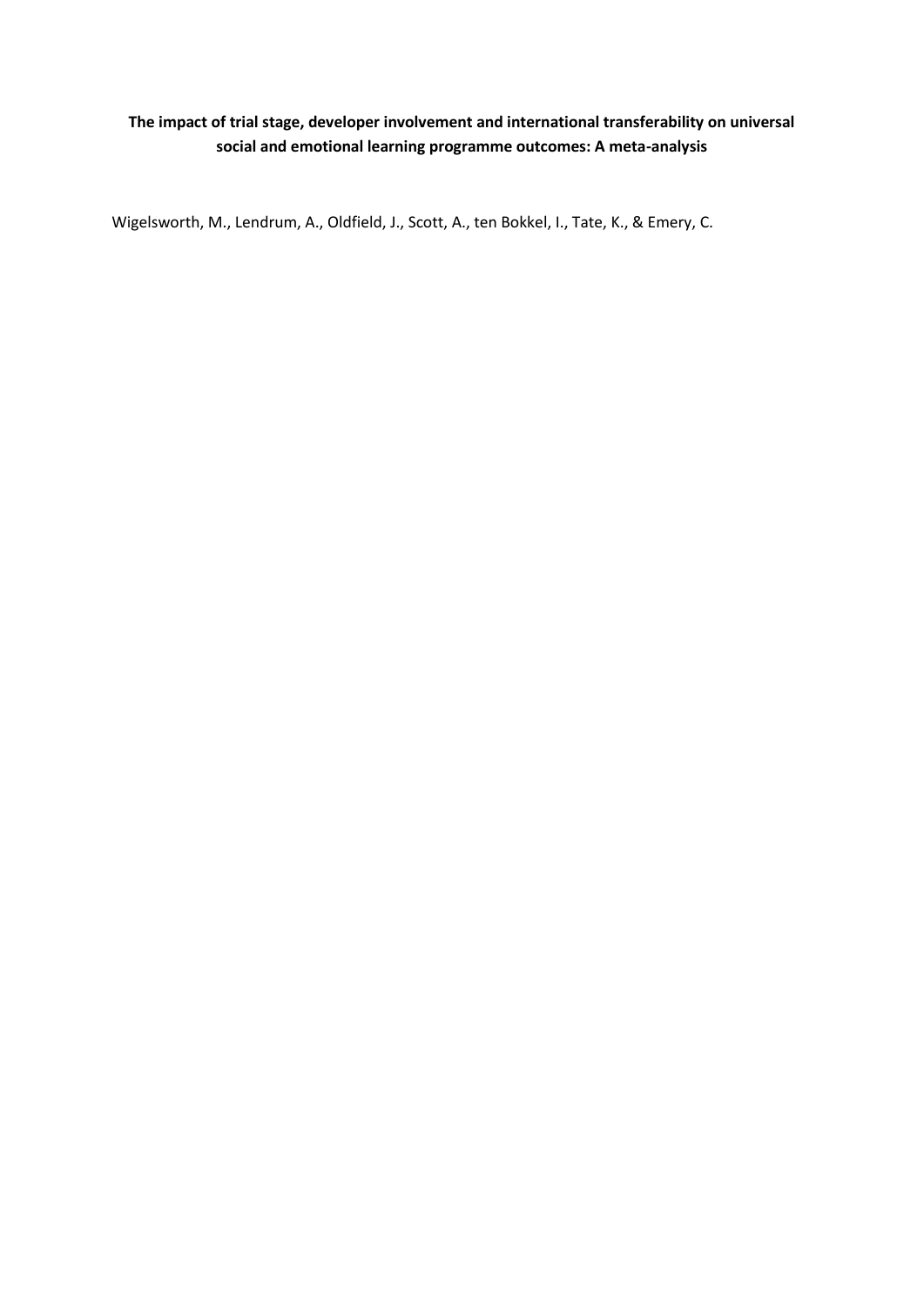**The impact of trial stage, developer involvement and international transferability on universal social and emotional learning programme outcomes: A meta-analysis**

# **Abstract**

This study expands upon the extant prior meta-analytic literature by exploring previously theorised reasons for the failure of school-based, universal social and emotional learning (SEL) programmes to produce expected results. Eighty-nine studies reporting the effects of school-based, universal SEL programmes were examined for differential effects on the basis of: 1) stage of evaluation (efficacy or effectiveness); 2) involvement from the programme developer in the evaluation (led, involved, independent); and 3) whether the programme was implemented in its country of origin (home or away). A range of outcomes were assessed including: social-emotional competence, attitudes towards self, pro-social behaviour, conduct problems, emotional distress, academic achievement and emotional competence. Differential gains across all three factors were shown, although not always in the direction hypothesised. The findings from the current study demonstrate a revised and more complex relationship between identified factors and dictate major new directions for the field.

Key words: meta-analysis, socio-emotional, efficacy, developer, transferability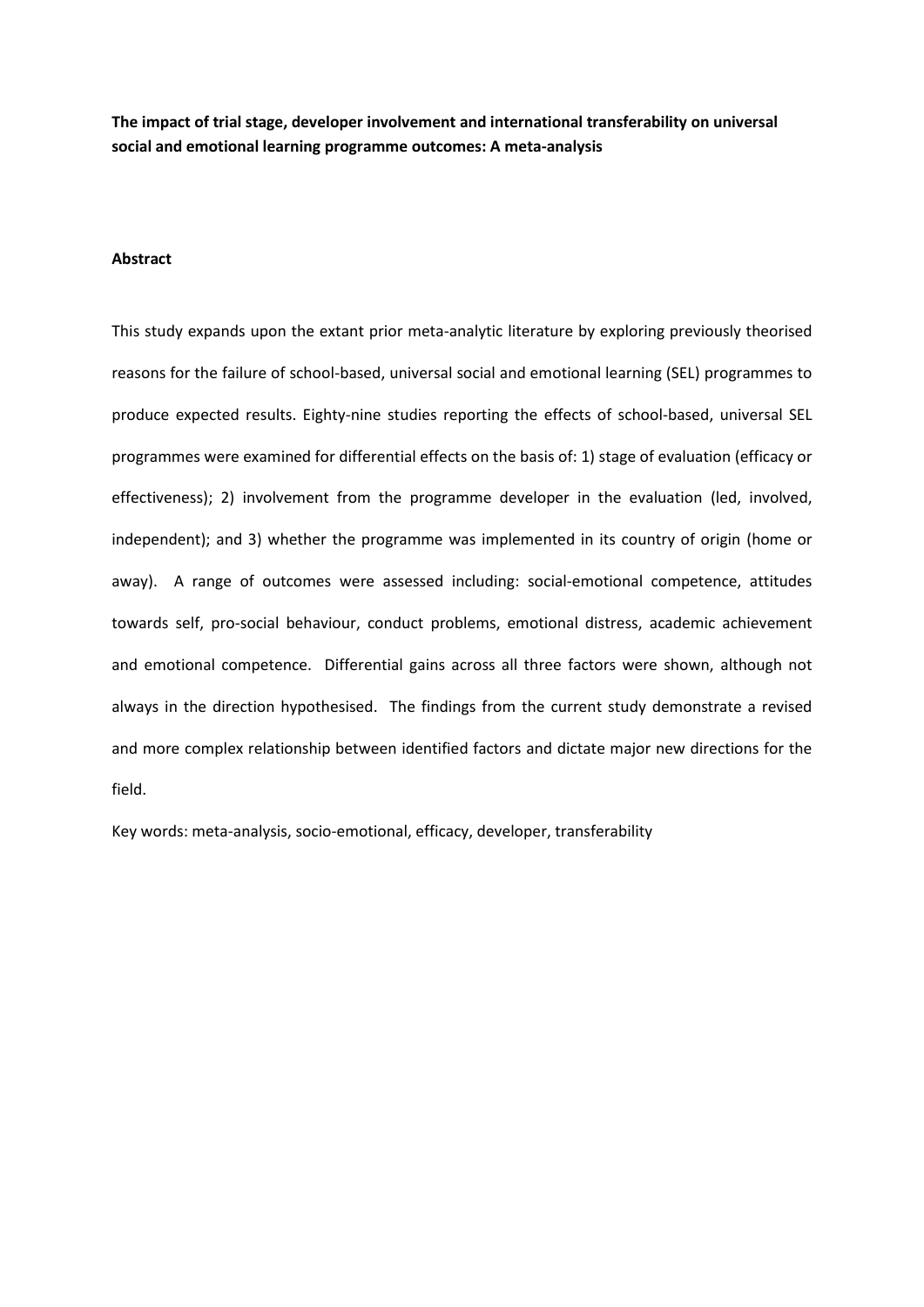#### **Literature Review**

There is an emerging consensus that the role of the school should include supporting children's emotional education and development (Greenberg, 2010; Weare, 2010). This is often accomplished through the implementation of universal social and emotional learning (SEL) programmes which aim to improve learning, promote emotional well-being, and prevent problem behaviours through the development of social and emotional competencies (Elias et al., 2001; Greenberg et al., 2003).

# *What is SEL?*

Social and emotional learning (SEL) is represented by the promotion of five core competencies: selfawareness; self-management; social awareness; relationship skills; and responsible decision-making (Collaborative for Academic, Social and Emotional Learning, 2002). Although a broad definition serves to encompass many aspects for the effective promotion of SEL, it does little to differentiate or identify 'essential ingredients' of a programme of change. As a result, SEL is implemented through a variety of formats, differing levels of training and support, varying degrees of intensity, and variation in regards to the relative importance placed in each of the five core competencies. However, most SEL programmes typically feature an explicit taught curriculum, delivered by teachers (with or without additional coaching and technical support), and are delivered during school hours (examples of SEL programmes can be seen at casel.org).

Currently, a wide range of SEL programmes feature in schools and classrooms across the world, including in the USA (e.g. Greenberg, Kusche, Cook, & Quamma, 1995), Australia (e.g. Graetz et al., 2008), across Europe (e.g. Holsen, Smith, & Frey, 2008), and in the UK (e.g. DfES, 2007). Although a poor tool for assessing the complexity of any specific curriculum intervention or context, metaanalytic approaches are required to support the hitherto theoretical assumption of the universality of teachable SEL competencies. Indeed, recent meta-analyses in the United States (Durlak, Weissberg, Dymicki, Taylor, & Schellinger, 2011) and the Netherlands (Sklad, Diekstra, Ritter, & Ben,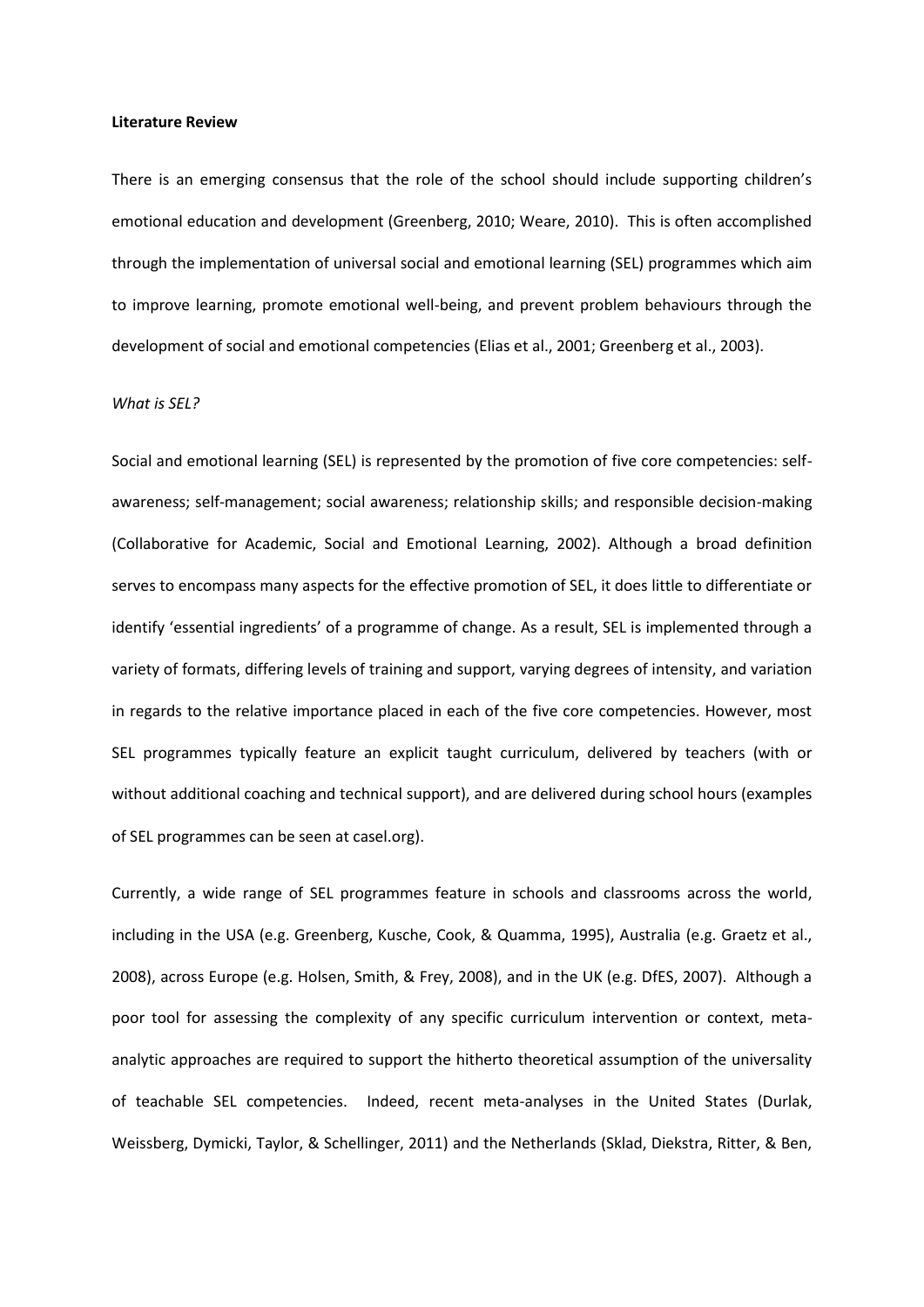2012) have been used to suggest that high quality, well-implemented universal SEL interventions, designed to broadly facilitate a range of intra- and inter-personal competencies, can lead to a range of salient outcomes, including improved social and emotional skills, school attitudes and academic performance, and reduced mental health difficulties (Durlak, Weissberg, Dymnicki, Taylor, & Schellinger, 2011; Sklad, Diekstra, Ritter & Ben, 2012; Wilson & Lipsey, 2007). However, individual SEL programmes are not always able to produce the same impressive results indicated by these meta-analyses when adopted and implemented by practitioners in schools (Social and Character Development Research Consortium, 2010).

Research in prevention science suggests a number of possible reasons for this discrepancy, including implementation failure (Durlak & DuPre, 2008), a reliance on the results of 'early' trials focusing on the internal logic of intervention, rather than their 'real world' applicability (Flay, et al., 2005), developer involvement in trials (Eisner, 2009) and a lack of cultural transferability of interventions (Castro, Barrera, & Martinez, 2004). Although implementation fidelity is now recognised as an important feature in the successful delivery of SEL programmes (included in Durlak et al.'s 2011 meta-analysis), there has been no similar empirical consideration of the other factors. Underlying such explanations is an implicit assumption of a degree of invariance or 'treatment' approach in the implementation of SEL programmes. Many consumers of educational research will recognise a 'medical model' of evaluation (typically involving experimental designs), an approach which is not without debate (for a brief summary see Evans and Benefield (2001)). Accordingly, prior research in educational evaluation has noted that such an approach is potentially limited, as associated methodologies for investigation (neatly described by Elliott and Kushner (2007) as the, "statistical aggregation of gross yield" (p.324)) will fail to capture complexities of the interactions within specific contexts required to explain findings. Indeed, lack of process and implementation has been noted in this particular field (Lendrum & Humphrey, 2010). However, suggested alternate directions (e.g. anthropological, illuminative, case study (ibid)) can fail to capture the prevalence or magnitude of trends, and, in their own way, also fail to uncover important lessons as to the successful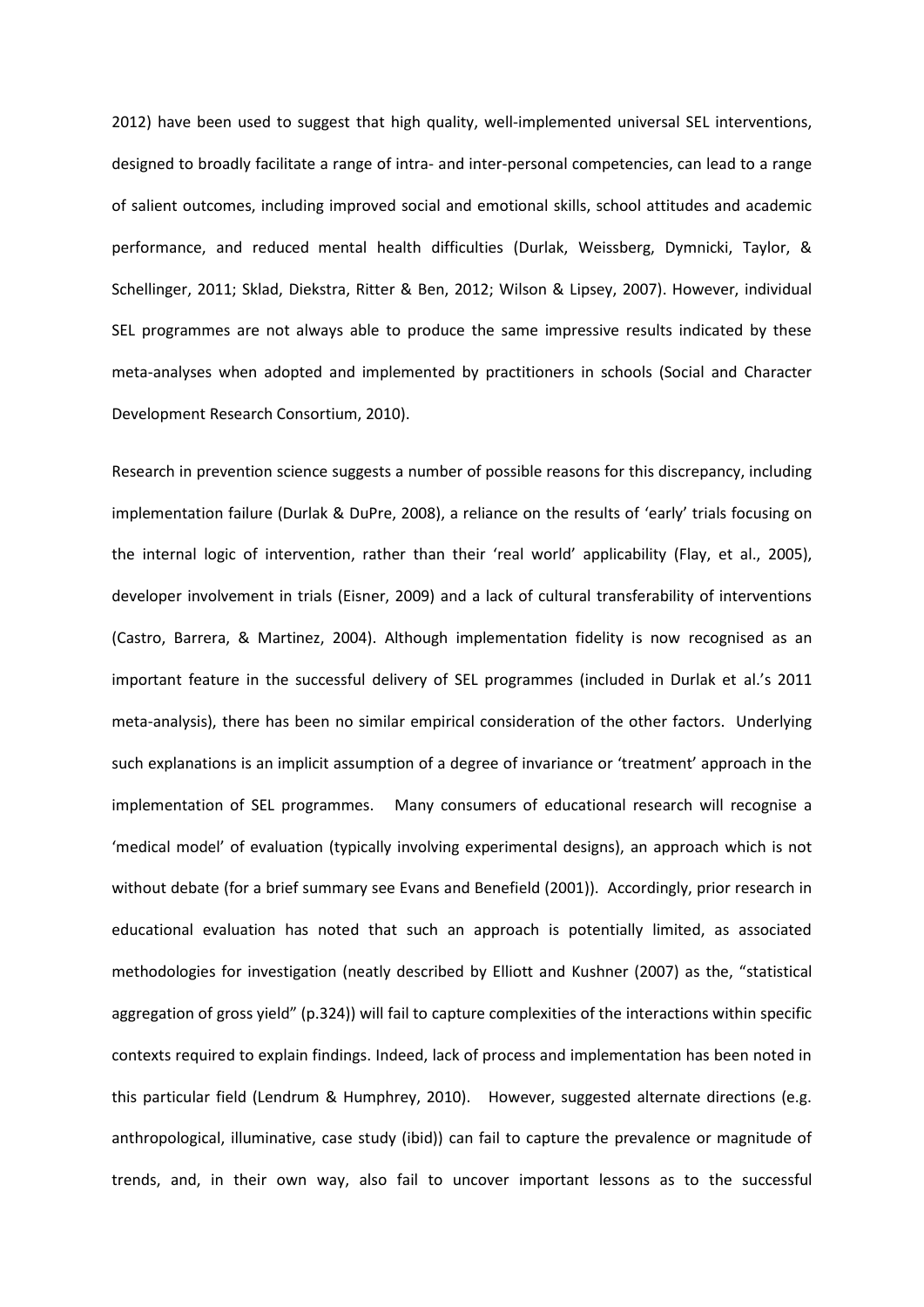implementation of educational interventions. Therefore, there is an opportunity to extend prior influential work (i.e. Durlak, Weissberg, Dymicki, Taylor, & Schellinger, 2011; Sklad, Diekstra, Ritter, & Ben, 2012) utilising meta-analytic approaches, to examine key indicators potentially influencing successful outcomes, and in doing so, to consider extent to which such techniques are useful in this context.

# *Key indicators*

In attempting to explain the high degree of variation between programmes in achieving successful outcomes for children, this article now considers the rationale for exploring theoretically important (e.g. as conceptualised by Lendrum and Wigelsworth (2013)), but often ignored factors, and hypothesises their likely effect on SEL programme outcomes.

# *Stage of evaluation: Efficacy vs. effectiveness*

An important (and often promoted) indicator as to the potential success of a programme is its history of development and evaluation. Ideally, an intervention should be tested at several stages between its initial development and its broad dissemination into routine practice (Greenberg, Domitrovich, Graczyk, & Zins, 2005) and frameworks have been provided in recent literature to enable this. For instance, drawn from evaluations of complex health interventions, Campbell et al. (2000) provide guidance on specific sequential phases for developing interventions: developing theory (pre-phase), modelling empirical relationships consistent with intended outcomes (phase I), exploratory trialling (phase II), randomised control trials under optimum conditions (phase III), and long term implementation in uncontrolled settings (phase IV). An intervention should pass through all phases to be considered truly effective and evidence-based (Campbell et al., 2000).

An important distinction in Campbell et al.'s framework is the recognition that interventions are typically first 'formally' evaluated under optimal conditions of delivery (phase III) (more broadly referred to as efficacy trials (Flay, 1986)), such as with the provision of highly-trained and carefully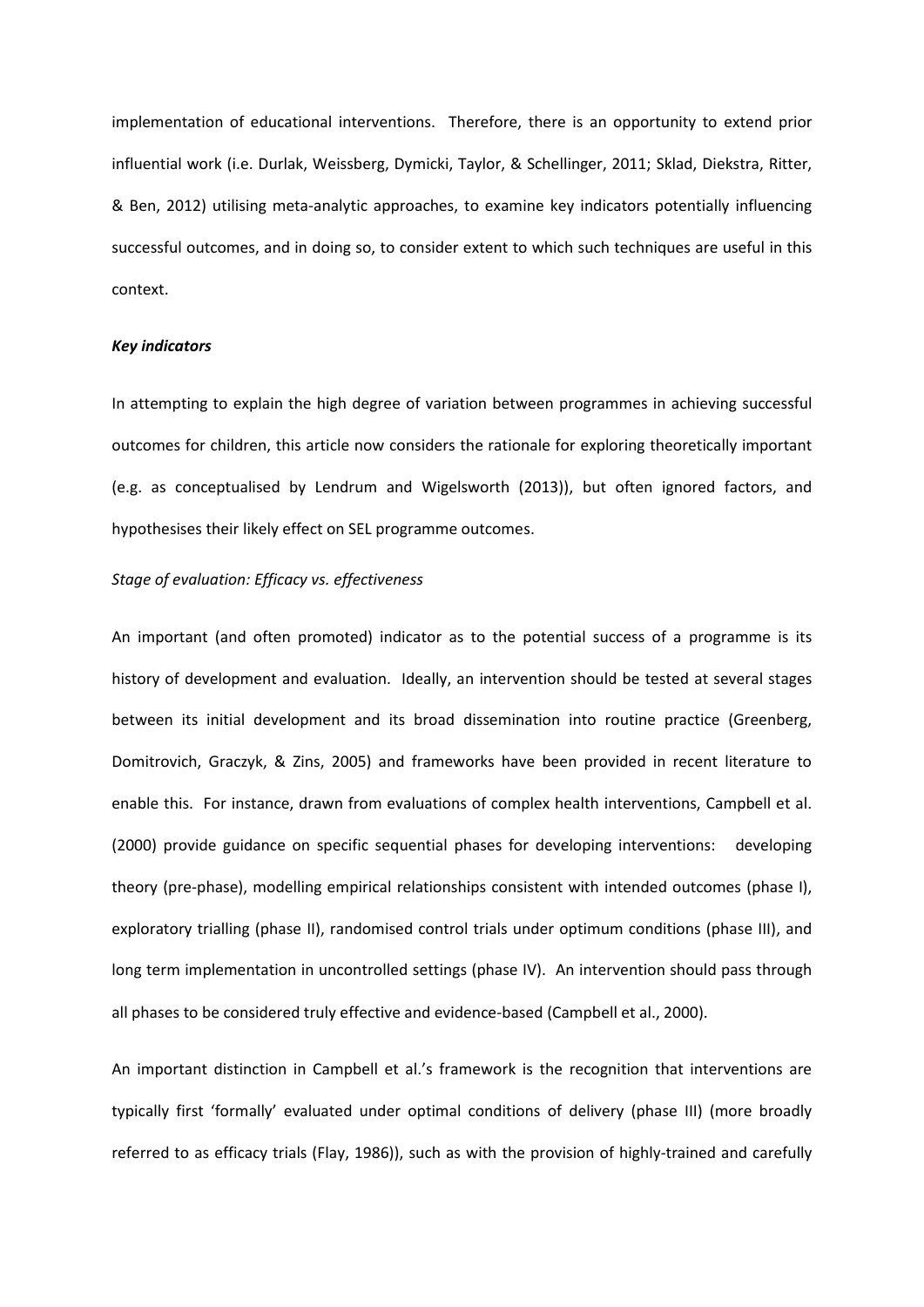supervised implementation staff. Subsequent to this, a programme may be tested under more 'real world' or naturalistic settings, using just the staff and resources that would be normally available. This is aligned to Campbell et al.'s phase IV and is commonly known as an effectiveness trial (Dane & Schneider, 1998; Flay et al., 2005). Although both types of trial may utilise similar overarching research designs (e.g. quasi-experimental or randomised designs), they do seek to answer different questions about an intervention. Whereas efficacy studies are typically conducted to demonstrate the efficacy and internal validity of a programme, effectiveness is used to test whether and how an intervention works in real-world contexts (Durlak, 1998; Greenberg et al., 2005). This also allows identification of factors that may influence the successful adoption, implementation, and sustainability of interventions when they 'go to scale' (Greenberg, 2010), for instance by highlighting additional training needs or workload allocation pressures. Thus, a programme that demonstrates success at the efficacy stage may not yield similar results under real world conditions. Indeed, research indicates that practitioners in 'real-world' settings are generally unable to duplicate the favourable conditions and access the technical expertise and resources that were available to researchers and programme developers at the efficacy stage (Greenberg et al., 2005; Hallfors & Godette, 2002) and thus fail to implement programmes to the same standard and achieve the same outcomes (Durlak & DuPre, 2008).

An example of this distinction is an effectiveness trial of the Promoting Alternative Thinking Strategies (PATHS) curriculum in the Netherlands (Goossens et al., 2012) (a programme closely aligned to the general descriptors provided in the introduction). The study failed to replicate expected effects demonstrated in earlier efficacy trials (e.g. Greenberg et al., 1995). Demonstrating an implementation strategy that allowed for high degrees of adaptation, the authors of the study concluded that the implementation strategy adopted was "not a recipe for effective prevention of problem behavior on a large scale" (p245).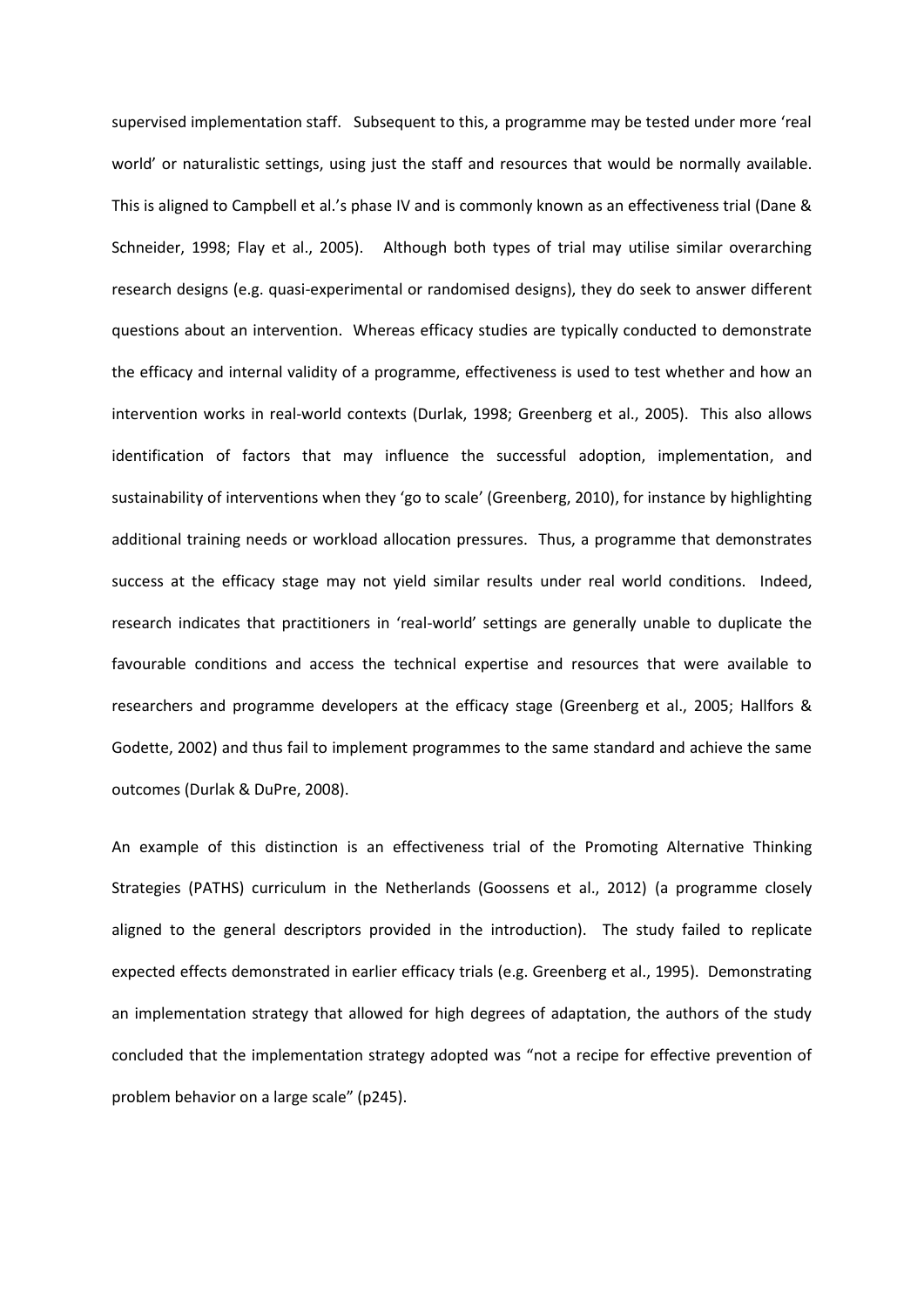Despite calls for prevention programmes to be tested in multiple contexts before they are described as 'evidence-based' (Kumpfer, Magalhães, & Xie, 2012), there is, as yet little clarification in the SEL literature (including major reviews) regarding the stage of evaluation of programmes and whether those classified as 'successful' or 'exemplary', have achieved this status on the basis of efficacy alone or have also undergone effectiveness trials.

# *The involvement of programme developers*

There are many logical reasons why the developer of a specific SEL intervention would also conduct evaluation trials, especially during efficacy phase (as above). However, there is evidence from associated fields to suggest that the involvement of the programme developer with an evaluation may be associated with considerably greater outcomes (Eisner, 2009). For example, in a review of psychiatric interventions, studies where a conflict of interest was disclosed (e.g. programme developers were directly involved in the study) were nearly five times more likely to report positive results when compared to truly 'independent' trials (Perlis et al., 2005). Similarly, an independent effectiveness study of Project ALERT, a substance abuse prevention programme, failed to find positive outcomes, despite successful efficacy and effectiveness studies conducted by the programme developer (St. Pierre et al., 2005).

Eisner (2009) posits two possible explanations for this phenomenon. The *cynical view* proposes that the more favourable results in developer-led trials stem from systematic biases that influence decision-making during a study. Alternatively, the *high fidelity view* argues that implementation of a given intervention is of a higher quality in studies in which the programme developer is involved, leading to better results. In either case, developer involvement leads to an inflation of outcome effect sizes compared to those which might be expected from 'real world' implementation of a given programme. The obvious consequence of such an effect is the inherent difficulty in replication of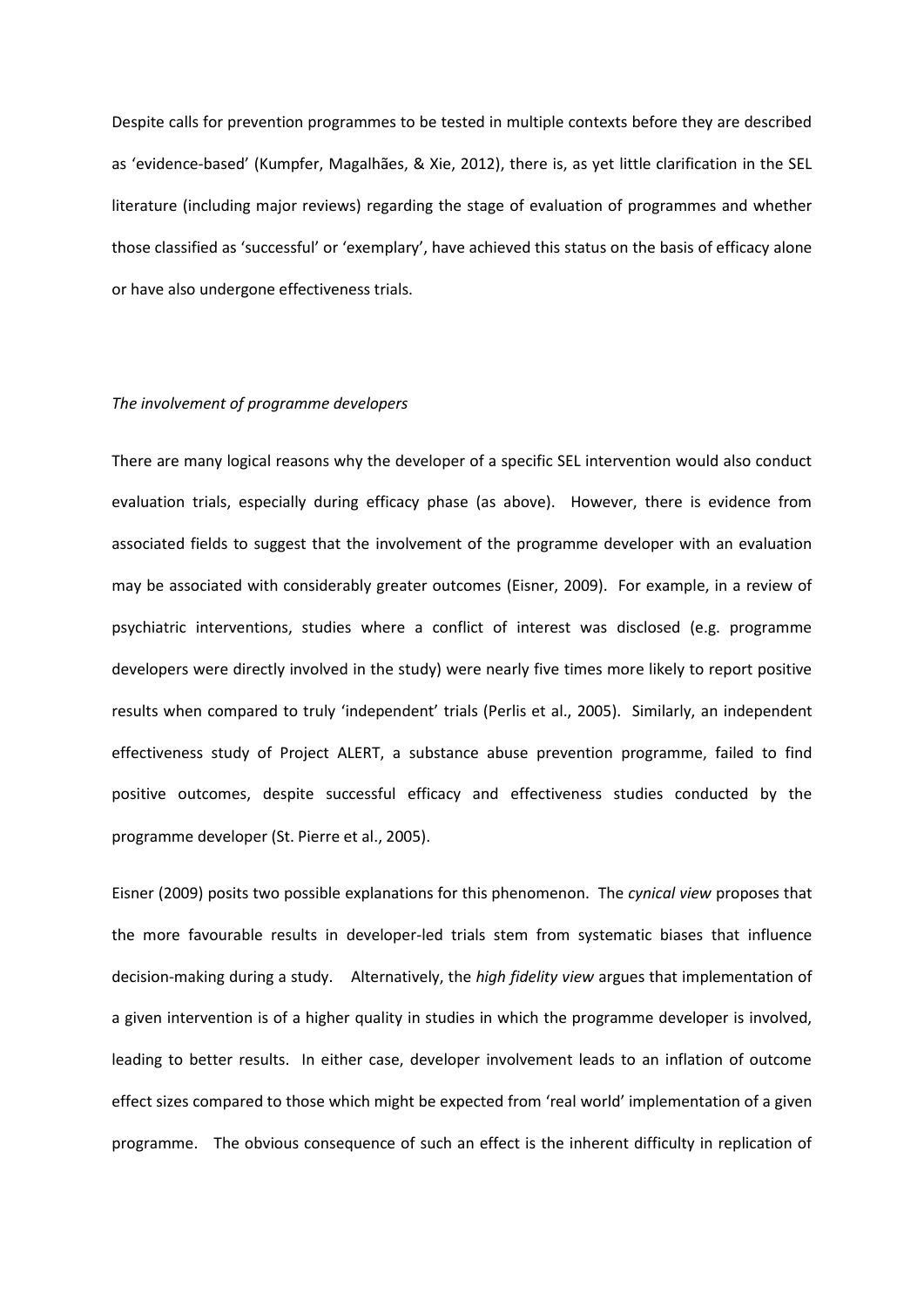expected effects in any wider dissemination or 'roll out' of the programme. If the intended outcomes of an intervention may only be achieved if the programme developer is available to enforce the highest levels of fidelity, then its broad dissemination and sustainability across multiple setting is unlikely to be feasible. Despite Eisner's observations, recent reviews and meta-analyses of SEL programmes do not distinguish between evaluations conducted by external researchers and those led by, or with the involvement of, programme developers or their representatives.

# *Cultural transferability*

Issues of cultural transferability have particular implications for SEL programmes. This is because perceived success in the context of the USA (around 90% of the studies included in Wilson and Lipsey's (2007) and Durlak et al.'s (2011) reviews originated there) has resulted in rapid global dissemination and adoption of SEL programmes. For instance, PATHS (Greenberg & Kusché, 2002), Second Step (Committee for Children, 2011), and Incredible Years (Webster-Stratton, 2011) have been adopted and implemented across the world (e.g. Henningham, 2013; Holsen et al., 2008; Malti, Ribeaud & Eisner, 2011).

International transfers of programmes provide valuable opportunities to examine aspects of implementation, with special regard to the fidelity-adaptation debate (Ferrer-Wreder, Adamson, Kumpfer, & Eichas, 2012). This is because a major factor in the successful transportability of interventions is their adaptability (Castro, Barrera, & Martinez, 2004). Accepting the view that successful outcomes may rely on at least some adaptation to fit with cultural needs, values, and expectations of the adopters *within* countries of origin (Castro, Barrera & Martinez, 2004), the complexities of international transferability *across* countries becomes apparent. Adaptations vary, and although surface level changes (e.g. modified vocabulary, photographs, or names) may be beneficial and enhance cultural acceptability, deeper structural modifications (e.g. different pedagogical approaches or modified programme delivery), and may compromise the successful implementation of the critical components of an intervention. This may have serious negative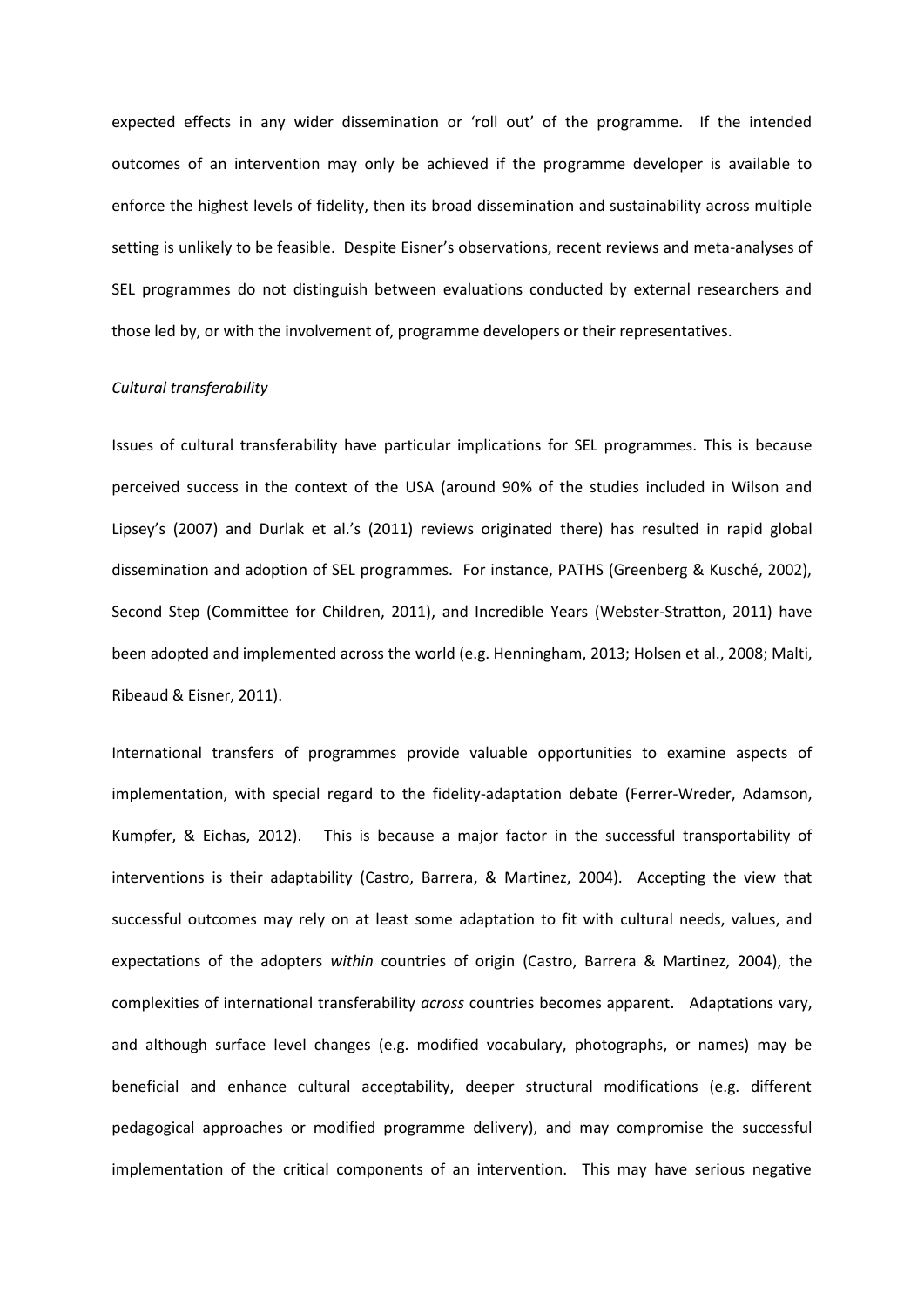consequences, to the extent that change is not triggered and the outcomes of the programme are not achieved. Indeed, there is arguably the potential for programmes to be adapted to cultural contexts to such an extent that they become, in effect, new programmes requiring re-validation, ideally through the use of an evidence framework such as Campbell et al.'s (2000) in order to test the underlying programme theory and internal validity.

Unsurprisingly, findings for adopted or imported programmes are mixed. For instance, a number of studies report null results for 'successful' USA programmes transported into the UK including antibullying programmes (Ttofi, Farrington, & Baldry, 2008), sex, and drugs education (Wiggins et al., 2009). Some programmes show mixed success when transferred internationally (such as PATHS), reporting varying levels of success from null results in England (Little et al., 2012) to mixed effects in Switzerland (treatment effects were identified for only some outcomes) (Malti, Ribeaud, & Eisner, 2011). Conversely, the SEL programme 'Second Step' (Committee for Children, 2011) has been shown to have positive effects across several sites in the USA (e.g. Cooke et al., 2007; Frey, Nolen,Edstrom & Hirschstein, 2005) and in Europe (Holsen et al., 2008). Therefore, there are questions as to the extent to which programmes can achieve the same intended outcomes when transported to countries with different education systems, pedagogical approaches, and cultural beliefs.

# *Research Questions and Aims*

This study is the first of its type to examine the potential effects of the identified factors on the outcomes of universal school-based programmes. To date, previous reviews have been limited; reporting on a limited palate of intervention type (Durlak et al., 2011), main effects of SEL programmes only (Sklad et al., 2012), or have examined the effect of programme variables themselves (Durlak et al., 2011). The purpose of the current study is to build upon this prior work to assess to what extent meta-analytical techniques can help explain inconsistencies in demonstrating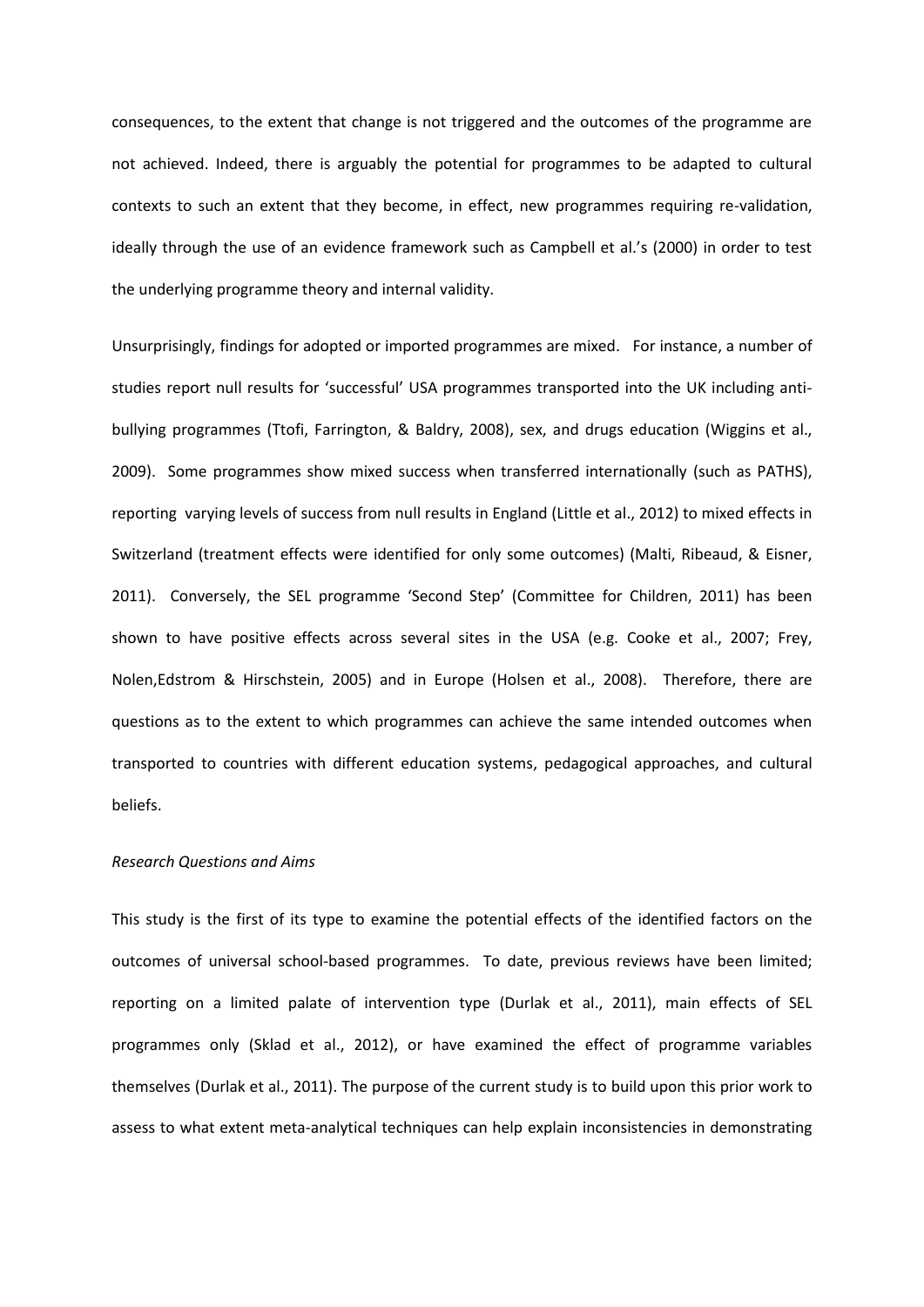positive programme outcomes. Given the variability identified in the proceeding review, the relative usefulness of meta-analytical techniques will also be considered.

As previous reviews have already established positive main effects across a variety of skills and behaviours, our hypotheses focus on the differential effects of the categories identified through the literature review, specifically;

1) Studies coded as 'efficacy' will show larger effect sizes compared to those coded as 'effectiveness'

2) Studies in which the developer has been identified as leading or being involved will show larger effect sizes in relation to independent studies

3) Studies implemented within the country of development (home) will show larger effect sizes than those adopted and implemented outside country of origin (away)

# **Methods**

A meta-analytic methodology was adopted to address the study hypotheses, in order to ensure an unbiased, representative and high quality process of review. 'Cochrane protocols for systematic reviews of interventions' (Higgins & Green, 2008) were adopted for the literature searches, coding, and analytical strategy. To address the common issue of comparing clinically diverse studies ('apples with oranges'), outcome categories were classified on the basis of prior work in the field (e.g. Durlak et al., 2011; Sklad et al., 2012; Weare & Nind, 2010; Wilson & Lipsey, 2007) and analysed seperately.

For the purposes of the current study, we have co-opted Denham's (2005) framework of social and emotional competence. This is an extremely close fit to the five SEL competencies and provides an additional layer of specification to ensure specific outcomes are identifiable alongside broader measures of SEL.

**\*\*\*Table 1 \*\*\***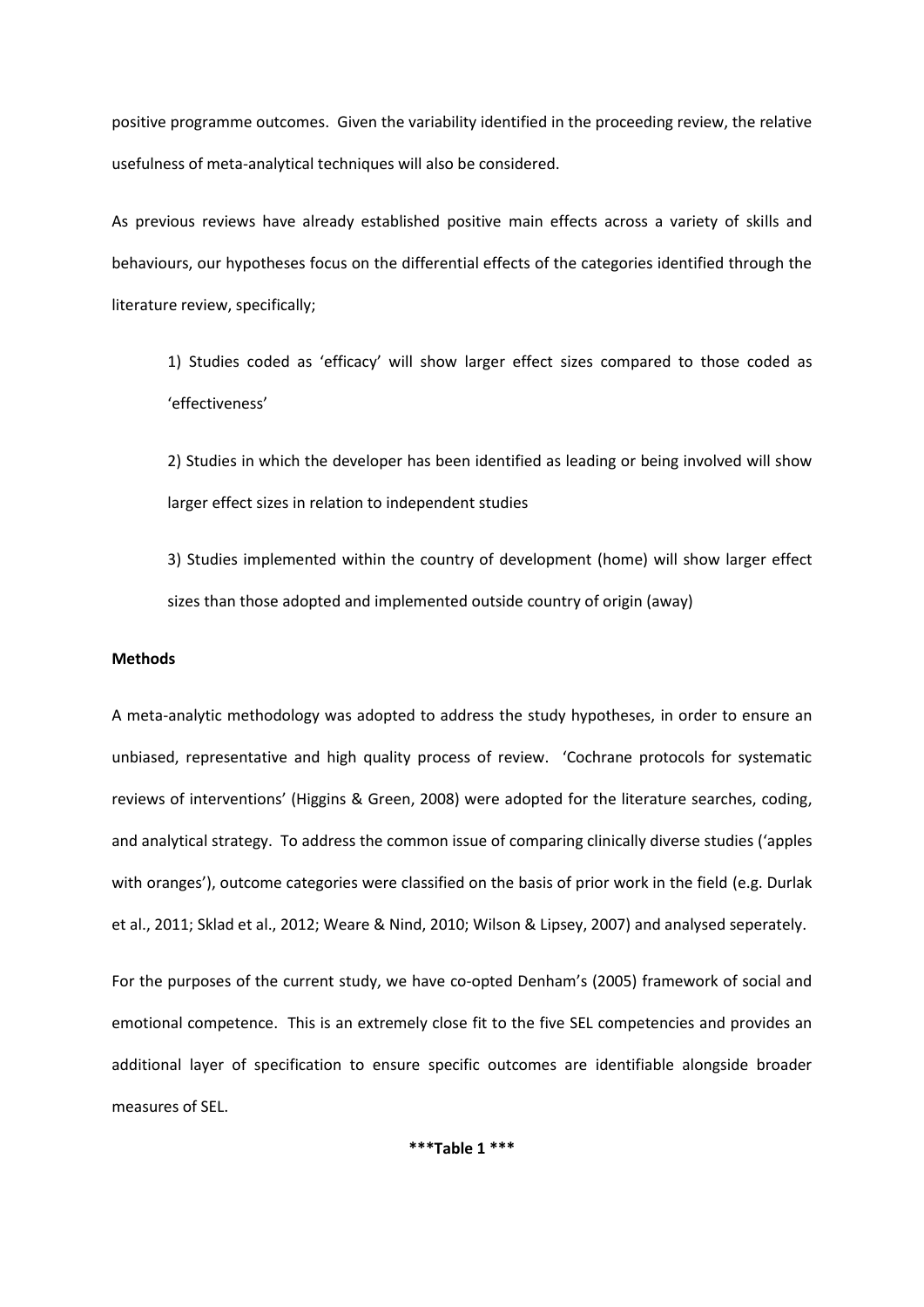## *Literature search*

Four search strategies were used to obtain literature. First, relevant studies were identified through searches of major scientific databases, specifically; ASSIA, CINALAH, Cochrane database of systematic reviews, EMBASE, ERIC, MEDLINE, NICE, PsychINFO, and additional web searching using Google Scholar. Second, a number of journals most likely to contain SEL based publications were also searched. For instance; *Prevention Science*, *Psychology in the Schools*, and *School Psychology Review*. Third, organisational websites promoting SEL were searched to identify additional studies (e.g. casel.org). For all searches, the following key terms were used in different combinations to help maximise the search results:

"*SEL, social, emotional, wellbeing, mental health, intervention, programme, promotion, initiative, pupil, school, impact, effect, outcome, evaluation, effectiveness, scale, efficacy, pilot, independent, developer*".

Fourth, the reference list of each identified study was reviewed.

# *Inclusion criteria*

**.** 

Studies eligible for the meta-analysis were: a) written in English; b) appeared in published or unpublished form between 01 January 1995<sup>1</sup> and 01 January 2013; c) detailed an intervention that included the development of one or more core SEL components as defined by Denham (2005); d) delivered on school premises, during school hours; e) delivered to students aged  $4 - 18$  years; f) detailed an intervention that was universal (i.e. for all pupils, regardless of need); g) included a control group; h) reported sufficient information for effect sizes to be calculated for programme effect.

<sup>&</sup>lt;sup>1</sup> 1995 denotes the release of Daniel Goleman's book "Emotional Intelligence", which marked the mainstream acceptance of SEL related competencies and associated interventions under the current rubric.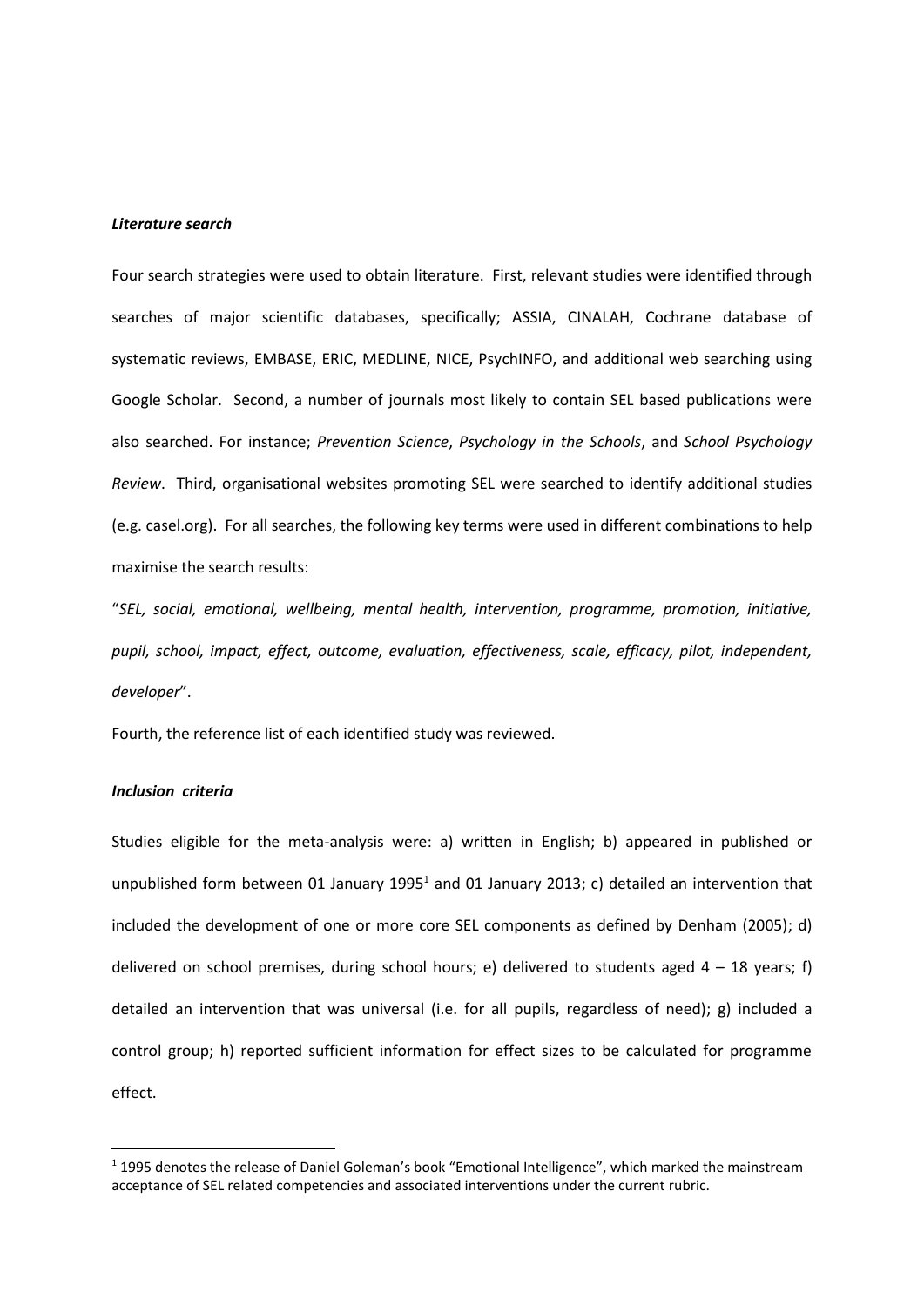# *Exclusion criteria*

Studies with the sole intended outcome of either academic attainment or physical health (e.g. drug use or teen pregnancy) were excluded. This criterion did not include studies where academic attainment was presented a distal outcome (e.g a secondary or tertiary measure after capturing social and emotional outcomes), reflecting that academic attainment is seen as a distal outcome derived from improvements in social and emotional skills (see Zins, Bloodworth, Weissberg, & Walberg, 2007). Studies that applied universal interventions to small groups within classes (e.g. targeted subgroup) were also excluded. Studies without appropriate descriptive statistics (i.e means and standard deviations) were also excluded.

A total of 24,274 initial records were identified. Inclusion / exclusion criteria were applied to these brief records, and as multiple researchers were used to search for literature, large numbers of duplicates were also removed. After this process, 327 initial records remained, in which the full text was required to assess eligibility. From these full texts, a further 238 studies were excluded, leaving a final 89 studies to be retained for coding and analyses.

# *Coding*

## *Methodological variables*

To account for methodological variability affecting outcomes, three methodological variables were coded. This included:

*Time of assessment*: post-test (0-6 months, follow up (7-18 months), extended follow up (over 18 months).

*Period of schooling*: early primary (4-6years), late primary (7-11years), early secondary (12-14years), and late secondary onwards (15-18years).

*Type of design*: randomised, cluster randomised, wait-list (non randomised), matched comparison, other.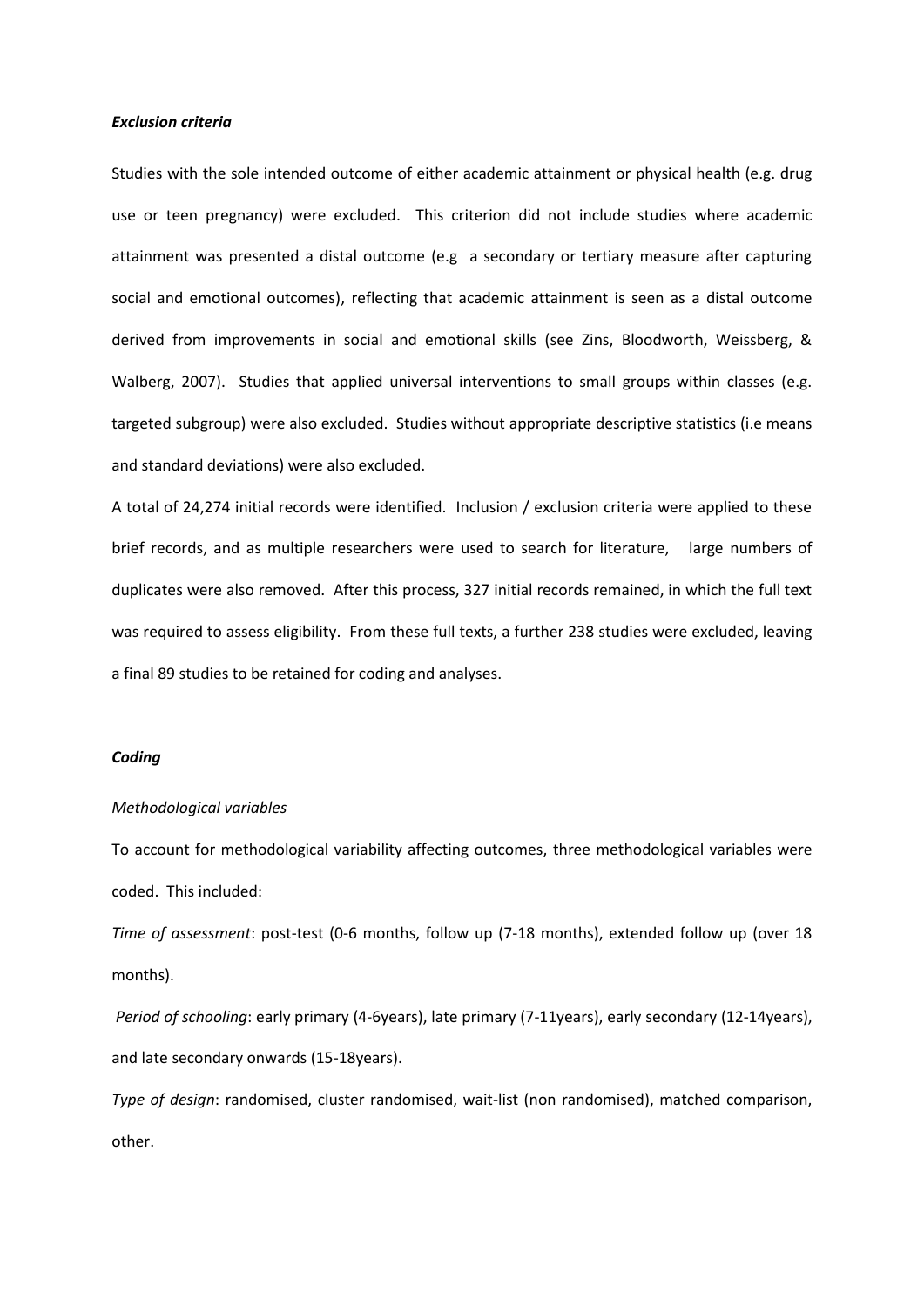Two dichotomous variables assessing implementation were also coded; implementation integrity (implementation reported: yes / no) and, implementation issues (issues with implementation: yes / no).

# *Independent variables*

In order to address the current study's hypotheses, studies were coded by their stage of evaluation (efficacy or effectiveness), any involvement of the intervention author (developer involvement), and by place of origin and implementation (cross-cultural transferability):

*Efficacy/ Effectiveness*: Studies were coded dichotomously (efficacy or effectiveness) according to whether trial schools or teachers had received, support, training, staff or resources that would not normally be available to the organisation purchasing/ adopting the intervention (efficacy) (Flay, 1986; Dane & Schneider 1998), or whether the intervention had been conducted in naturalistic settings without developer/ researcher support , using just the staff and resources that would be normally available (ibid).

*Developer involvement*: Studies were coded as 'led', 'involved', or 'independent' according to whether a study was identified as receiving developer support. This was accomplished through the list of authors, methods section, and any declaration of competing interests in the individual papers. Where there was no citation of a programme developer studies were crossed referenced across programme authors (where known). Where a programme a developer was not present in the author list, no developer support was referenced in the methods section (or, indeed, independence was declared), and there was a declaration of competing interest, the programme was coded as 'independent'. This is on the basis that were a programme author involved in cases coded as 'independent', their contribution was minor enough to warrant omission from the reporting of the study.

*Cross-cultural transferability:* Studies were coded dichotomously (home or away) according to whether the trial had taken place in the country of programme development. We assessed transferability by national boundaries only (e.g. different States within the USA were considered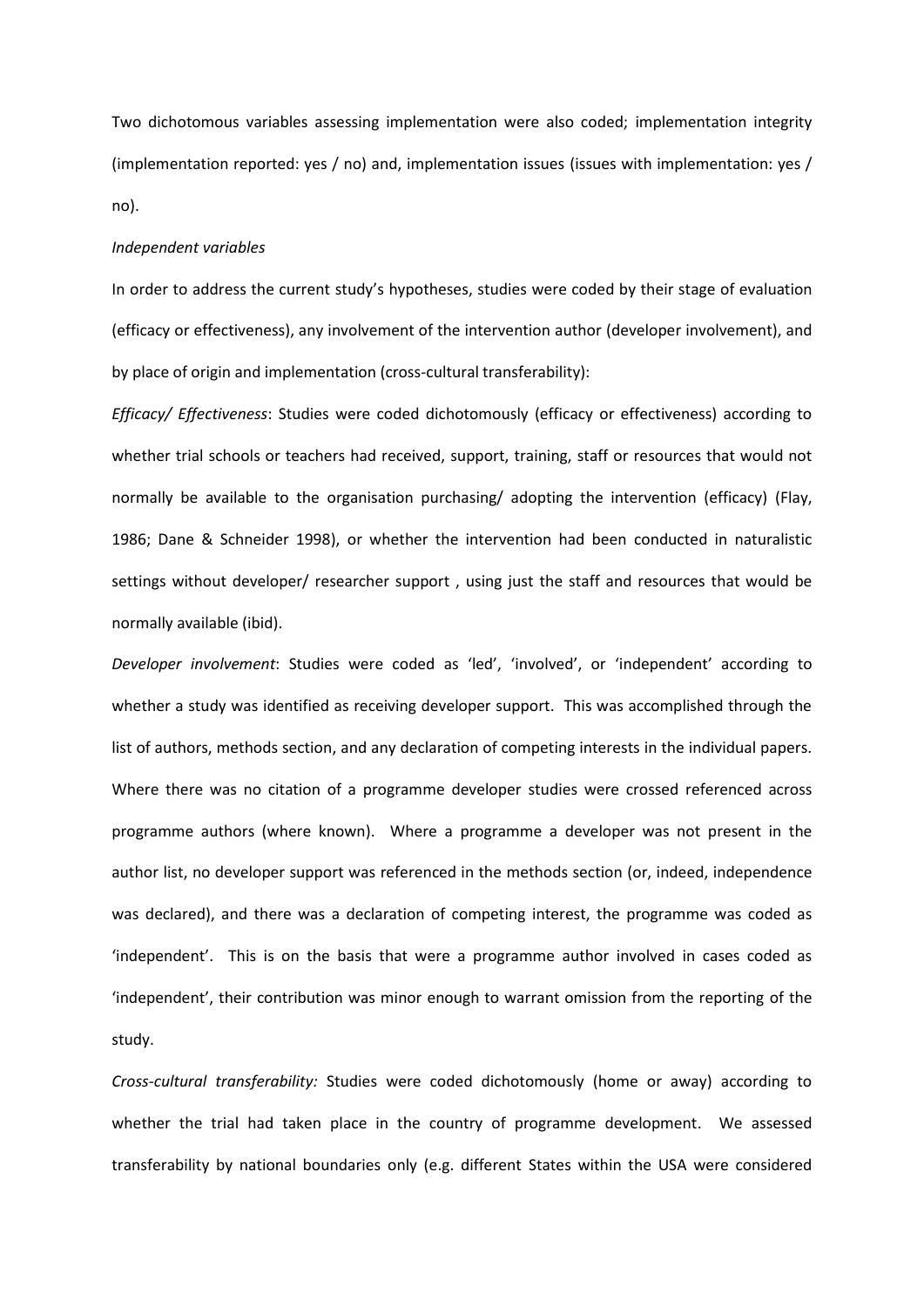'home' for a USA programme). A programme that had received surface level adaptations (e.g. translation) was considered to be 'transported' programme and classified as 'away'. We did not find any evidence of a programme being so fundamentally altered (i.e. change to its internal logic model) as to classify as a new 'home' programme.

# *Outcome variables*

Outcome variables were classified on the basis of prior work in this area (e.g. Durlak et al., 2011; Sklad et al., 2012; Weare & Nind, 2010; Wilson & Lipsey, 2007) with some minor adaptation to fit with the obtained literature and the adopted conceptual framework from Denham (2005). Seven different outcomes were identified:

*1) Social-emotional competence (SEC)*: This category included measurement of general socioemotional competency that incorporated both the emotional and relational aspect of Denham's model. Examples include total scores on omnibus measures (either self, peer or teacher rated) such as the 'Social Skills Improvement System' (Gresham & Elliot, 1990), and measures of interpersonal problem-solving/ conflict resolution behaviour.

*2) Attitudes towards self (ATS)*: Outcomes relating exclusively to the skills of self-awareness were classified in this category. This included measures of self-esteem, self-concept, and general attitudes towards self, measured by instruments such as the 'Student Self Efficacy Scale' (Jinks & Morgan, 1999).

*3) Pro-social behaviour (PSB)* – This category was used to classify all measure of behaviours intended to aid others, identified as social awareness and/or social problem solving in Denham's model. Examples include self, peer, and teacher rated social behaviour and behavioural observations. An example measure includes the pro-social behaviour subscale of the 'Strengths and Difficulties Questionnaire' (Goodman, 2001).

In addition to Denham's framework, outcomes common to the logic model of the interventions were also coded;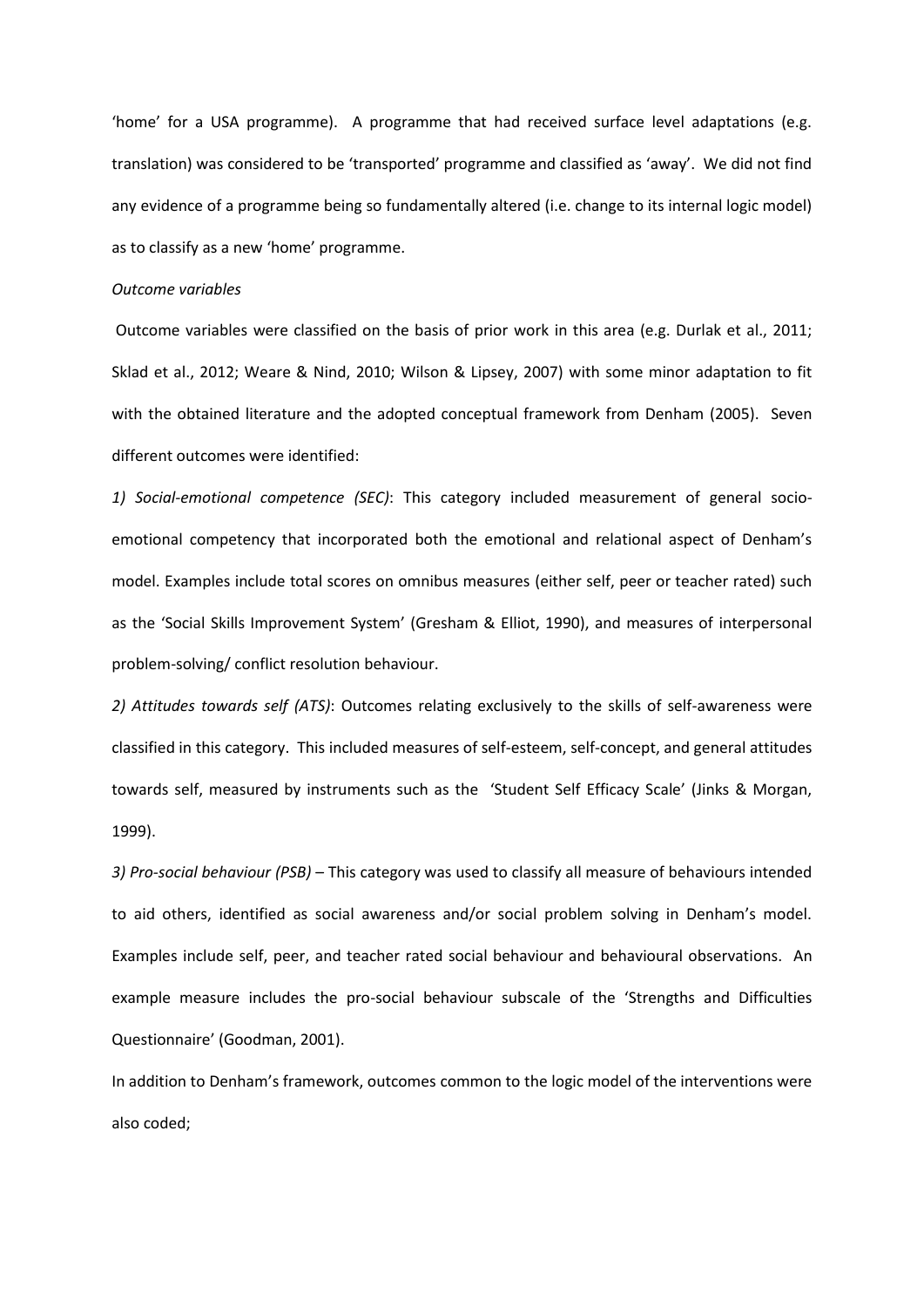*4) Conduct problems (CP)*: Observational, self, peer, or teacher rated anti-social behaviour, externalised difficulties, bullying, aggression, or physical altercation was included in this category. An example instrument categorised as CP is the 'Child Behaviour Checklist' (Achenbach & Edelbrock, 1983).

*5) Emotional distress (ED)*: Outcomes grouped in this category were representative of internalised mental health issues. Examples include self-rated, depression, stress and/or anxiety, measured by instruments such as the 'Beck Depression Inventory' (Beck, Steer, & Brown, 1996).

*6) Academic Attainment (AA)*: Measures of attainment were judged through the use of reading tests, other standardised academic achievement measures (such as the Peabody Picture Vocabulary Test (Dunn & Dunn, 1997)) or teacher-rated academic competence.

*7) Emotional Competence Only (ECO)*: An additional category was coded to include measures exclusively associated with the internal domains related to emotional competency. Measures that assessed emotional skills (such as the Emotion Regulation Checklist (Shields & Cicchetti, 1997)) were included in this category, in order to differentiate some of the more generalised SEC inventories which provide single scores for both intra and inter personal skills.

*Coding reliability*: Coding of study characteristics (e.g. methodological characteristics) and outcomes data were completed by a small team of doctoral students who were familiar with the literature on social and emotional skills. All coders received training, which included practice double-coding of exemplar literature. Coders were allowed to proceed once they had reached full agreement with the lead authors. A training manual and online coding system were also provided to ensure consistency in coding. Coding consistency was monitored, and some variation in agreement in later coding led the lead authors to review the full dataset. The lead authors reached 100% agreement for the final coding selection.

# *Analytical strategy*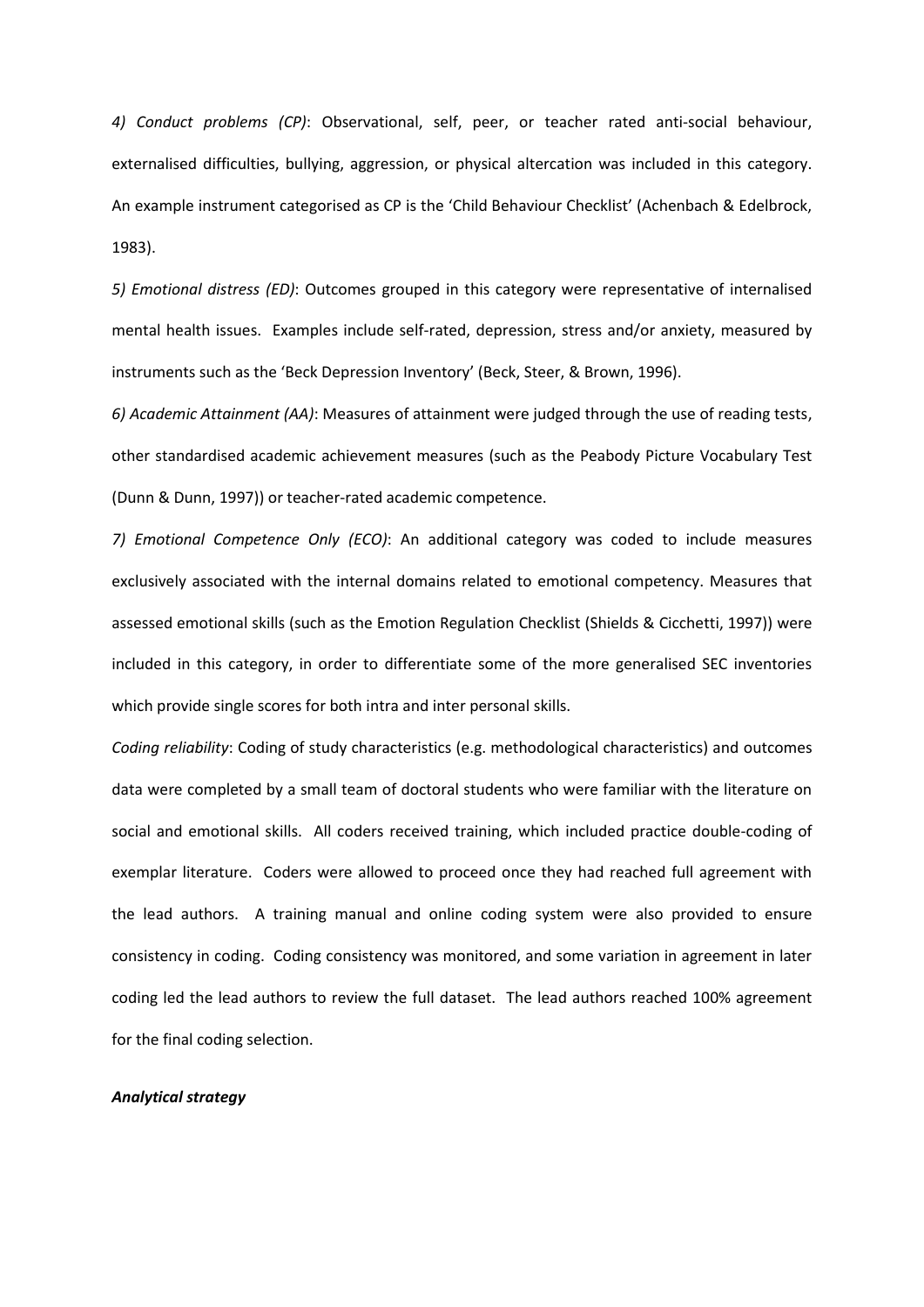Standard meta-analytic protocol as specified by Higgins and Green (2008) was followed for the analytical strategy and is detailed below. As data were derived from different sources, all scores for individual studies were standardised and calculated so that positive values indicated a favourable result for intervention groups compared to control (e.g. so measures of reduction in problem behaviours did not confound the analyses). All analyses were conducted using meta-analytic software ('MetaEasy' v1.0.2. Kontopantelis & Reeves, 2009).

For individual studies reporting more than one intervention, results were treated as multiple, separate entries. Results examining either: a) just subgroups (e.g. those identified with special educational needs); b) multiple interventions beyond only the identified SEL intervention (e.g. bespoke academic add-ons), or; c) Comparisons of different intervention treatments with each other (i.e. no control group) were not included in the analyses. When a study reported more than one outcome from the same category (e.g. conduct problems), scores were averaged to obtain a single figure.

Determining whether one category of study was significantly different ( $\alpha$  <.05) from another (i.e. efficacy vs. effectiveness), was calculated using technique known as proportional overlap. As described by Cumming and Finch (2005), this approach does not require a specialised understanding of meta-analytic techniques, and instead assesses how closely related two confidence intervals, such as those presented in figures 1-3 (see 'results'). Using the same approach, individual variables (e.g. main programme effects) were assessed on the basis that the 95% confidence intervals did not cross zero.

A low number of individual studies for some of the categories for analysis prevented statistical significance testing being carried out (at least 5 studies for each category are required to be confident that any significant difference is accurate (Hedges & Pigott, 2001)), but this did not prevent the comparison of effect sizes.

For the purposes of the current study, all effects sizes are reported as Hedge's adjusted *g* (Hedges & Olkin, 1985), as described in Kontopantelis and Reeves (2009). Hedge's *g* is almost identical to the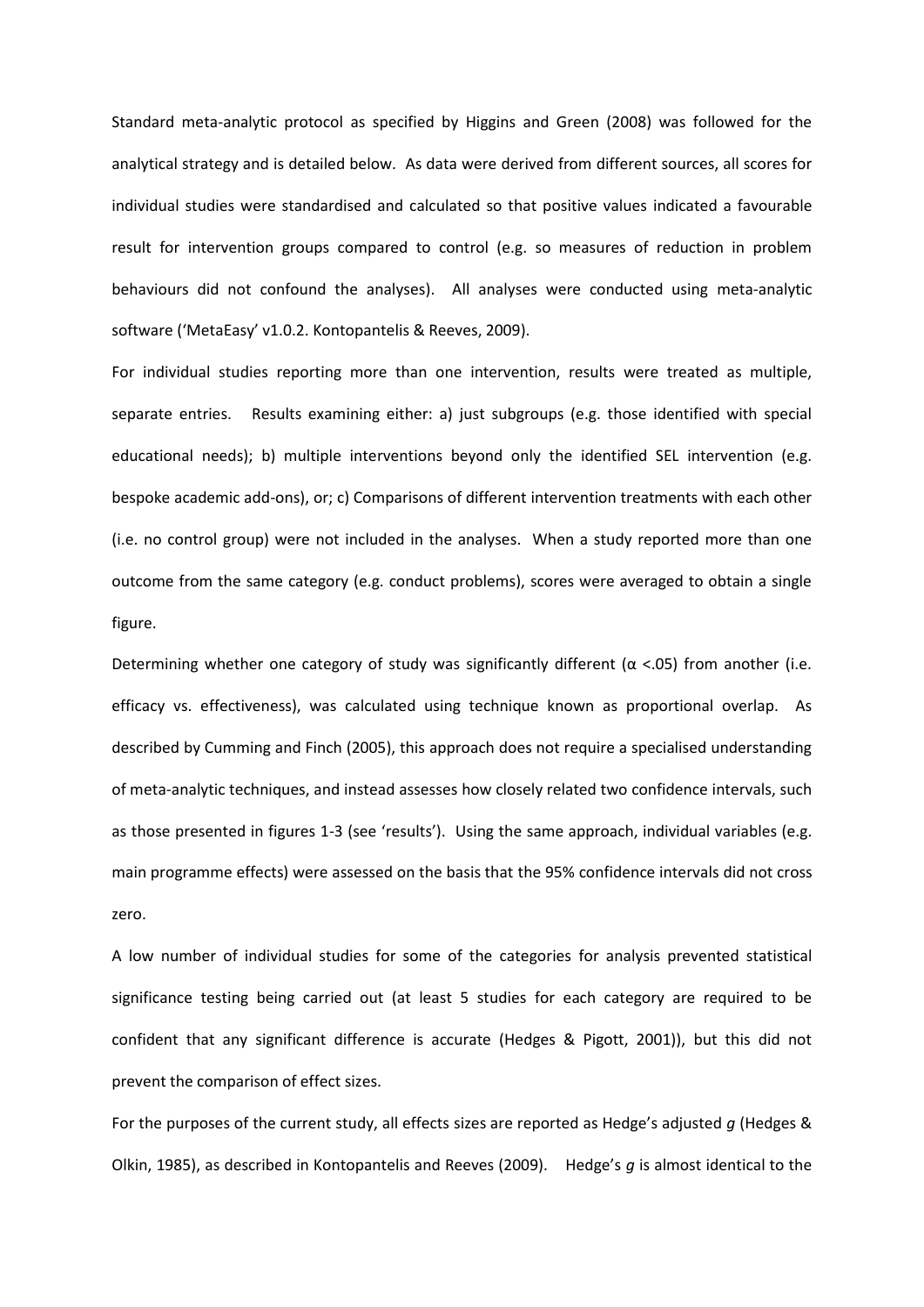often used Cohen's *d*, but provides a superior estimate of effect when sample sizes are small. Both *g*  and *d* are interpreted in exactly the same way. Estimation was based on a random effects model (Dersimonian & Laird, 1986). This technique was considered particularly suitable for the current study, as it assumes that different studies estimate different, but related, treatment effects (Higgins & Green, 2008).

The degree of diversity in programme effects were examined using summary values, specifically the  $Q$  and  $I<sup>2</sup>$  statistics.  $Q$  is used to assess whether there was statistically significant variability (or 'heterogeneity'), whereas I<sup>2</sup> provides a measure of the *degree* of heterogeneity, measured by a percentage (0%-100%). 25, 50, 75 are considered low, medium, high degrees of heterogeneity respectively (Higgins, Thompson, Deeks, & Altman, 2003). For instance, if category is shown to have a significant Q value, and high  $I^2$  (>75%), it can be said to be associated with a great deal of difference in the how successful individual programmes are in that category.

## **Results**

# *Descriptive Characteristics*

A final sample of 89 studies that met the aforementioned inclusion criteria was included in the analyses. Table 2 summarises the salient features of the included studies. These figures are broadly consistent with the characteristics of studies included in previous reviews (Durlak et al., 2011; Sklad et al., 2012). However, the majority of studies (69%) reported on implementation, a higher proportion compared to previous reviews.

# **\*\*\*Table 2\*\*\***

In relation to the specific criteria of the study hypotheses, most studies were considered to be reporting efficacy based trials (69%), with the majority including some element of developer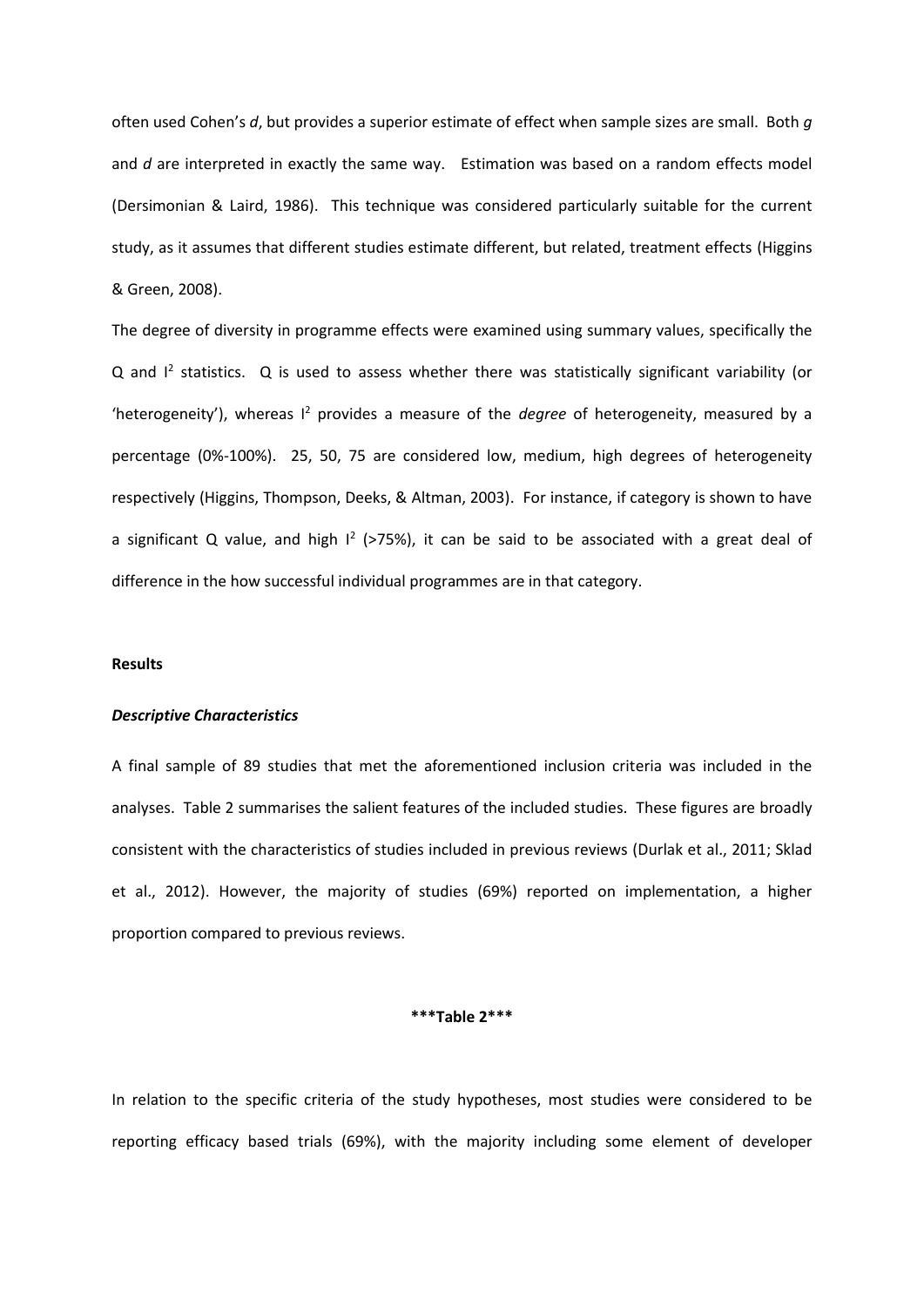involvement, either as lead (38%) or involved (28%). Unsurprisingly, the majority of studies were of 'home' programmes, (80%), mostly originating from the USA. These figures are shown in table 3.

#### **\*\*\*Table 3\*\*\***

# *Main programme effects*

#### **\*\*\*Table 4\*\*\***

The grand means for each of the outcome variables of interest were statistically significant (all 95% CI's did not pass zero). The magnitude of the effect varied by outcome type, with the largest effect for measures of social-emotional competence (0.53), and the smallest in attitudes towards self (0.17). However, this particular variable represents only a small number of studies (n=9). Heterogeneity amongst studies was high, with I<sup>2</sup> varying between 43%-97%, confirming that although SEL programmes can be seen, on average, to deliver intended effects, there was a high degree of variation amongst individual studies.

# *Stage of evaluation: Efficacy vs. Effectiveness*

# **\*\*\*Table 5\*\*\***

We predicted that studies coded as efficacy would show greater effects compared to studies coded as effectiveness. This hypothesis was supported for 6 of the 7 outcome variables (mean difference (MD) between conditions = 0.13). However, comparisons of proportional overlap (Cumming & Finch, 2005) showed only 4 of these outcomes reached statistical significance (PSB, CP, ED, & AA). The largest differences were seen between outcomes measuring behaviour, specifically pro-social behaviour (MD =0.19) and conduct problems (MD =0.19). The smallest differences were detected for the outcomes variables of attitudes towards self (MD =0.06) and emotional competence only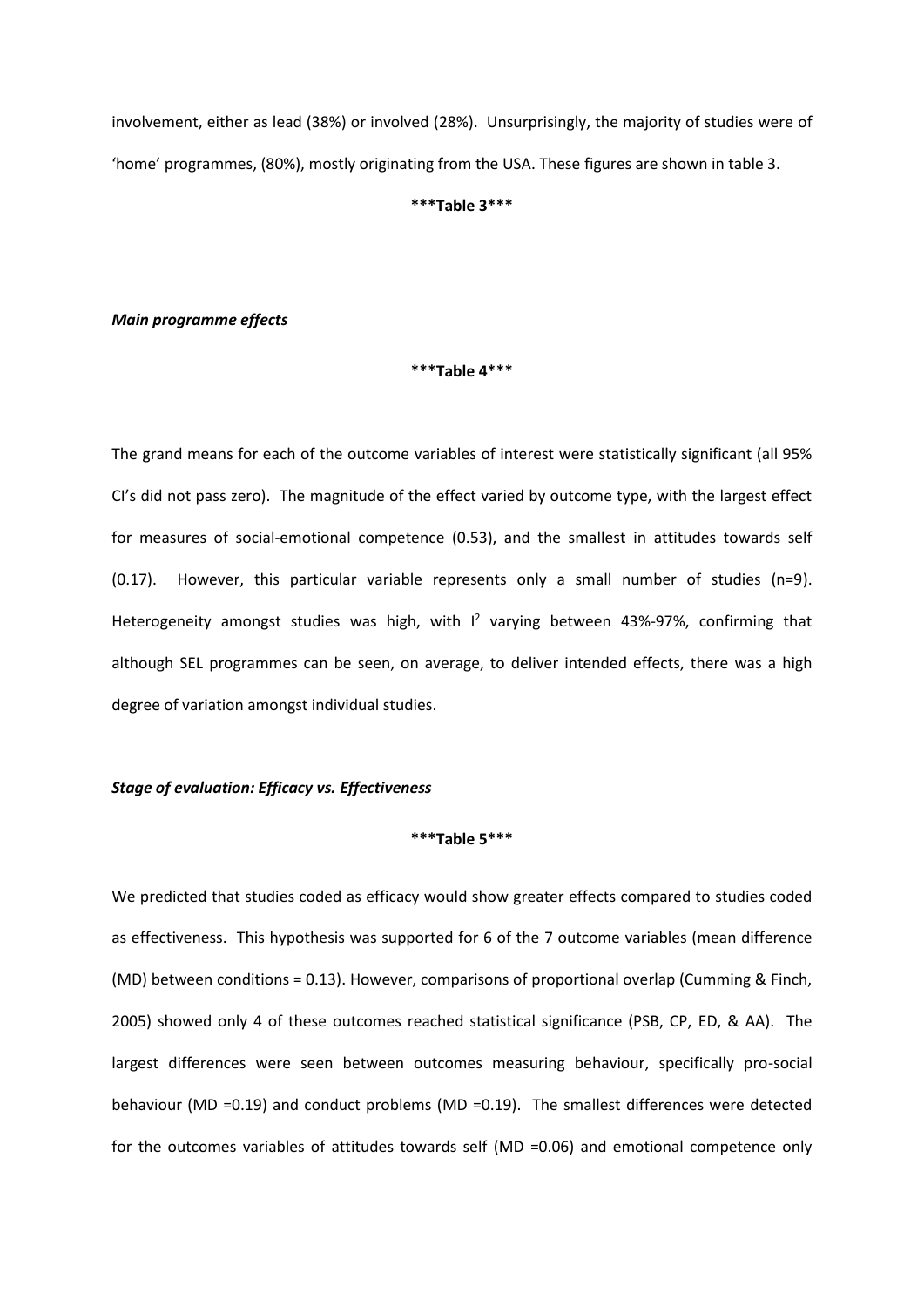(mean difference =0.05), though these also reflect the outcome categories with the smallest number of included studies. Only outcomes classified as 'social emotional competence' showed greater effects when in the effectiveness condition, contrary to the stated hypothesis. Effect size and confidence intervals can be seen in figure 1. Of note is the high degree of heterogeneity across all outcome variables, as evidenced by the values of both the Q and  $I^2$  statistics, with most studies being categorised as either 'medium' or 'high' (Higgins, Thompson, Deeks, and Altman, 2003), indicating a diversity of effect across studies.

## **\*\*\*Figure 1\*\*\***

## *Developer involvement*

#### **\*\*\*Table 6\*\*\***

We hypothesised that studies in which the developer had been identified as taking a lead would show greater effects in relation to independent studies. Taking into account the small sample size for attitudes towards self (n=4), and the very high degree of heterogeneity noted by the Q and  $I^2$ statistics, the hypothesis was supported by only 2 of the 7 outcomes ('attitudes towards self' and 'emotional distress'), though these were not seen to be statistically significant. The mean difference between developer led and independent for these outcomes was 0.2 and 0.02 respectively. The outcome variables for pro-social behaviour, academic achievement, and emotional competence only showed the greatest effects at 'involved', whereas social and emotional competence and conduct problems showed the highest mean effect at 'independent'. Effect size and confidence in intervals can be seen in figure 2.

To further investigate Eisner's (2009) high fidelity hypotheses (implementation of a given intervention is of a higher quality in studies in which the programme developer is involved, leading to better results), a cross-tabulated analysis (developer involvement vs. issues with implementation) was conducted for all studies which reported implementation (n=61). No significant association between developer involvement and issues with implementation was found ( $\chi^2$  (2, n=61) = .633, p =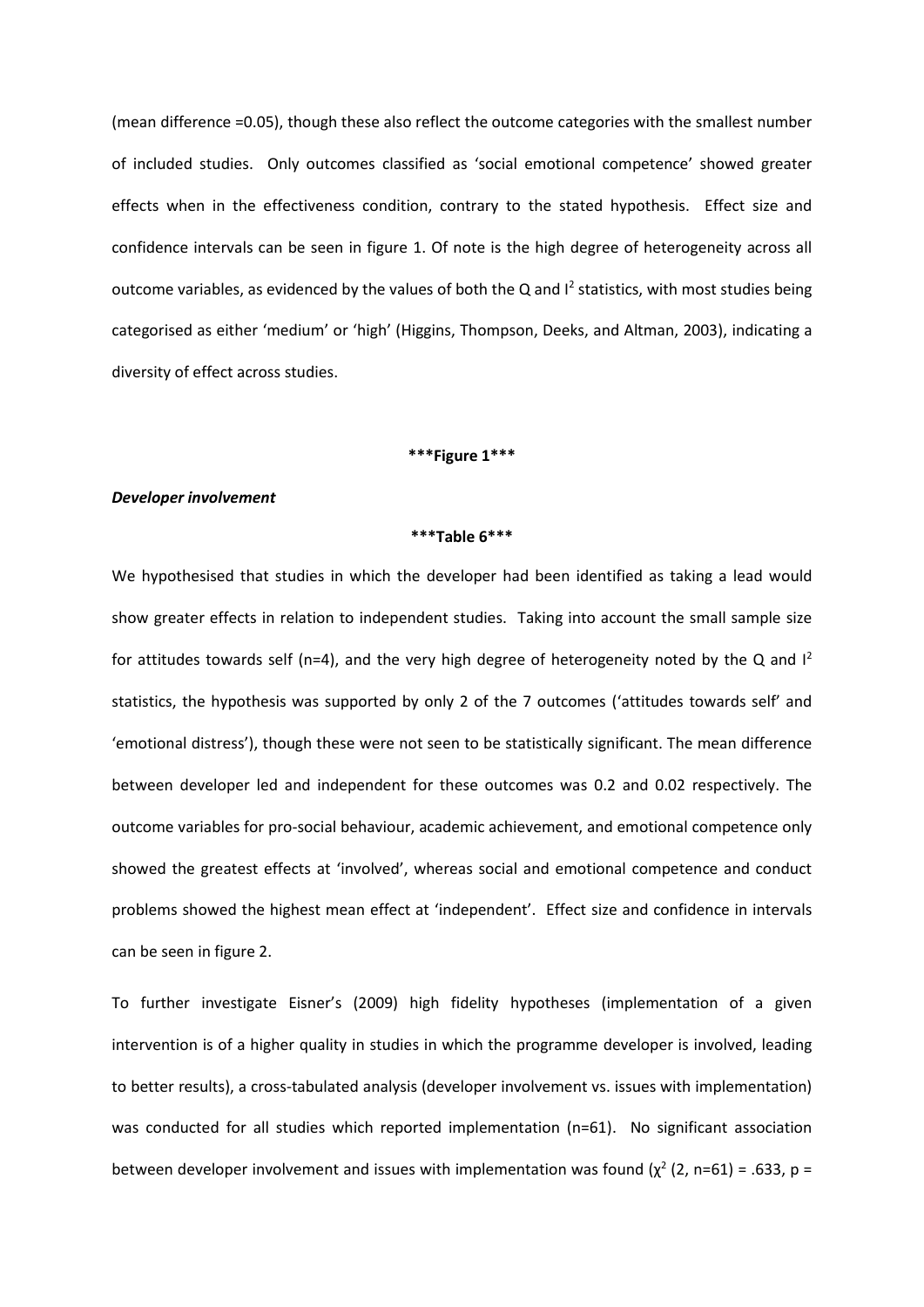.718, Cramer's V = .104). This suggests that differences in effect between categories of developer involvement is not explained by better implementation.

# **\*\*\*Figure 2\*\*\***

**\*\*\*Table 7\*\*\***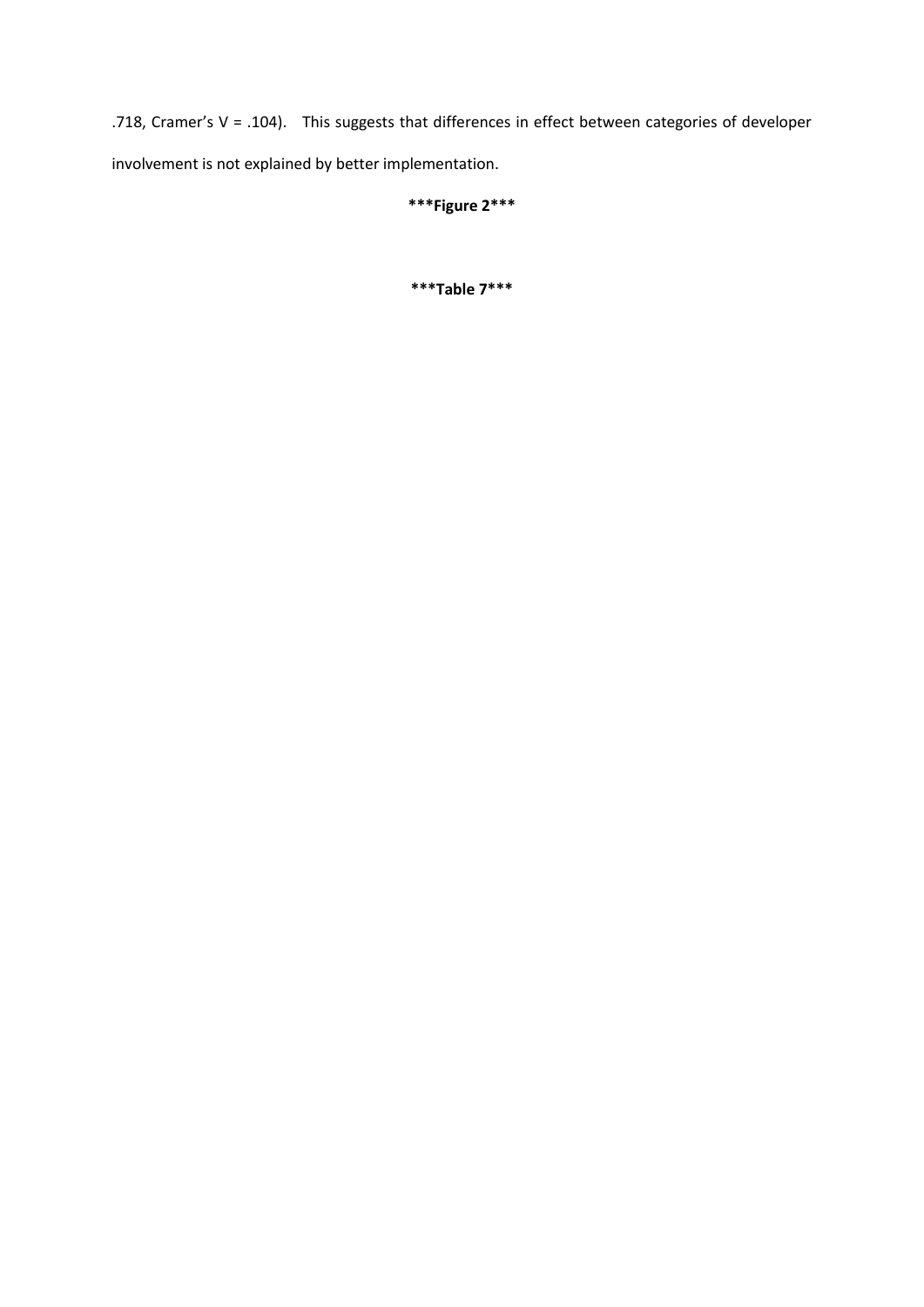# *Cross-cultural transferability*

#### **\*\*\*Table 8\*\*\***

We hypothesised that studies implemented within the same country they were developed would show greater effects than those transported abroad. This hypothesis was supported in 4 of the 7 outcome variables: (SEC (MD = 0.5); ATS (MD = 0.11); PSB (MD = 0.19); & ED (MD = 0.09). All four were seen to be statistically significant. Only one study reporting 'attitudes towards self' qualified as 'away' and therefore fit statistics were not available. For the conduct problems, academic achievement and emotional competence, more favourable effects were seen for studies coded as 'away'. Both the Q and  $I^2$  statistics show a very large degree of inconsistency between studies, as well as a very small n for some of outcome variables. This is a likely explanation for the large confidence intervals demonstrated in figure 3.

**\*\*\*Figure 3\*\*\***

## **Discussion**

The purpose of the current study was to empirically investigate previously hypothesised factors that may explain differential programme effects in universal, school-based SEL programmes, specifically: 1) stage of evaluation (efficacy or effectiveness); 2) involvement from the programme developer in the evaluation; and 3) whether the programme was implemented in its country of origin. Findings from the current study present a more complex picture than that hypothesised in previous literature. These findings necessitate new thinking about the way these (and other) factors are examined, and highlight important implications in the world-wide implementation of these interventions. Each hypothesis is discussed in turn, followed by a consideration of the limitations of the current study and consideration of future directions for research.

*1) Studies coded as 'efficacy' will show larger effect sizes compared to those coded as 'effectiveness'*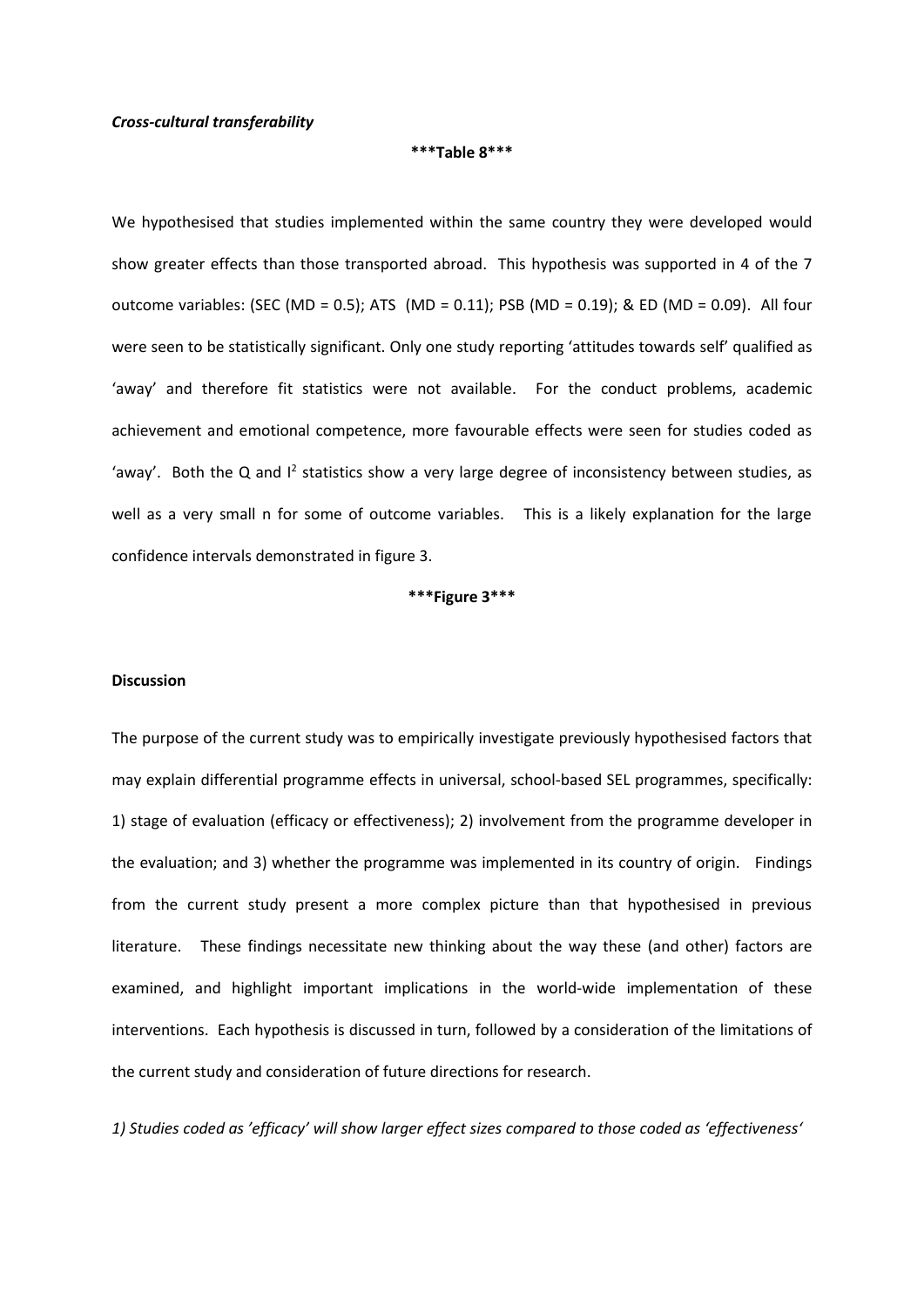Greater programme effects under efficacy conditions (consistent with the first hypothesis) were shown for all but one outcome variable (social-emotional competence (SEC)), (though only 4 of the 7 outcomes were statistically significant). Results indicate a trend towards greater effects when additional support, training, staff or resources are provided. This is consistent with previous findings from Beelmann and Lösel (2006) who found an increased effect  $(d = 0.2)$ , if a programme had been delivered by study authors or research staff. This finding has implications for the scaling up of programmes as this implies a large scale over-representation of expected effects in 'real world' settings, especially as 69% of studies were coded as efficacy trials.

These findings may be interpreted as indicating that the higher levels of fidelity produce higher outcomes, and has underpinned the argument that 100% fidelity is to be strived for and adaptations to be avoided in order to achieve outcomes (Elliott & Mihalic, 2004). Whilst not entirely unreasonable, this involves two assumptions that should be considered before dismissing the considerable literature that supports the utility of some types of adaptations. Firstly, it assumes that the salient characteristics of schools that later adopt an intervention mirror those of the school where an efficacy trial took place. Such an assumption rejects the inherent diversity of the school environment. Natural variation in contexts is to be expected (Forman et al., 2013), and adaptations to the programme or the way in which it is implemented may be necessary to achieve the same 'goodness-of-fit' as seen in an efficacy trial. Research consistently demonstrates that such adaptations are to be expected when school-based interventions are adopted and implemented more broadly (Ringwalt et al., 2003). Secondly, there is the assumption that at efficacy stage an intervention is implemented with 100% fidelity. As a primary aim of an efficacy trial is to demonstrate the internal validity of an intervention, and that the context of implementation is optimised to maximise the achievement of outcomes, then it is possible that either, or both, the context and the programme are adjusted, however slightly, to support the demonstration of impact.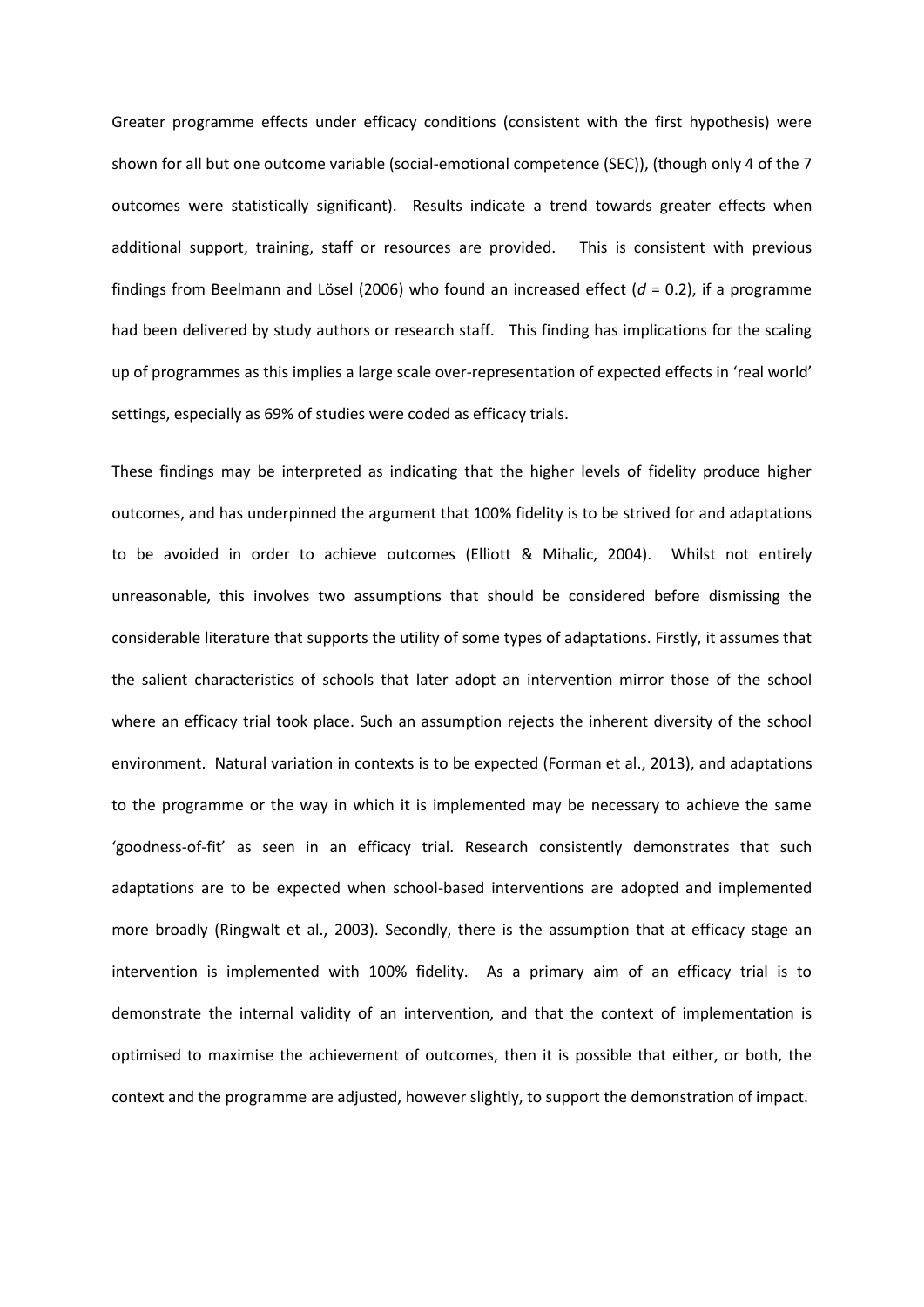Such considerations do not account for the contrary result for the SEC outcome, which shows larger effects under the effectiveness condition. One promising explanation for this conflicting finding is offered by our current understanding of self-efficacy in programme delivery. Self-efficacy is underpinned by knowledge, understanding and perceived competence, which has been shown as a factor in promoting achievement of outcomes (Durlak & DuPre, 2008; Greenberg et al., 2005). Indeed, there is evidence to suggest that, for some interventions, greater effects are achieved when the programme is delivered by external facilitators, when compared to teachers (Stallard, 2014). Therefore, it is possible that an effectiveness trial can outperform efficacy conditions, only when there is a high degree of implementer confidence and/or skill. If this is the case, then there may be a differential ease by which universal, school-based SEL interventions are seen as achievable by the implementers (i.e. school staff). Programmes featuring promotions of general socio-emotional competency (that incorporate both the emotional and relational aspect of Denham's model), may be viewed as the most acceptable and therefore the programmes that are hypothesised to most benefit from inevitable adaptation. In conjunction with previous paragraph, this might imply that adaptation is preferable to fidelity, only when there is sufficient confidence and understanding of the intervention. As literature indicates that multiple factors may be a factor in explaining a reduction in effects, (Biggs, Vernberg, Twemlow, Fonagy, & Dill, 2008; Stauffer, Heath, Coyne, & Ferrin, 2012), this is a clear steer towards a closer consideration of differing aspects when evaluating programme implementation, requiring a broader application of research methodologies to investigate.

# *2) Studies in which the developer has been identified as leading or being involved will show larger effect sizes in relation to independent studies*

The study hypothesis was supported by 2 of the 7 outcomes ('attitudes towards self' and 'emotional distress'), though these were not seen to be statistically significant. Dependent on the outcome variable measured, effects favour either involvement (pro-social behaviour, academic achievement, emotional competence) or independence (social-emotional competence, conduct problems).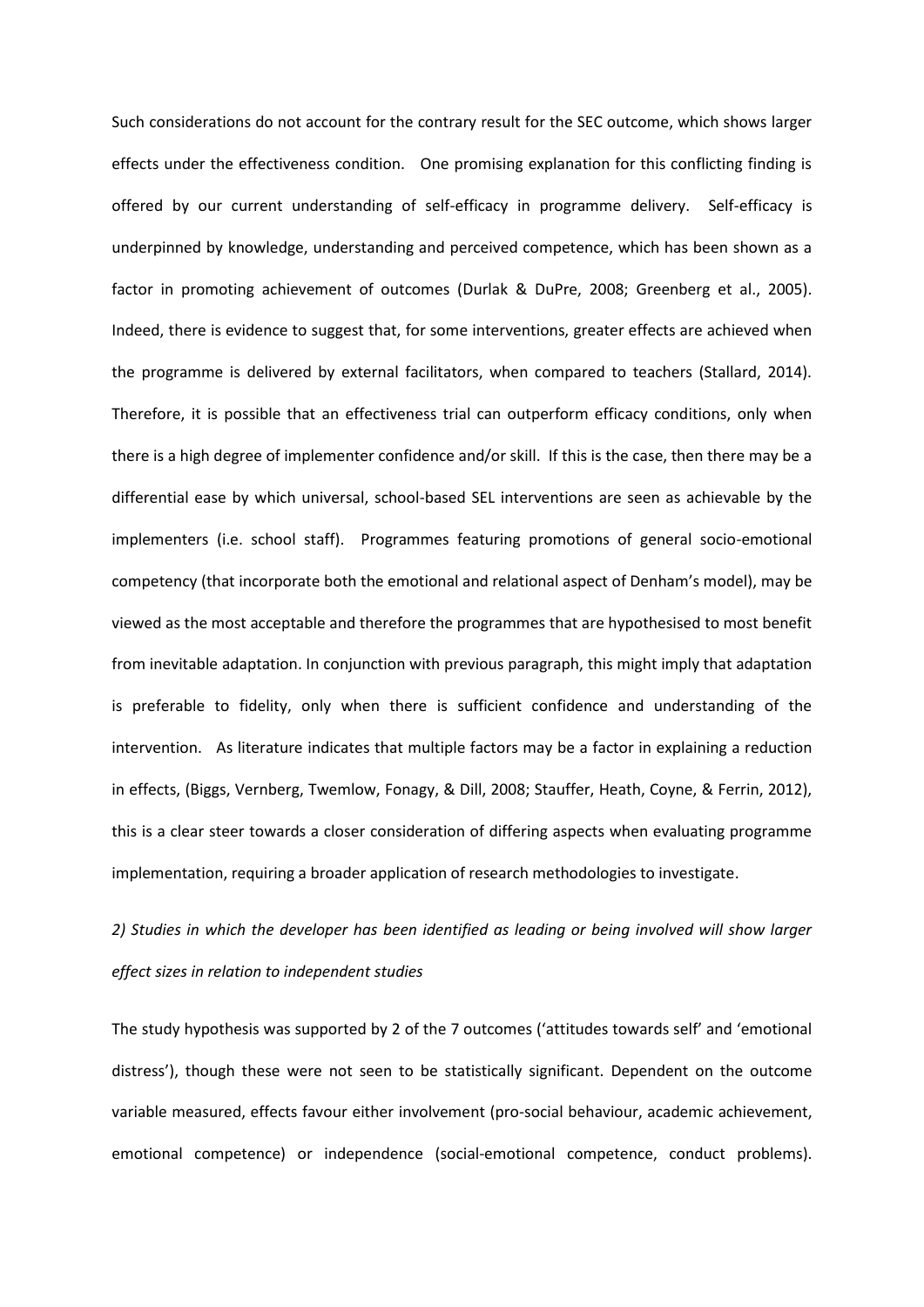Therefore, consideration of developer involvement alone is not sufficient to explain variation in programme outcomes. This result is at odds with findings from allied disciplines such as Psychiatry (Perlis et al. (2005), and Criminology (Petrosino & Soydan, 2005), which demonstrate clear difference in effect when considering developer involvement. For instance, Perlis et al. (2005) found that studies that declare a conflict of interest were 4.9 times more likely to report positive results. However, attributing effects directly to the involvement of programme developers is questionable (Eisner, 2009). This is because developer involvement is an indirect indicator of other aspects of study design (e.g. experimenter expectancy effects (Luborsky et al., 1999)) and implementation quality (Lendrum, Humphrey, & Greenberg, in press).

A possible explanation for the inconsistent findings in the current study is the failure to account for the temporal aspect of programme development and evaluation. For instance, studies led by a developer may indicate an earlier or more formative stage of programme evaluation (see Campbell et al., 2000), where critical elements are still being trialled and modified. In this instance, it would be hypothesised that the 'involved' or 'independent' categories would begin to show greater effects, as the programme elements are finalised and the evaluations become more summative than formative (this would be conceptualised as increasing effects, similar to the pattern of results for SEC and CP in figure 2). However, this also suggests a limitation with the study methodology (specifically, a lack of independence between the two constructs of stage of evaluation and developer involvement). Also indicated is broader limitation with the current the status of the field. The majority of programme in the field are in relatively early stages of development and evaluation. (as the current findings show, approximately 69% are in the efficacy-based). Therefore interpretation of any other factors affecting programme success (e.g. developer involvement) are limited by the over-representation of this category. This limits the conclusions that can be drawn from beyond the preliminary exploration presented here.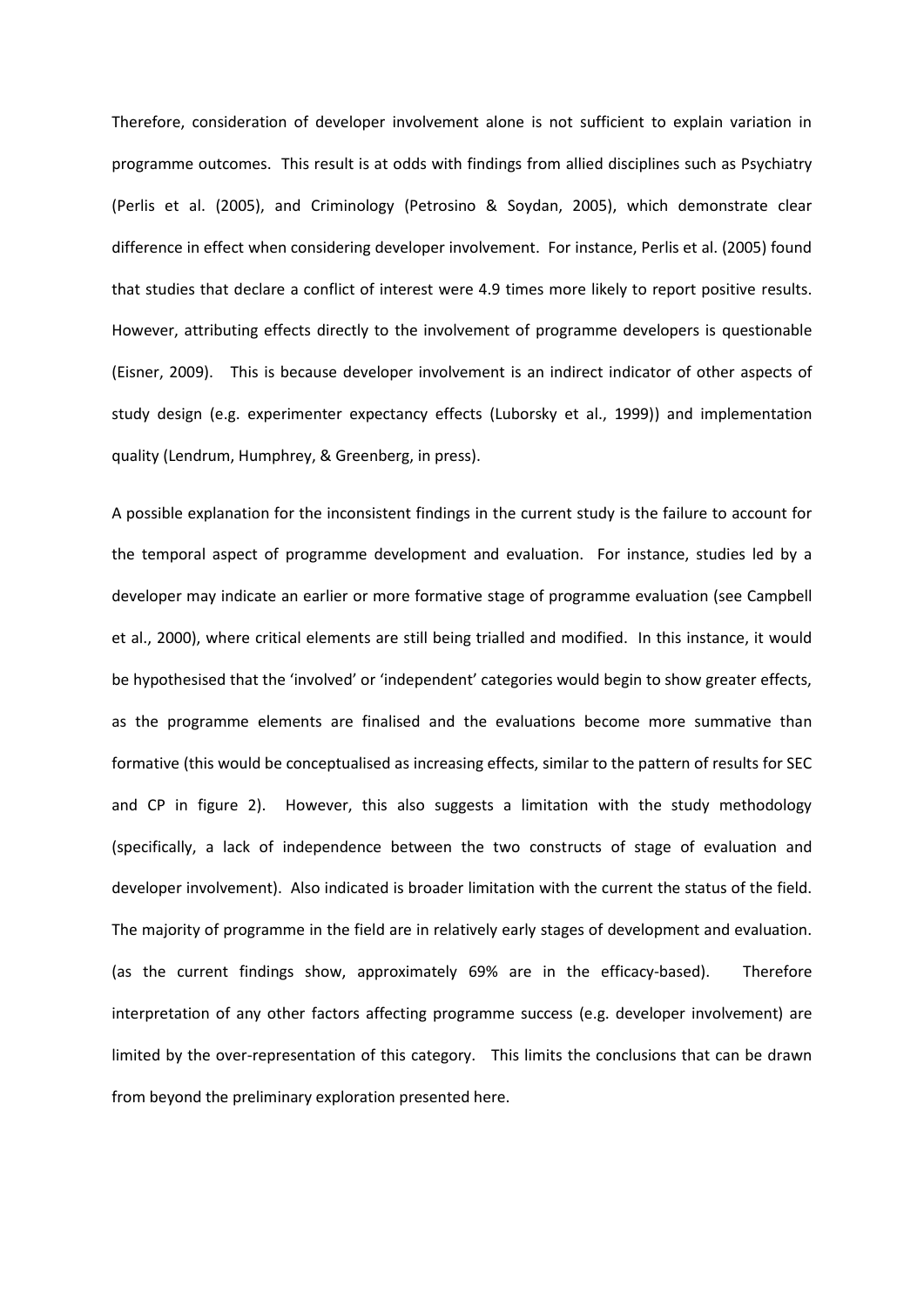This evidence does not preclude other hypotheses or future investigation of the potential effects of developer involvement in further research. Indeed, Eisner (2009) identifies a number of possible causal mechanisms to explain the general reduction of effects in independent prevention trials, and draws together a checklist by which consumers of research (and those researching these effects directly) can consider the extent to which these factors may influence results. Examples include cognitive biases, ideological position, and financial interests. Such an approach would aid clarity, as the further investigation of the phenomenon is currently limited by difficulty in establishing the precise role of the developer in individual trials when coding studies. To be able to examine the cynical / high fidelity views (see literature review) more thoroughly, studies need to more precisely report the extent and nature of the developer's involvement in an evaluation. Additional to this would be the consideration of implementation difficulties, as a significant minority of trials included in the present study did not report implementation. This would allow more comprehensive testing of the 'high fidelity' as a specific hypothesis beyond the cross tabulation analysis in table 7, which although not supportive of implementation quality as a moderator related to developer involvement, is a relatively blunt analysis (e.g. only containing studies which reported on implementation). Results from the current study tentatively suggest that the SEL field seems immune to the potential biases suggested by Eisner (2009), but there is little evidence to indicate why this would be so. Therefore, there is sufficient cause to further explore this issue, potentially using factors identified by Eisner as a starting point.

# *3) Studies implemented within the country of development will show larger effect sizes than those adopted and implemented outside country of origin*

The hypothesis that programmes developed and implemented within their own national boundaries would show greater effects than those transported to another country was supported by 4 of the 7 outcomes (social-emotional competence, attitudes towards self, pro-social behaviour, emotional distress) all of these variables were statistically significant. Of particular note is the size of the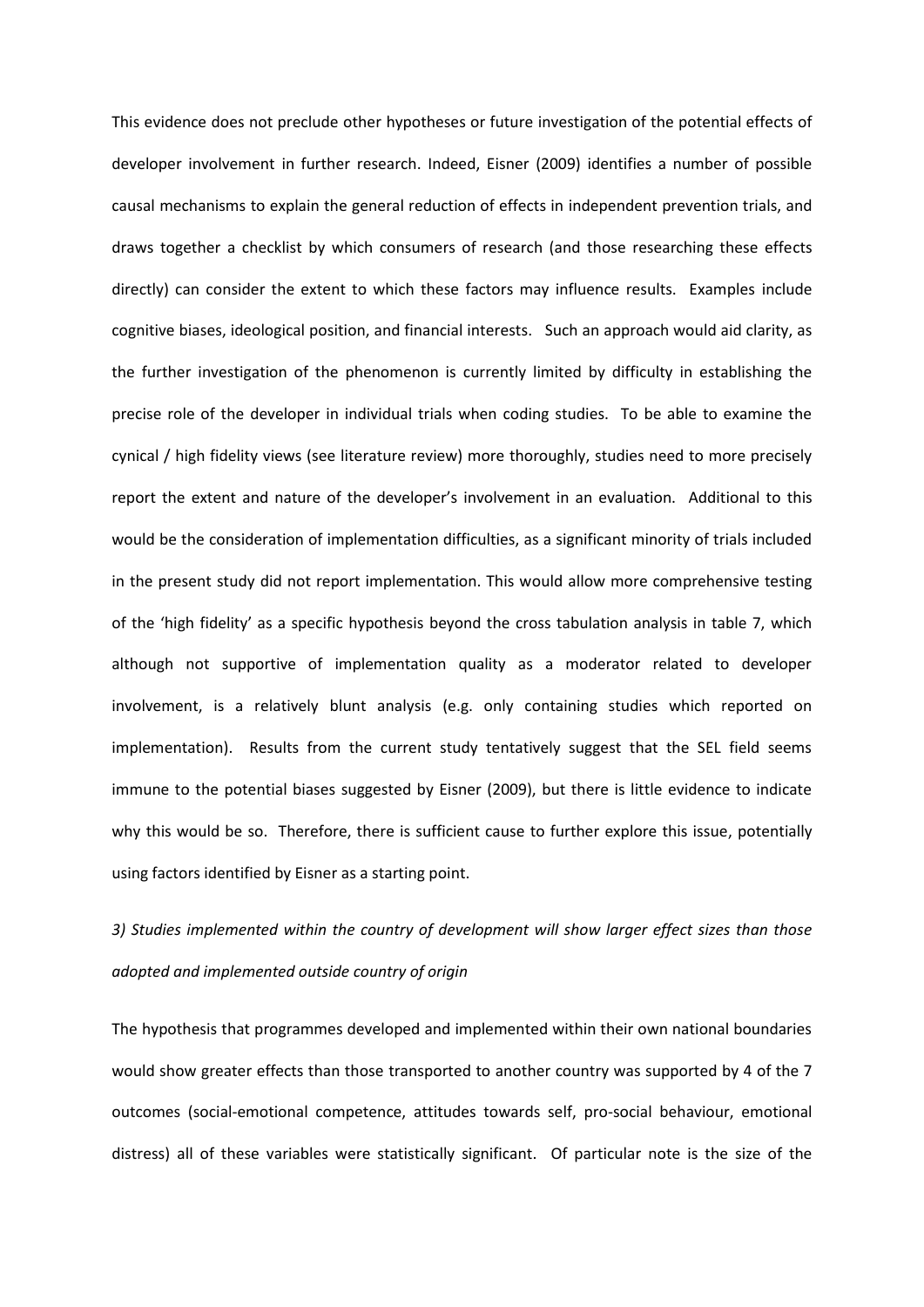effects between categories, with some programmes showing almost no impact at all when transferred internationally.

Extant literature provides some guidance in explaining these effects. Several authors note the challenges associated with the implementation of programmes across cultural and international boundaries (Emshoff, 2008; Ferrer-Wreder, Sundell, & Mansoory, 2012; Resnicow, Soler, Braithwaite, Ahluwalia, & Butler, 2000), and therefore it is not surprising that the 'away' category would show reduced effects. For instance, the lack of critical infrastructure (e.g. quality supervision, site preparation, and staff training) has been an often cited reason for implementation failure (Elliott & Mihalic, 2004; Spoth et al., 2004). In this way, programmes may still be considered internally valid, but are not able to be implemented within a new context - flowers do not bloom in poor soil. This is a relatively optimistic interpretation of the data, as this would imply that the only limiting factor in successful implementation is a lack of more established 'ground work' in key areas (such as those identified by Elliott and Mihalic (2004), prior to the introduction of the programme. However, independent of infrastructure concerns, Kumpfer, Alvarado, Smith, and Bellamy (2002) note that interventions that are not aligned with the cultural values of the community in which they are implemented are likely to show a reduction in programme effects. This is consistent with earlier considerations in the literature. Wolf (1978) draws a distinction between the perceived need for programme outcomes (i.e. reduced bullying) and the procedures and processes for achieving this goal (i.e a specific taught curriculum). In practice, this would be consistent with the transportation of programmes which may be appropriate, but not congruent, with educational approaches or pedagogical styles. Contrary to the lack of infrastructure argument which requires school-based changes, it is programme adaptation that is required to address these needs. Berman and McLaughlin (1976) suggest that the likely answer is somewhere in the middle, with 'mutual adaptation' of both programme and implementation setting required for best results. Although these ideas are far from new, results from the current study suggest further understanding of the processes of cultural transportability of programmes is still undoubtedly required.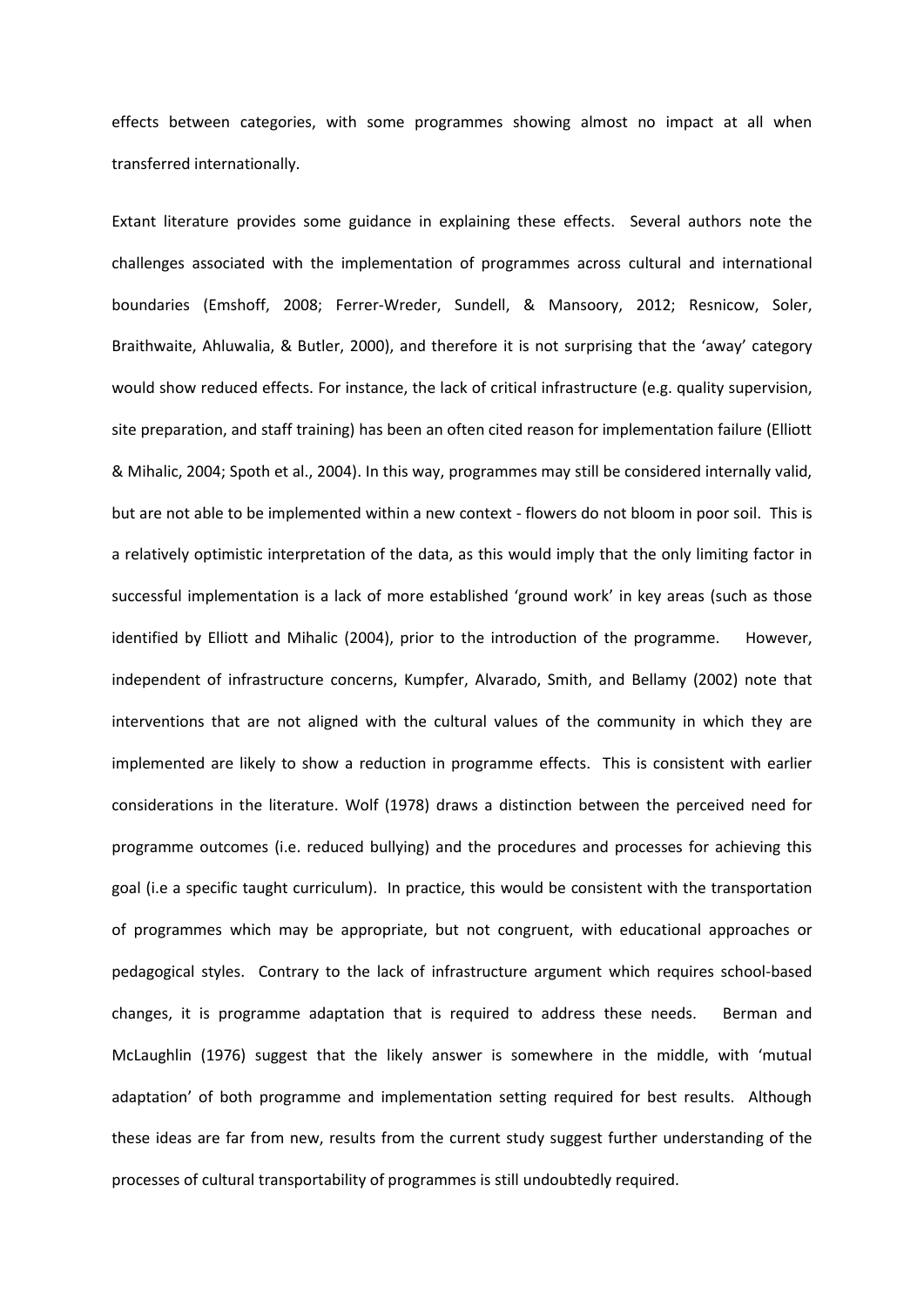Neither infrastructure nor cultural adaptability fully explains why certain outcome variables show *larger* effect sizes in the 'away' category (i.e. why adapted programmes should outperform home versions). It may be that certain programmes require less external infrastructure, or may be more amenable to surface-level adaptations which do not interfere with change mechanisms and are therefore easier to transport. However, this would account for roughly equivalent, rather than enhanced, effects compared to home programmes. A partial explanation is offered when considering the temporal aspect of programme development alongside existing theories. For outcomes where larger effects are seen in the away category, it is possible that these programmes have an established history of development and evaluation in a broader range of contexts within the original country of development, resulting in greater external validity and subsequently fewer issues for transferability when exported. However, it is difficult to fully assess this hypothesis within the current design. This acknowledges a need for methodological diversity in in investigating these phenomena.

Following from this argument, the data may be representative of a much more cyclical (rather than linear) framework of design and evaluation as proposed by Campbell et al. (2000), by which large scale, 'successful' interventions are returned to a formative phase of development when implemented in a 'new' context with a new population (either within or across international boundaries). This is consistent with the idea of 'cultural tailoring' (Resnicow, et al., 2000), which is used to describe adaptations in interventions that are specifically targeted towards new cultural groups. Variation in programme outcomes may be representative of the ease and/or extent to which cultural tailoring requires re-validation of a programme, in line with Campbell et al.'s (2000) framework. In this way, the findings of the current study fail to fully capture this temporal, cyclical element, sampling from individual interventions at potentially each stage of development within its new cultural climate.

# *Limitations of the current study*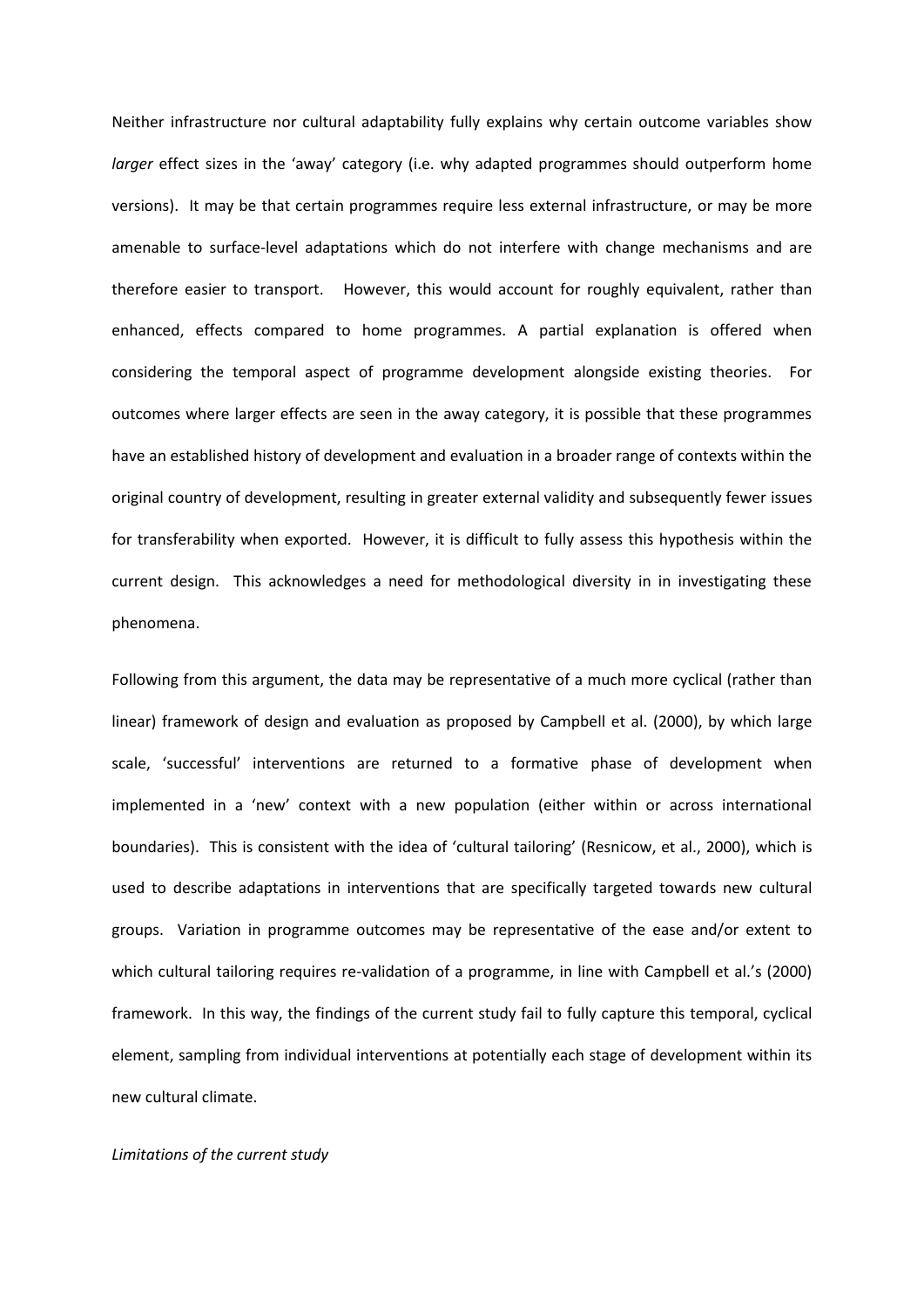The most pressing limitation of the current study is that of diversity, both in regards to 'methodological diversity' (variability in study design), and 'clinical heterogeneity' (differences between participants, interventions and outcomes) (the results of which are indicated by the Q and <sup>12</sup> statistics (Higgins & Green, 2008)). This suggests that the current categorisation of studies by the selected variables (trial stage, development involvement and cultural transportability) warrant further consideration in relation to their fit with the obtained data. i.e. they explain some, but not all, of the variability in outcomes.

The identified heterogeneity is in no small part due to the expansive definition by which SEL programmes are identified (Payton et al. 2008). This raises questions about the utility of such broad definitions within the academic arena as it currently precludes more precise investigations of specific issues. For instance, the inconsistency by which relevant variables are directly related to an intervention's immediate or proximal outcome masks potential moderating effects when using meta-analytic strategies. As noted by Sklad et al. (2012), direct effects for some programmes (i.e. improved self-control) are considered as indirect by others (i.e. an intermediary part of a logic model in which pro-social behaviour is the intended outcome). This is an issue at theory level, contingent upon the logic models which underpin the implementation strategies of individual programme, but has serious implications for outcome assessment. For instance, lesser gains would be expected from distal outcomes, and therefore should not be assessed alongside proximal outcomes.

A further consideration is that the current study examined simple effects only; the potential moderating effects of stage of trial, development involvement, and cultural transportability as independent of one another. Table 3 demonstrates that the current field is not evenly balanced in relation to the factors, and therefore small cell sizes precluded the reliable examination of additive or interaction effects between these variables. This presents an intriguing avenue of enquiry beyond this preliminary investigation – e.g. To what extent could these factors inter-relate? Although theorised as independent constructs, there are hypothetical scenarios that would suggest these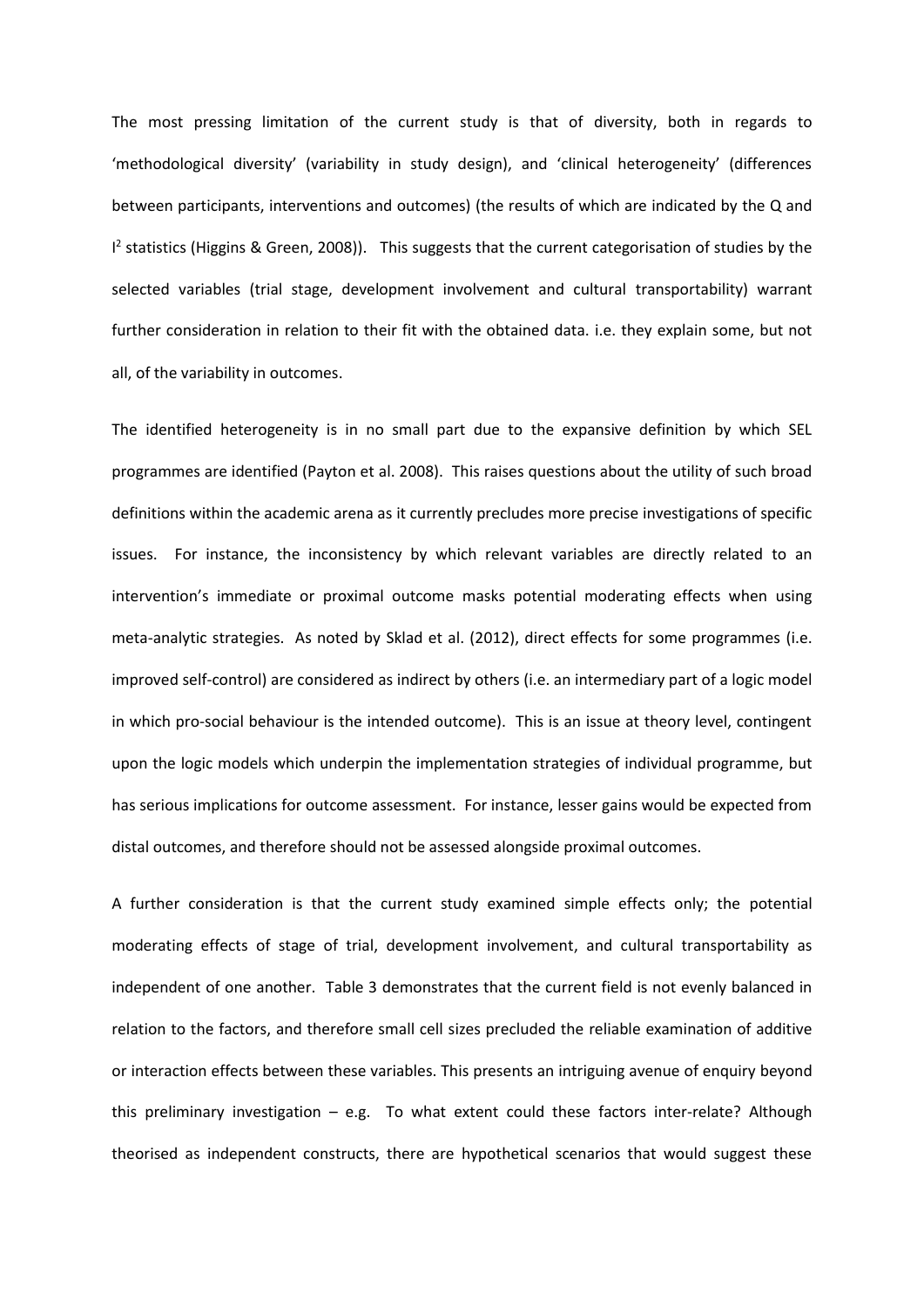factors can relate to one another, several of which have already been presented in this paper. For instance, we may hypothesise that there an interrelationship between trial stage and development involvement, when also considering the temporal aspect of programme development. However, additional theoretical work is required to further map the nature of these constructs and their relationships, as some combinations of factors are far less likely to originate in the field and may also prove counter-intuitive to established frameworks for programme development (e.g. Campbell et al, 2000). For instance, it is very unlikely to find a developer led effectiveness trail being delivered outside of its country of origin. Such considerations preclude 'simple' analyses such as cross tabulated frequencies, as these can be easily misinterpreted without further substantive theorisation and discussion.

It is argued that such theorisation should accompany further empirical work. For instance, future studies may consider the application of regression frameworks in which factors such as those already identified are used to predict outcomes, which may help address the overlap (or 'shared variance') between the constructs. This paper serves (in part) as a call for this kind further work in this area, (both theoretical and empirical). However, such approaches require further maturation and development within the field. As noted above, there are still relatively small numbers of programmes progressing to efficacy stage, and similarly very little cultural transportability. As more trials more into 'later stages' of development, more data and understanding will hopefully be forthcoming, furthering the basis of the preliminary exploration presented here.

The methodological limitations in the current study mirror the wider difficulties in the field; specifically the failure for some of the more commonly adopted methods to capture the complexities and nuances in relation to the unique ecology of the implementation context, most notably due to an emphasis on randomised control trial (RCT) methodology (and its variants), specifically incorporating 'Intent to Treat' (ITT) assessment (Gupta, 2011). It has been argued that RCT methodology is a limited approach, as trials can fail to explore how intervention components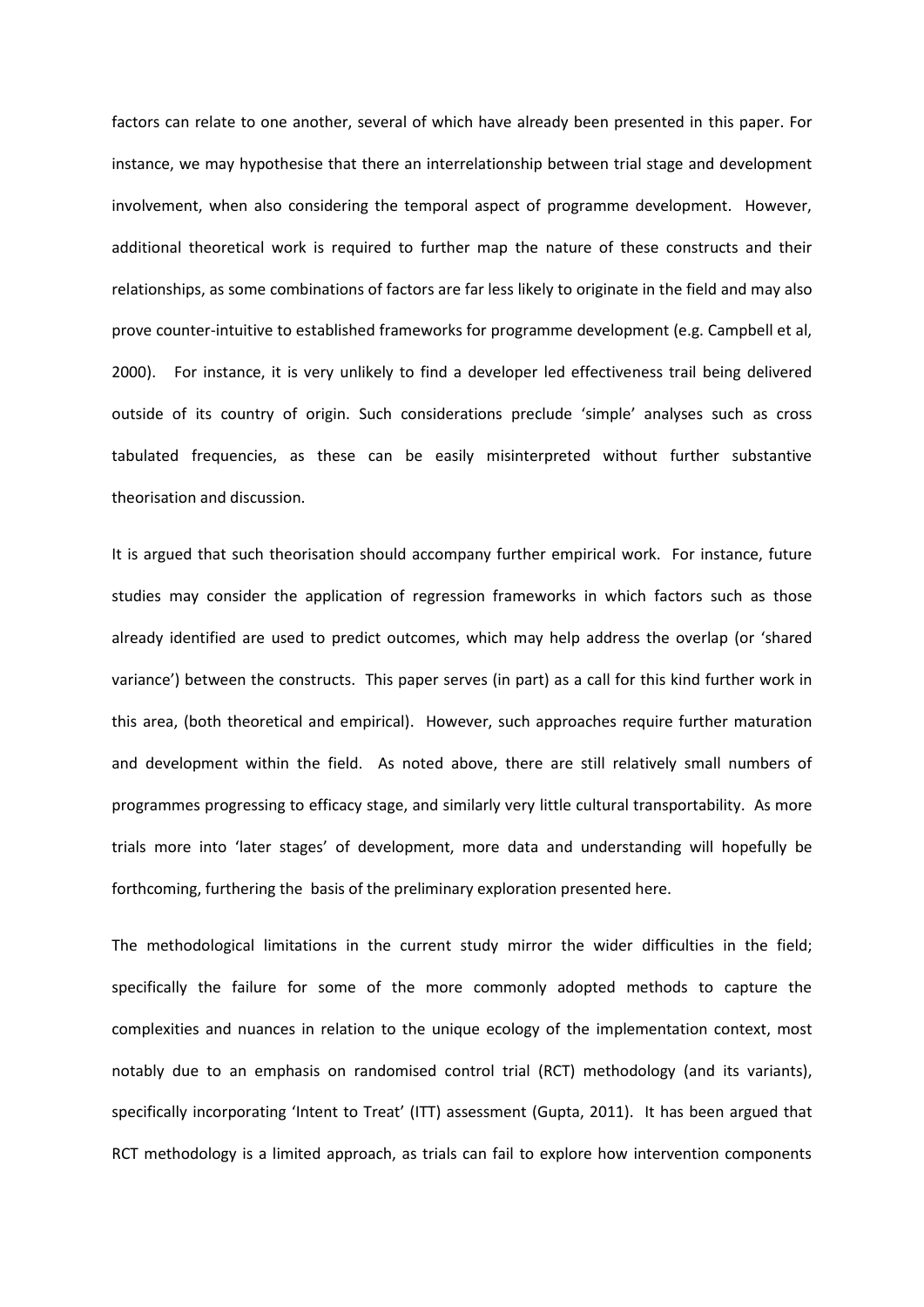and their mechanisms of change interact (Bonell, Fletcher, Morton, Lorenc, & Moore, 2012). For instance, how an intervention interacts with contextual adaptation, which has argued to be both inevitable and essential for a successful outcome (Ringwalt et al., 2003). This limitation is translated into the current study design, for instance it is worth considering the relatively blunt (yet effectively dichotomised) measure of cultural transferability used within the current study. Only international borders are considered, which does not take into account cultural variability *within* countries. In relation to the practice of cultural tailoring (Resnicow, et al., 2000), there is little methodological insight to help represent the diverse ecologies of classroom culture

In relation to the' ideal' amount of adaption for optimal outcomes, positive outcomes on certain measures are very much dependent on the context and composition of individual classes. For instance, although there is certainly evidence for *universal* gains for some outcomes (e.g. socialemotional competence), there are *differential* gains for others (e.g. pupils need to demonstrate poor behaviour before being able to improve on measures of conduct problems). Although there have been calls for RCTs comparing adapted versions of a programme to its 'generic' counterpart, (Kumpfer, Smith, & Bellamy, 2002), ITT and meta-analytic strategies (including the current study) are not optimally equipped to detect these subtleties (Oxman & Guyatt, 1992). An alternative 'middleground' is suggested by Hawe, Shiell and Riley (2004) regarding the need for flexibility in complex interventions. They suggest that for complex interventions (defined loosely as an intervention in which there is difficulty in precisely defining 'active ingredients' and how they inter-relate), it is the function and process that should be standardised and evaluated, not the components themselves (which are free to be adapted).

# *Future Directions and recommendations*

The findings from the current study are evidence that the stakes continue to be high for the adoption of universal social and emotional learning (SEL) programmes. Although the field has firmly established that SEL can *potentially* be effective in addressing serious societal concerns of social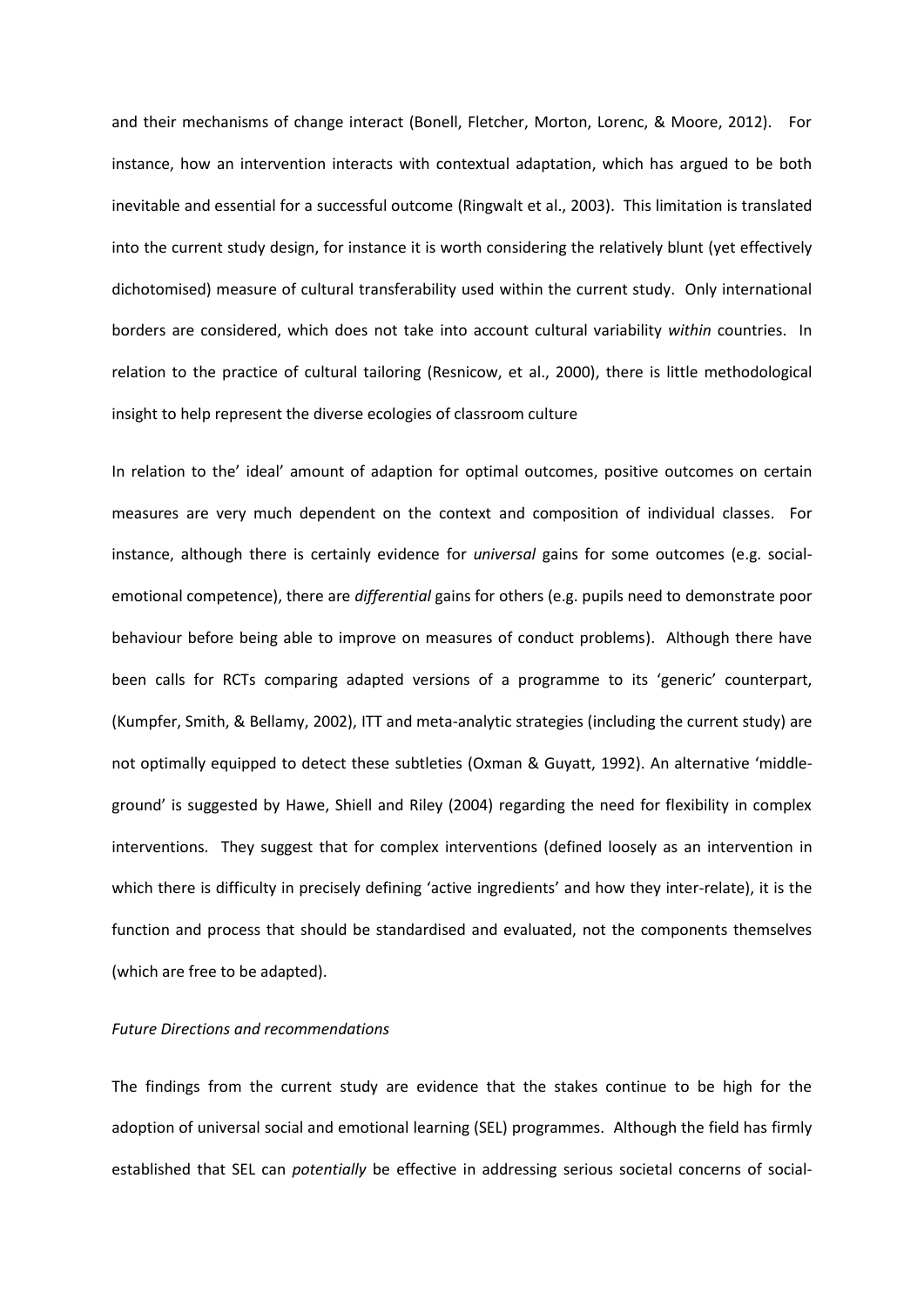emotional wellbeing and behaviour, there is comparatively limited understanding in how positive effects can be consistently maintained. As there is little caution in the speed of acceptance and roll out of SEL programmes internationally, despite these gaps in knowledge, findings of the current study have a global significance and present an opportunity to shape future directions and address several key lines of enquiry.

As SEL is a global phenomenon, the importance of additional work in understanding the significance of cultural validity specifically becomes increasingly important, given that results from the current study suggest that SEL programmes identified as successful can be rendered ineffective when transported to other countries. Aside from revising expectations of the likely effects that can be generated by an exported programme, there is arguably a wider methodological issue to be addressed when designing studies to assess transported programmes. For instance, additional work is needed in examining the potential importance of prior infrastructure across sites (such as those identified by Elliott and Mihalic (2004), and types and number of adaptations made (Berman & McLaughlin, 1976; Castro, Barrera, & Martinez, 2004; Hansen et al., 2013) occurs within a trial.

Addressing the recommendations above will require new thinking in methodological approaches in order to address the complexities of SEL interventions. The current study highlights both the strengths and weaknesses of meta-analytic approaches and therefore, a parallel but no less important, recommendation is for additional consideration of the complexity and heterogeneity of interventions using a full range of methodologies. Further meta-analytical approaches (e.g. by grouping studies into 'clinically meaningful units' (Melendez-Torres, Bonell, & Thomas, 2015) of function and process (Hawe, Shiell, & Riley, 2004) (e.g. mode of delivery)) alongside more 'bottomup' approaches to examine the unique ecologies of individual classroom practices in more detail are advised.

There is an additional concern to better understand the internal logic models of individual programmes, ie. the active ingredients' and how they inter-relate. More clearly specifying the 'how'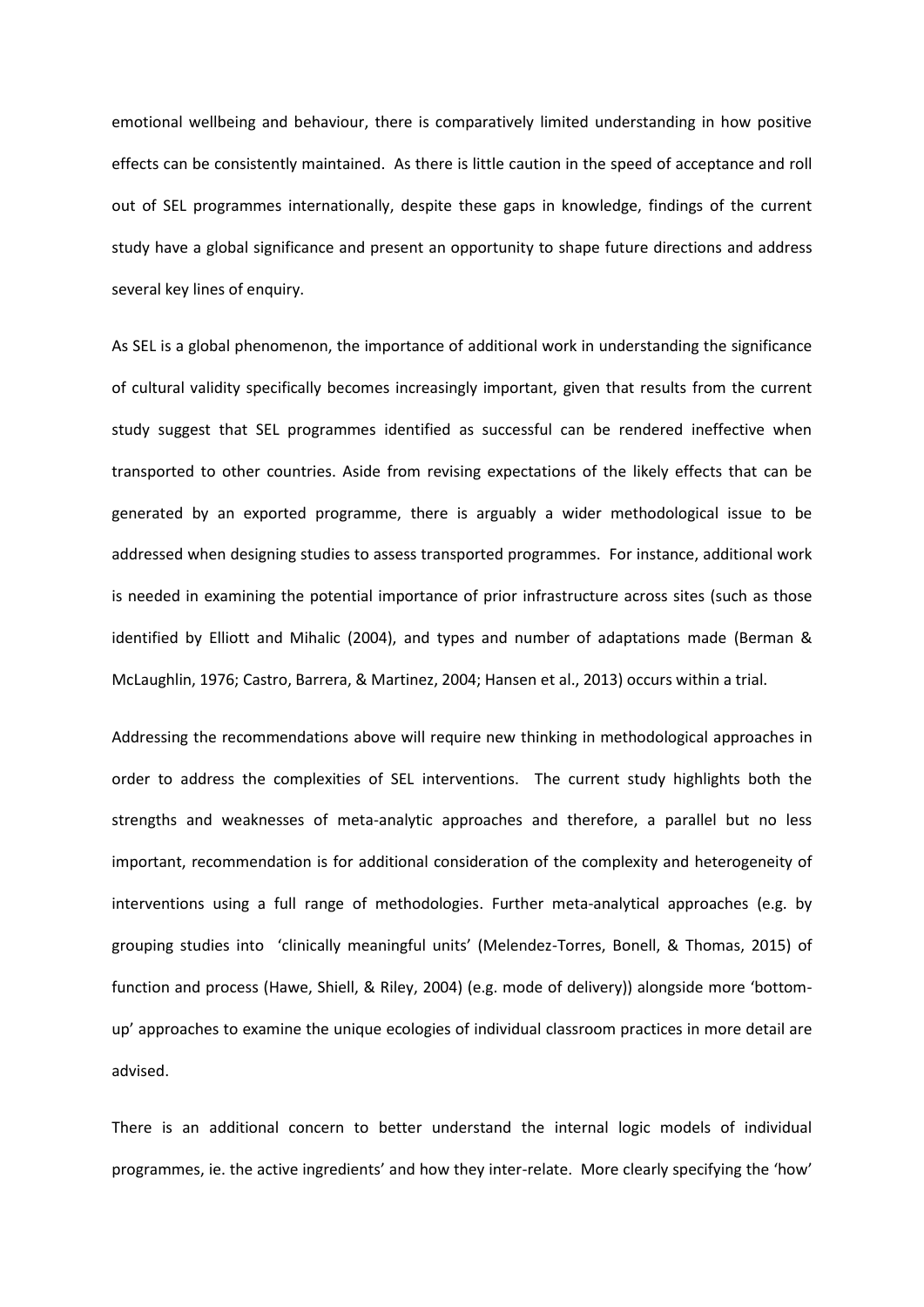and 'why' of programmes, would allow researchers to identify how various outcomes or 'ingredients' of SEL programmes are linked (Dirks, Treat, & Weersing, 2007). This is a daunting task, partially because difficulty in precisely defining 'active ingredients' is what makes an intervention complex. However, the methods employed should be guided by the substantive questions of the field. As literature is now addressing, not 'does SEL work?' (results have answered in the affirmative (Durlak et al., 2010; Sklad, 2012), but questions of '*how* does SEL work (or, why does it fail)?' new methodological thinking is required to answer these. This meta-analysis represents the first of many large steps required to address this question.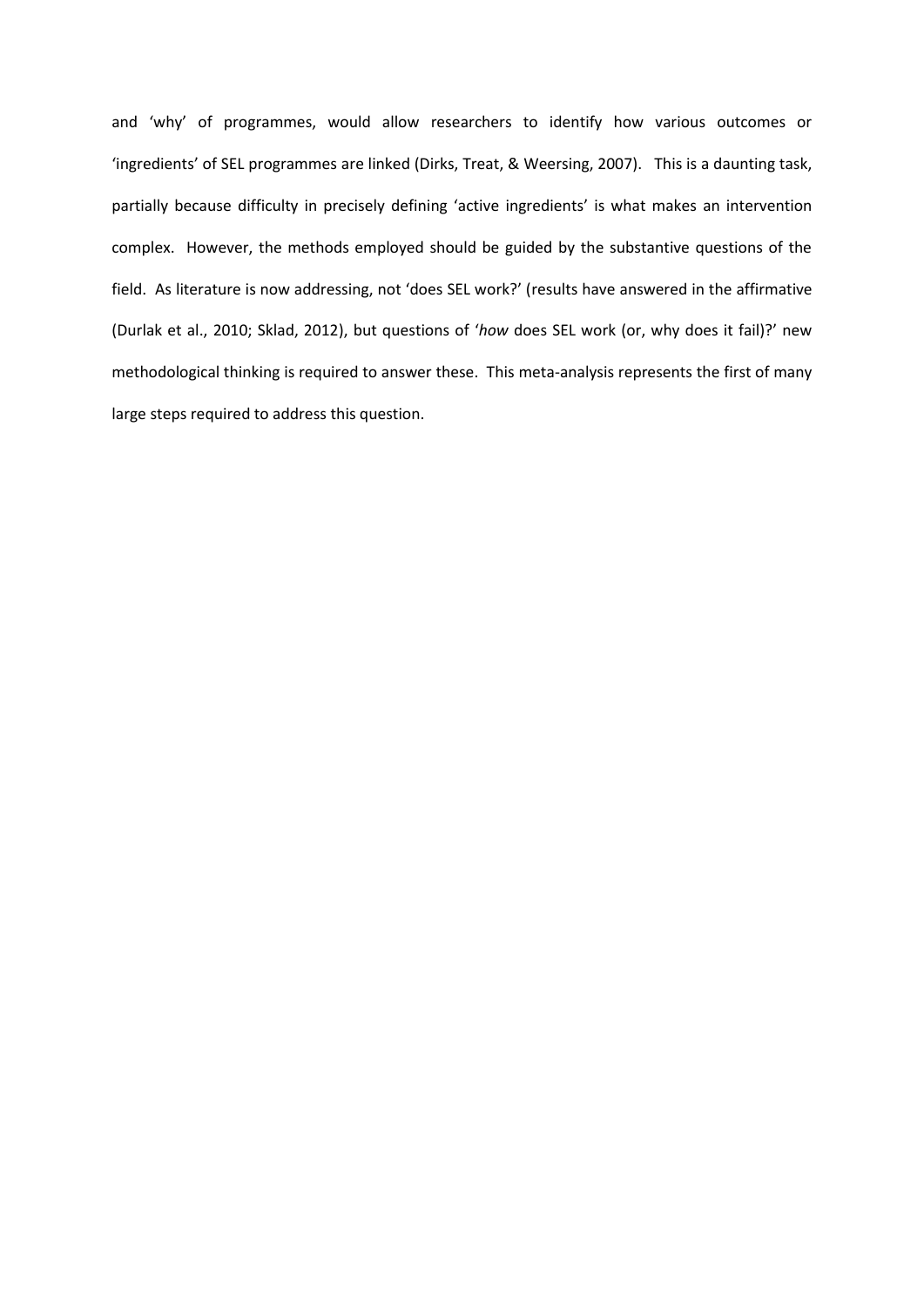# **References**

References marked with an asterisk indicate studies included in the meta-analysis.

- Achenbach, T. M., & Edelbrock, C. (1983). *Manual for the Child Behavior Checklist and Revised Child Behavior Profile*. Burlington: University of Vermont Press.
- \*Anda, D. (1998). The evaluation of a stress management program for middle school adolescents. *Child and Adolescent Social Work Journal*, *15*, 73–85.
- \*Ando, M., Asakura, T., Ando, S., & Simons-Morton, B. (2007). A psychoeducational program to prevent aggressive behavior among Japanese early adolescents. *Health Education & Behavior 34*, 765–76. doi:10.1177/1090198106291965
- \*Ashdown, D. M., & Bernard, M. E. (2011). Can explicit instruction in Social and Emotional Learning skills Benefit the social-emotional development, well-being, and academic achievement of young children? *Early Childhood Education Journal*, *39*, 397–405. doi:10.1007/s10643-011- 0481-x
- \*Baldry, A. C., & Farrington, D. P. (2004). Evaluation of an intervention program for the reduction of bullying and victimization in schools. *Aggressive Behavior*, *30*, 1–15. doi:10.1002/ab.20000
- \*Barrett, P., & Turner, C. (2001). Prevention of anxiety symptoms in primary school children: preliminary results from a universal school-based trial. *The British Journal of Clinical Psychology*, *40*, 399–410.
- \*Barrett, P. M., Farrell, L. J., Ollendick, T. H., & Dadds, M. (2006). Long-term outcomes of an Australian universal prevention trial of anxiety and depression symptoms in children and youth : An evaluation of the Friends program. *Journal of Clinical Child & Adolescent Psychology*, *35*, 403–411.
- Beck, A., Steer, A., & Brown, K. (1996). *BDI-II Beck Depression Inventory, 2nded*. San Antonio: The Psychological Corporation, Harcourt Brace& Company.
- Beelmann, A., & Lösel, F. (2006). Child social skills training in developmental crime prevention: effects on antisocial behaviour and social competence. *Psychothema, 18*, 603-610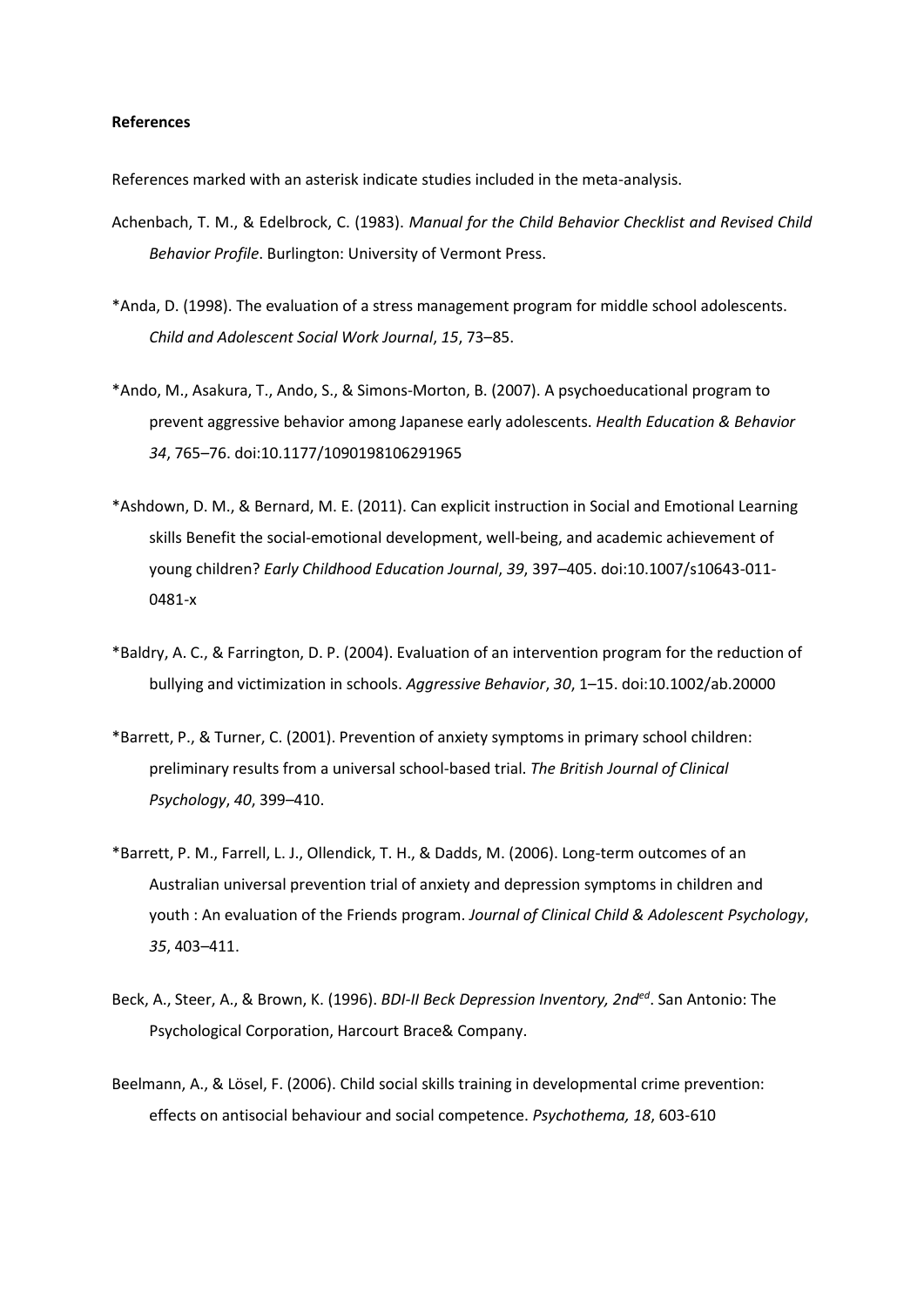- \*Beets, M. W., Flay, B. R., Vuchinich, S., Snyder, F. J., Acock, A., Li, K.-K., … Durlak, J. (2009). Use of a social and character development program to prevent substance use, violent behaviors, and sexual activity among elementary-school students in Hawaii. *American Journal of Public Health*, *99*, 1438–45. doi:10.2105/AJPH.2008.142919
- Berman, P., & McLaughlin, M. (1976). Implementation of educational innovations*. The Educational Forum*, *40*, 345-370.
- \*Bernard, M. E., & Walton, K. (2008). The effect of You Can Do It ! Education in six schools on student perceptions of well-being , teaching-learning and relationships. *Journal of Student Wellbeing, 5,* 1-23
- \*Bierman, K. L., Domitrovich, C. E., Nix, R. L., Gest, S. D., Welsh, J., Greenberg, M. T., … Gill, S. (2008). Promoting academic and social-emotional school readiness: the head start REDI program. *Child Development*, *79*, 1802–17. doi:10.1111/j.1467-8624.2008.01227.x
- \*Bijstra, J. O., & Jackson, S. (1998). Social skills training with early adolescents: Effects on social skills, well-being, self-esteem and coping. *European Journal of Psychology of Education*, *13*, 569–583. doi:10.1007/BF03173106
- Bodenman, G., Cina, A., Ledenmann, T., & Sanders, M. R. (2008). The efficacy of positive parenting program (Triple P) in improving parenting and child behaviour: A comparison with two other treatment conditions. *Behaviour Research and Therapy, 46*, 411–42.
- \*Bond, L., Patton, G., Glover, S., Carlin, J. B., Butler, H., Thomas, L., & Bowes, G. (2004). The Gatehouse Project: can a multilevel school intervention affect emotional wellbeing and health risk behaviours? *Journal of Epidemiology and Community Health*, *58*, 997–1003. doi:10.1136/jech.2003.009449
- Bonell, C., Fletcher, A., Morton, M., Lorenc, T., & Moore, L. (2012). Realist randomised controlled trials: A new approach to evaluating complex public health interventions. *Social Science & Medicine, 45*, 2299-2306. doi:10.1016/j.socscimed.2012.08.032
- \*Bosworth, K. (2000). Preliminary evaluation of a multimedia violence prevention program for adolescents. *American Journal of Health Behaviour*, *24*, 268–280.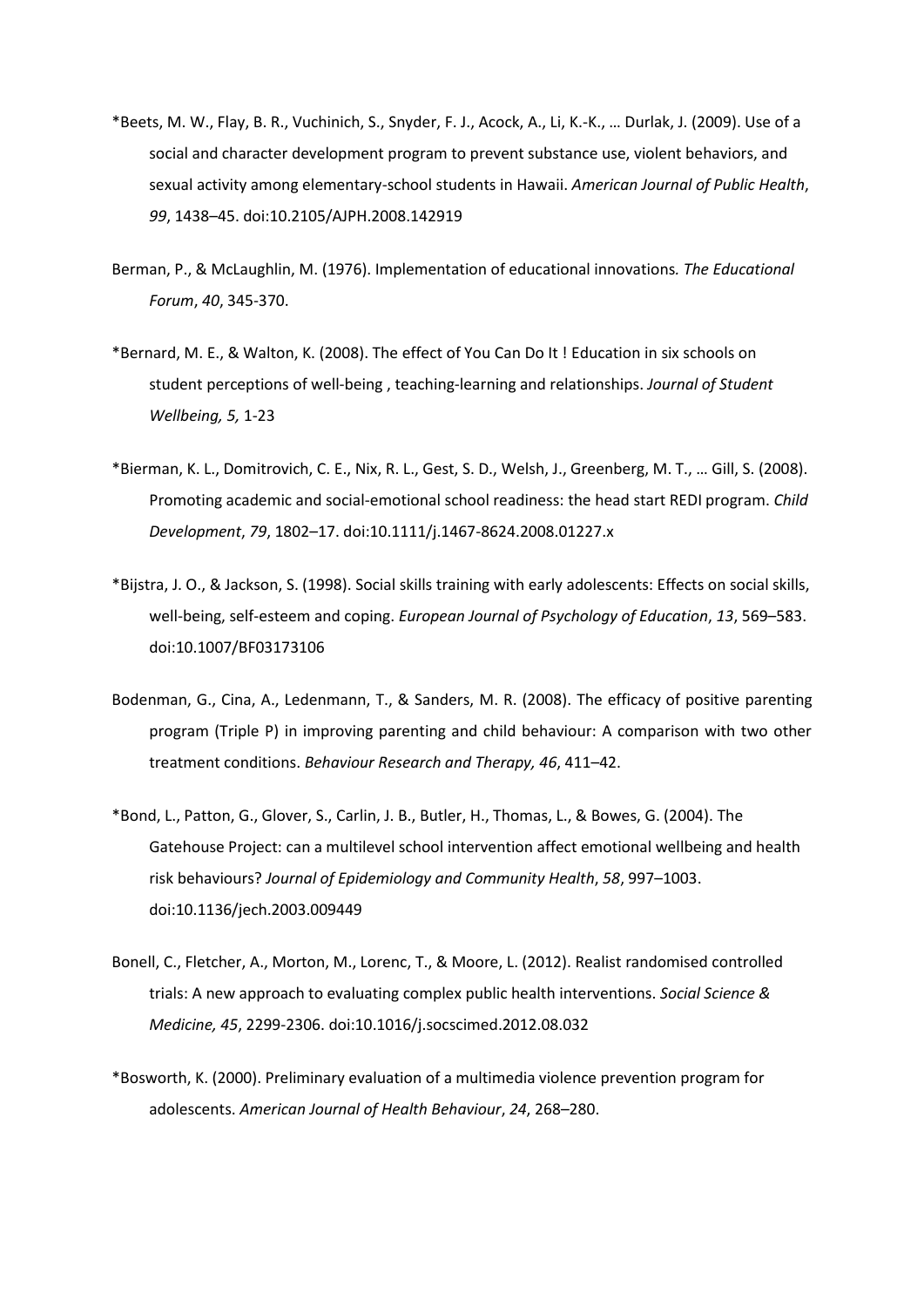- \*Botvin, G. J., Griffin, K. W., & Nichols, T. D. (2006). Preventing youth violence and delinquency through a universal school-based prevention approach. *Prevention Science 7*, 403–8. doi:10.1007/s11121-006-0057-y
- \*Brackett, M. a., Rivers, S. E., Reyes, M. R., & Salovey, P. (2012). Enhancing academic performance and social and emotional competence with the RULER feeling words curriculum. *Learning and Individual Differences*, *22*, 218–224. doi:10.1016/j.lindif.2010.10.002
- \*Caldarella, P., Christensen, L., Kramer, T. J., & Kronmiller, K. (2009). Promoting Social and Emotional Learning in second grade Students: A study of the Strong Start curriculum. *Early Childhood Education Journal*, *37*, 51–56. doi:10.1007/s10643-009-0321-4
- Campbell, M., Fitzpatrick, R., Haines, A., Kinmouth, A., Sandersock, P., Spiegelhalter, D., & Tyrer, P. (2000). Framework for design and evaluation of complex interventions to improve health. *British Medical Journal*, *321*, 694-696.
- Castro F.G., Barrera, M., & Martinez, C.R. (2004). The cultural adaptation of prevention interventions: resolving tensions between fidelity and fit. *Prevention Science. 5*, 41-45.
- \*Catalano, R. F., Mazza, J. J., Harachi, T. W., Abbott, R. D., Haggerty, K. P., & Fleming, C. B. (2003). Raising healthy children through enhancing social development in elementary school: Results after 1.5 years. *Journal of School Psychology*, *41*, 143–164. doi:10.1016/S0022-4405(03)00031- 1
- Collaborative for Academic, Social and Emotional Learning. (2002). *Guidelines for social and emotional learning: High quality programmes for school and life success.* Chicago, IL : CASEL.
- Committee for Children (2011). *Second Step: A Violence Prevention Curriculum*. Seattle, WA: Committee for Children.
- \*Conduct Problems Prevention Research Group. (1999). Intial impact of the fast track prevention trial for conduct problems: I The high risk sample. *Journal of Consulting and Clinical Psychology*, *67*, 631–647.
- Cooke, M., Ford, J., Levine, J., Bourke, C., Newell, L., & Lapidus, G. (2007). The effects of city-wide implementation of "Second Step" on elementary school students' prosocial and aggressive behaviors. *The Journal of Primary Prevention*. *28*, 93–115.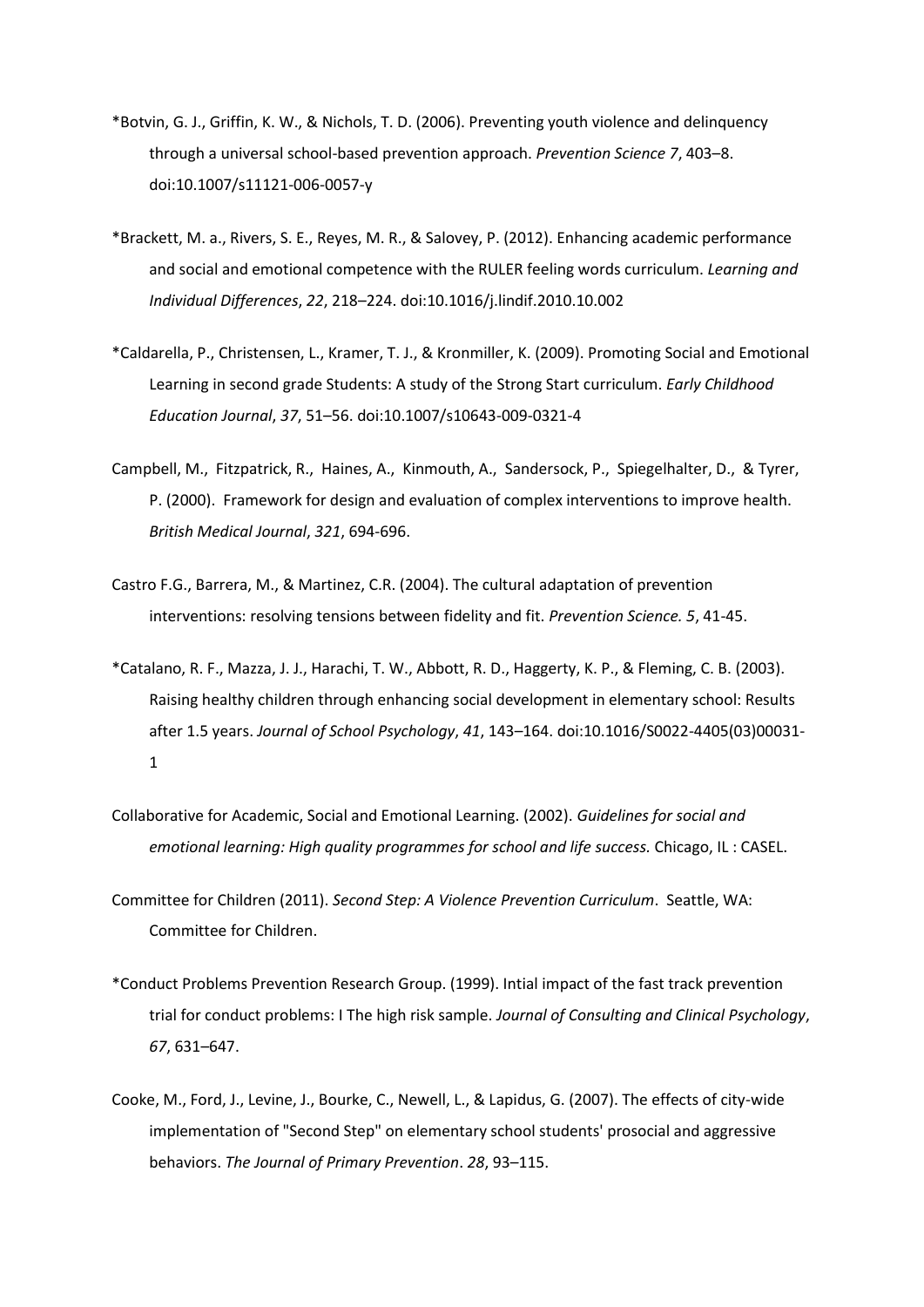- \*Cunningham, E. G., Brandon, C. M., & Frydenberg, E. (2002). Enhancing coping resources in early adolescence through a school-based program teaching optimistic thinking skills. *Anxiety, Stress & Coping*, *15*, 369–381. doi:10.1080/1061580021000056528
- \*Curtis, C., & Norgate, R. (2007). An evaluation of the Promoting Alternative Thinking Strategies curriculum at Key Stage 1. *Educational Psychology in Practice*, *23*, 33–44. doi:10.1080/02667360601154717
- Dane, A.V. & Schneider, B.H. (1998). Program integrity in primary and early secondary prevention: Are implementation effects out of control? *Clinical Psychology Review, 18*, 23-45.
- Denham, S. A. (2005). *Assessing Social-Emotional Development in Children From a Longitudinal Perspective for the National Children's Study*. Columbus, OH: Battelle Memorial Institute.
- Department for Education and Skills. (2007). *Social and Emotional Aspects of Learning for Secondary Schools (SEAL) Guidance Booklet.* London*:* DfES.
- Dersimonian, R., & Laird, N. (1986). Meta-Analysis in clinical trials. *Controlled Clinical Trials, 7*, 177- 188.
- Dunn, L.,& Dunn, L.(1997). *Peabody Picture Vocabulary Test – Revised*. Circle Pines, MN: American Guidance Service.
- \*Durant, R. H., Barkin, S., & Krowchuk, D. P. (2001). Evaluation of a peaceful conflict resolution and violence prevention curriculum for sixth-grade students. *The Journal of Adolescent Health : Official Publication of the Society for Adolescent Medicine*, *28*, 386–93.
- \*Durant, R. H., Treiber, F., Getts, A., McCloud, K., Linder, C. W., & Woods, E. R. (1996). Comparison of two violence prevention curricula for middle school adolescents. *The Journal of Adolescent Health : Official Publication of the Society for Adolescent Medicine*, *19*, 111–7. doi:10.1016/1054-139X(96)00030-4
- Durlak, J.A. (1998). Why programme implementation is important. *Journal of Prevention and Intervention in the Community. 17*, 5-18.
- Durlak, J., & DuPre, E. (2008). Implementation matters: A review of research on the influence of implementation on program outcomes and the factors affecting implementation. *Journal of Community Psychology. 41*, 327–350.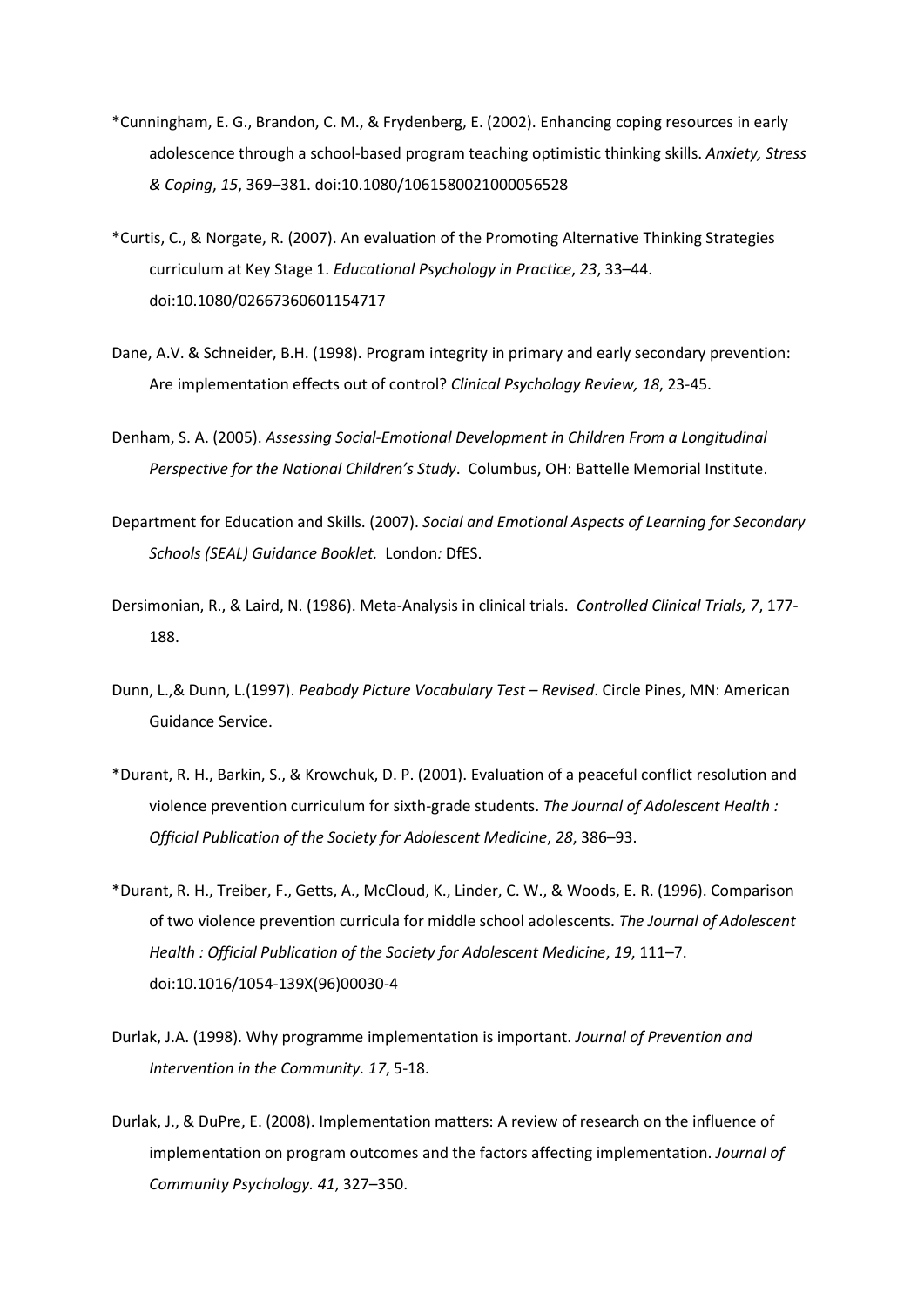- Durlak, J., Weissberg, R., Dymicki, A., Taylor, R., & Schellinger, K. (2011). The impact of enhancing students' social and emotional learning: A meta-analysis of school-based universal interventions. *Child Development*, *82*, 405–432.
- Dusenbury, L., Brannigan, R., Falco, M. & Hansen, W.B. (2003). A review of research on fidelity of implementation: Implications for drug abuse prevention in school settings, *Health and Education Research. 18*, 237-256.
- Eisner, M. (2009). No effects in independent prevention trials: can we reject the cynical view? *Journal of Experimental Criminology. 5,* 163-183.
- Elias, M.J., Lantieri, L., Patti, J., Shriver, T.P., Walberg, H. Weissberg, R.P. and Zins, J.E. (2001). No new wars needed. *Reclaiming Children and Youth, Spring*, 29-32.
- Elliott, J., & Kushner, S. (2007). The need for a manifesto for educational programme evaluation. Cambridge Journal of Education, *37*, 321-336. doi: 10.1080/03057640701546649
- Elliott, D., & Mihalic, S. (2004). Issues in disseminating and replicating effective prevention programmes. *Prevention Science, 5*, 47-52.
- Emshoff, J., (2008), Researchers, practitioners, and funders: Using the framework to get us on the same page. *American Journal of Community Psychology, 41*, 393-403. doi: 10.1007/s10464- 008-9168-x
- \*Essau, C., Conradt, J., Sasagawa, S., & Ollendick, T. H. (2012). Prevention of anxiety symptoms in children: results from a universal school-based trial. *Behavior Therapy*, *43*, 450–64. doi:10.1016/j.beth.2011.08.003
- Evans, J., & Benefield, P. (2001). Systematic reviews of educational research: Does the medical model fit? British Educational Research Journal, *27*, 527-541. doi/10.1080/01411920120095717
- \*Farrell,A. D., & Meyer,A. L. (1997). The effectiveness of a school-based curriculum for reducing violence among urban sixth-grade students. *American Journal of Public Health*, *87*, 979–84.
- \*Farrell, A. D., Meyer, A. L., & White, K. S. (2001). Evaluation of Responding in Peaceful and Positive Ways ( RIPP ): A school-based prevention program for reducing violence among urban adolescents. *Journal of Clinical Child & Adolescent Psychology*, *30*, 451–463.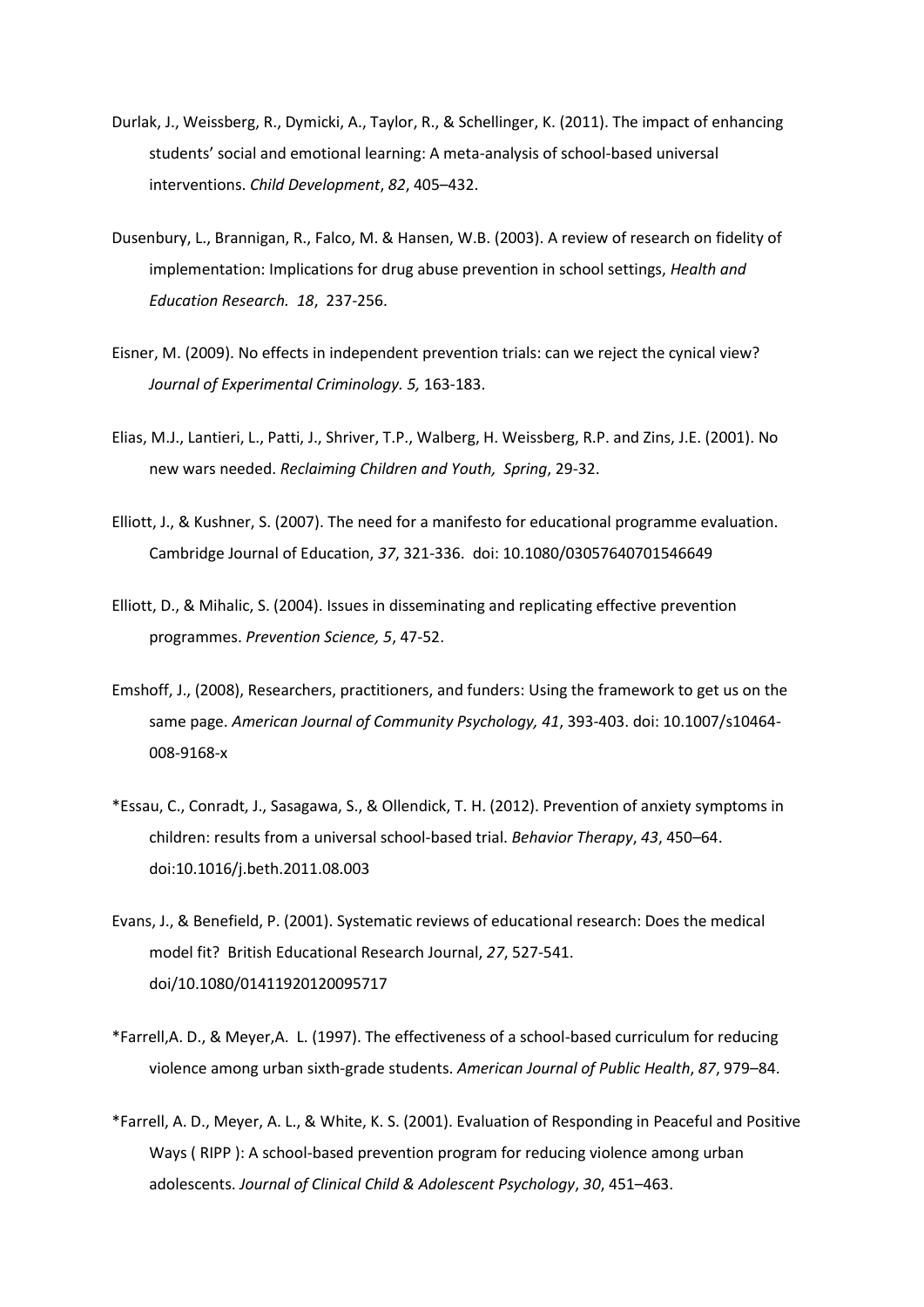- \*Farrell, A. D., Meyer, A. L., Sullivan, T. N., & Kung, E. M. (2003). Evaluation of the Responding in Peaceful and Positive Ways ( RIPP ) seventh grade violence prevention curriculum. *Journal of Child and Family Studies*, *12*, 101–120.
- \*Farrell, A. D., Valois, R. F., Meyer, A. L., & Tidwell, R. P. (2003). Impact of the RIPP Violence Prevention Program on rural middle school students. *The Journal of Primary Prevention*, *24*, 143–167.
- \*Fekkes, M., Pijpers, F. I. M., & Verloove-Vanhorick, S. P. (2006). Effects of antibullying school program on bullying and health complaints. *Archives of Pediatrics & Adolescent Medicine*, *160*, 638–44. doi:10.1001/archpedi.160.6.638
- Ferrer-Wreder, L., Adamson, L., Kumpfer, K, & Eichas, K. (2012). Advancing intervention science through effectiveness research: A global persective. Child Youth Care Forum, *41*, 109-117. doi: 10.1007/10566-012-9173-y
- Ferrer-Wreder, L., Sundell, K., & Mansoory, S. (1012). Tinkering with perfection: Theory development in the intervention cultural adaptation field. *Child Youth Care Forum, 41*, 149-171. doi: 10.1007/s10566-011-9162-6
- \*Flannery, D. J., Vazsonyi, A. T., Liau, A. K., Guo, S., Powell, K. E., Atha, H., … Embry, D. (2003). Initial behavior outcomes for the PeaceBuilders universal school-based violence prevention program. *Developmental Psychology*, *39*, 292–308. doi:10.1037/0012-1649.39.2.292
- Flay, B.R. (1986). Efficacy and effectiveness trials (and other phases of research) in the development of health promotion programs. *Preventive Medicine, 15,* 451-474
- \*Flay, B. R., Allred, C. G., & Ordway, N. (2001). Effects of the Positive Action program on achievement and discipline: two matched-control comparisons. *Prevention Science*, *2*, 71–89.
- Flay, B. R., Biglan, A., Boruch, F. R., Castro, G. F., Gottfredson, D., Kellam, K., Moscicki, K. E., Schinke, S., Valentine, C. J., & Ji, P. (2005). Standards of evidence: Criteria for efficacy, effectiveness and dissemintation. Prevention Science, *6*, 151-175. doi: 10.1007/s11121-005-5553-y
- Forman, S., Shapiro, E. Codding, R. & Gonzales, J. (2013). Implementation science and school psychology. *School Psychology Quarterly, 28,* 77-100.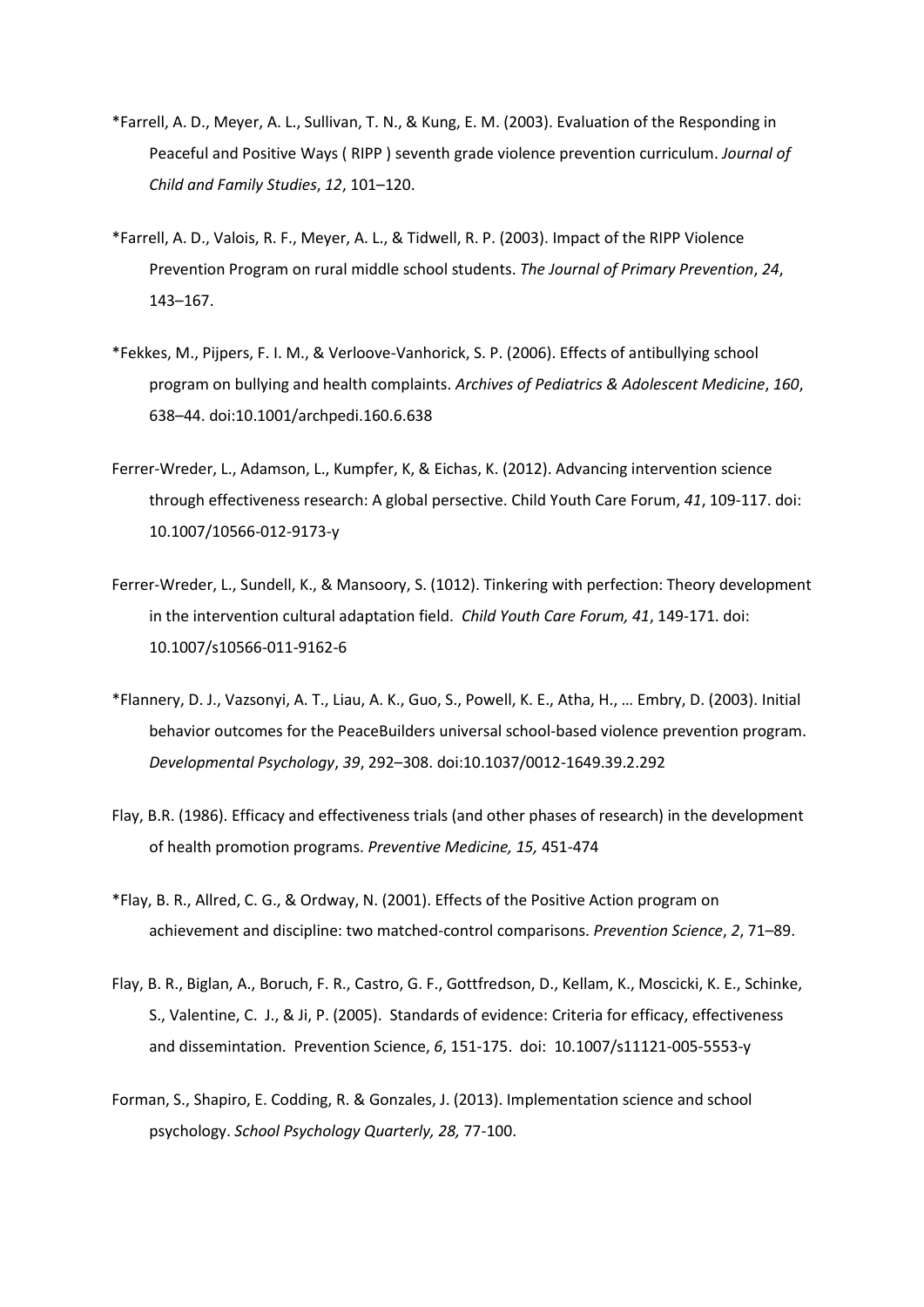- \*Frey, K. S., Nolen, S. B., Van Schoiack Edstrom, L., & Hirschstein, M. K. (2005). Effects of a schoolbased social–emotional competence program: Linking children's goals, attributions, and behavior. *Journal of Applied Developmental Psychology*, *26*, 171–200. doi:10.1016/j.appdev.2004.12.002
- \*Garaigordobil, M., & Echebarria, A. (1995). Assessment of a peer-helping game program on children's development. *Journal of Research in Childhood Education*, *10*, 63–69.
- \*Gillham, J. E., Reivich, K. J., Freres, D. R., Chaplin, T. M., Shatté, A. J., Samuels, B., … Seligman, M. E. P. (2007). School-based prevention of depressive symptoms: A randomized controlled study of the effectiveness and specificity of the Penn Resiliency Program. *Journal of Consulting and Clinical Psychology*, *75*, 9–19. doi:10.1037/0022-006X.75.1.9
- Goodman, R. (2001). Psychometric properties of the strengths and difficulties questionnaire. *Journal of the American Academy of Child Adolescent Psychiatry, 40*, 1337–1345
- \*Goossens, F., Gooren, E., Orobio de Castro, B., Overveld, K., Buijs, G., Monshouwer, K., … Paulussen, T. (2012). Implementation of PATHS through Dutch municipal health services : A quasiexperiment *International Journal of Conflict and Violence*, *6*, 234–248.
- Graetz, B., Littlefield, L., Trinder, M., Dobia, B., Souter, M., Champion, C., Cummins, R. (2008). KidsMatter: A Population Health Model to Support Student Mental Health and Well-being in Primary Schools. *The International Journal of Mental Health Promotion*, *10*, 13–20.
- Greenberg, M. T. (2010). School-based prevention: Current status and future challenges. *Effective Education. 2,* 27–52.
- Greenberg, M. T., Domitrovich, C. E., Graczyk, P. A. & Zins, J. E. (2005). *The study of implementation in school-based preventive interventions: Theory, practice and research*. Washington, DC: Department of Health and Human Services.
- Greenberg, M., & Kusché, C. (2002). *Promoting Alternative Thinking Strategies (PATHS), blueprints for violence prevention*. Boulder: Center for the Study and Prevention of Violence, University of Colorado.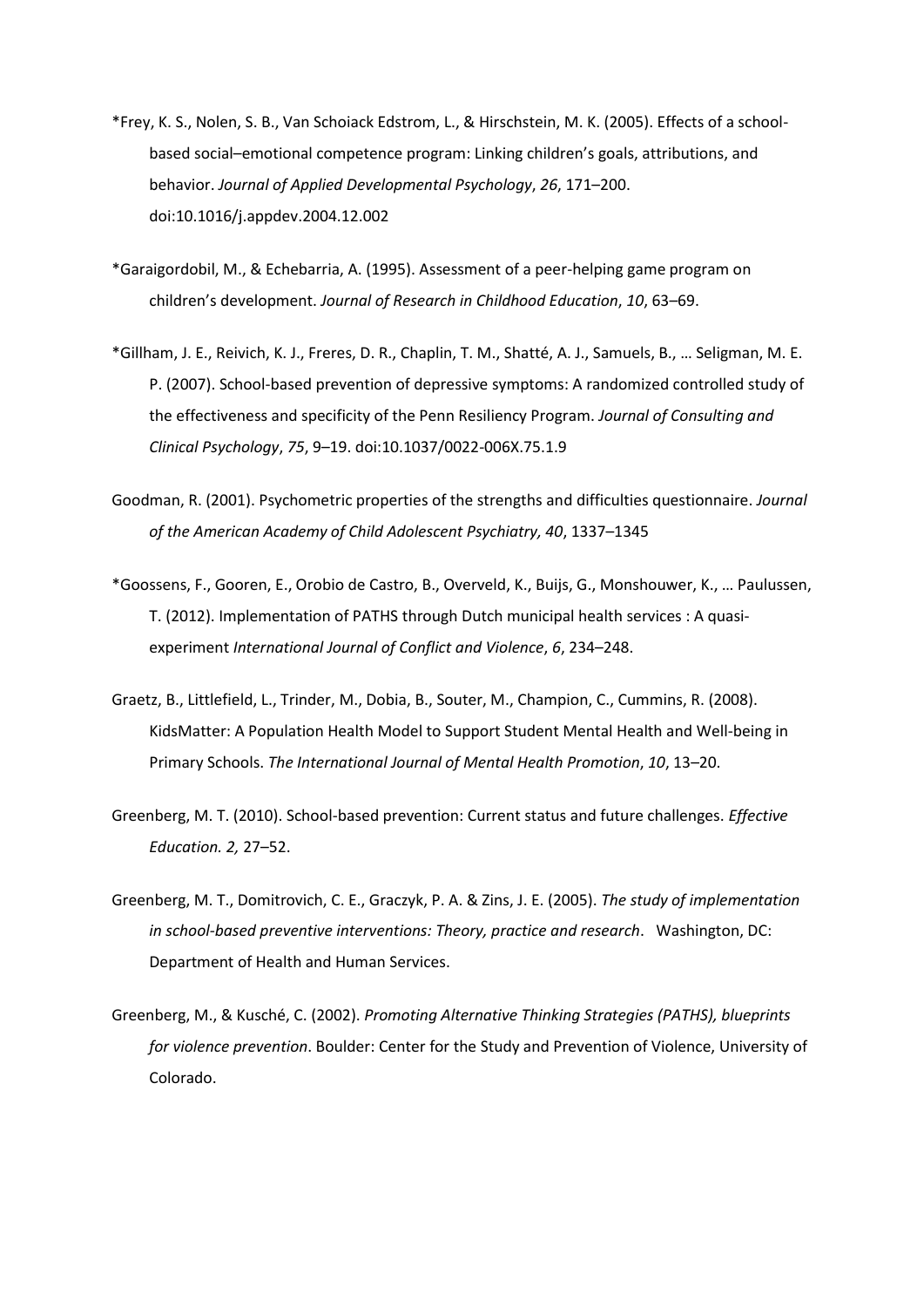- \*Greenberg, M. T., Kusche, C., Cook, E. T., & Quamma, J. P. (1995). Promoting emotional competence in school-aged children: The effects of the PATHS curriculum. *Development and Psychopathology*, *7*, 117. doi:10.1017/S0954579400006374
- Greenberg, M., Weissberg, R., O'Brien, M., Zins, J., Fredericks, L., Resnik, H., and Elias, M. (2003). Enhancing school-based prevention and youth development through coordinated social, emotional, and academic learning. *American Psychologist. 58*, 466–474.

Gresham, F., & Elliot, S. (1990). *Social Skills Rating System*. Circle Pines: American Guidance Service.

\*Gueldner, B., & Merrell, K. (2011). Evaluation of a Social-Emotional Learning program in conjunction With the wxploratory application of performance feedback incorporating motivational interviewing techniques. *Journal of Educational and Psychological Consultation*, *21*, 1–27. doi:10.1080/10474412.2010.522876

Gupta, S. (2011). Intention-to-treat concept: A review. *Perspectives in Clinical Research, 2*, 109-112.

- \*Haines, J., Neumark-Sztainer, D., Perry, C. L., Hannan, P. J., & Levine, M. P. (2006). V.I.K. (Very Important Kids): a school-based program designed to reduce teasing and unhealthy weightcontrol behaviors. *Health Education Research*, *21*, 884–95. doi:10.1093/her/cyl123
- Hansen, W., Pankratz, M., Dusenbury, L., Giles, S., Bishop, D., Albritton, J., Albritton, L., & Strack, J. (2013). Styles of adaptation: The impact of frequency and valence of adaptation on preventing substance use. *Health Education, 113*, 345-363. doi: http://dx.doi.org/10.1108/09654281311329268
- \*Harlacher, J. E., & Merrell, K. W. (2010). Social and Emotional Learning as a universal level of student support: Evaluating the follow-up effect of strong Kids on social and emotional outcomes. *Journal of Applied School Psychology*, *26*, 212–229. doi:10.1080/15377903.2010.495903
- Hallfors, D. & Godette, D. (2002). Will the 'Principles of Effectiveness' improve prevention practice? Early findings from a diffusion study. *Health Education Research. 17*, 461-470.
- \*Harrington, N., Giles, S., Hoyle, R., Feeney, G., & Yungbluth, S. (2001). Evaluation of the All Stars character education and problem behavior prevention program: effects on mediator and outcome variables for middle school students. *Health Education and Behaviour*, *28*, 533–546.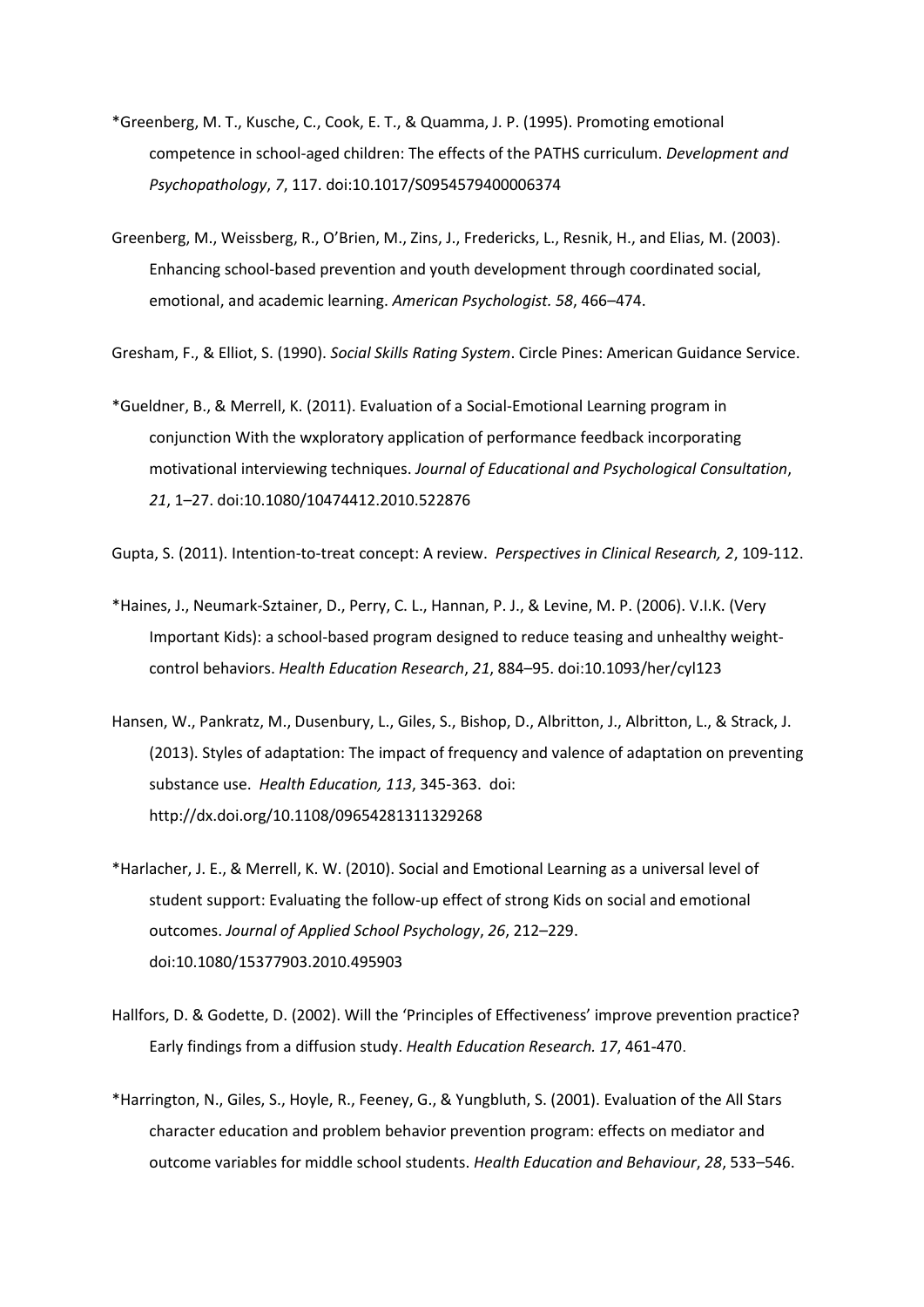Hawe, P., Shiell, A., Riley, T. (2004). Complex interventions: How "out of control" cana radonised control trial be? *British Medical Journal, 238*, 1561-1563. doi: http://dx.doi.org/10.1136/bmj.328.7455.1561

Hedges, L. & Olkin, I. (1985). *Statistical Methods for meta-analysis*. New York: Academic Press.

- Hedges, L., & Pigott, T. (2005). The power of statistical tests in meta-analysis. *Psychological Methods, 6*, 203-217.
- \*Hennessey, B. (2007). Promoting social competence in school-aged children: The effects of the open circle program. *Journal of School Psychology*, *45*, 349–360. doi:10.1016/j.jsp.2006.11.007
- Henningham, H. (2013). *Transporting an evidence-based programme to Jamacian preschools: Cluster randomised controlled trial*. Paper presented at the 21st society for prevention research conference, San Francisco.
- Higgins, J., & Green, S. (2008). *Cochrane Handbook for Systematic Reviews of Interventions*. Chichester, UK: John Wiley & Sons.
- Higgins, J., Thompson, S., Deeks, J., & Altman, D. (2003). Measuring inconsistency in meta-analyses. *BMJ 327*, 557–60. doi:10.1136/bmj.327.7414.557
- \*Holen, S., Waaktaar, T., & Health, A. M. (2012). The effectiveness of a universal school- based programme on coping and mental health : a randomised control study of Zippy's Friends. *Educational Psychology, 32*, 657–677.
- \*Holsen, I., Smith, B. H., & Frey, K. S. (2008). Outcomes of the social competence program Second Step in Norwegian elementary schools. *School Psychology International*, *29*, 71–88. doi:10.1177/0143034307088504
- \*Horowitz, J. L., Garber, J., Ciesla, J., Young, J. F., & Mufson, L. (2007). Prevention of depressive symptoms in adolescents: a randomized trial of cognitive-behavioral and interpersonal prevention programs. *Journal of Consulting and Clinical Psychology*, *75*, 693–706. doi:10.1037/0022-006X.75.5.693
- \*Ialongo, N., Poduska, J., Werthamer, L., & Kellam, S. (2001). The distal impact of two first-grade preventive interventions on conduct problems and disorder in early adolescence. *Journal of Emotional and Behavioral Disorders*, *9*, 146–160.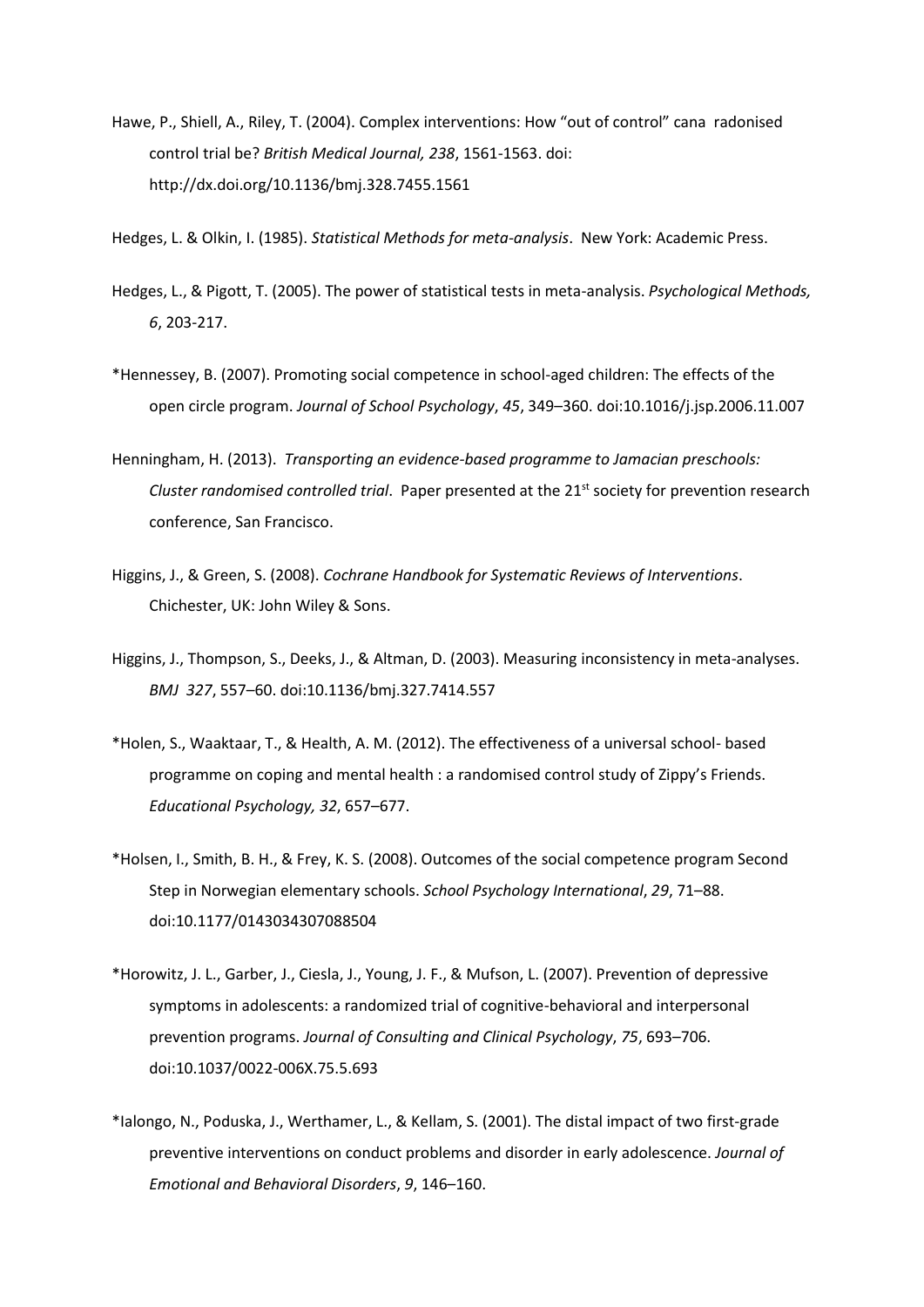- Jinks, J., & Morgan, V. (1999). Children's perceived academic self-efficacy: An inventory scale. *The Clearing House: A Journal of Educational Research, Controversy, and Practices, 72*, 224-230.
- \*Jones, S. M., Brown, J. L., Hoglund, W. L. G., & Aber, J. L. (2010). A school-randomized clinical trial of an integrated social-emotional learning and literacy intervention: impacts after 1 school year. *Journal of Consulting and Clinical Psychology*, *78*, 829–42. doi:10.1037/a0021383
- \*Karasimopoulou, S., Derri, V., & Zervoudaki, E. (2012). Children's perceptions about their healthrelated quality of life: effects of a health education-social skills program. *Health Education Research*, *27*, 780–93. doi:10.1093/her/cys089
- \*Kimber, B., Sandell, R., & Bremberg, S. (2008). Social and emotional training in Swedish schools for the promotion of mental health: an effectiveness study of 5 years of intervention. *Health Education Research*, *23*, 931–40. doi:10.1093/her/cyn040
- Kontopantelis, E., & Reeves D. (2009). MetaEasy: A meta-analysis add-in for Microsoft Excel. *Journal of Statistical Software,30*, 1-25.
- Kumpfer, K., Alvarado, R., Smith, P., & Bellamy, N. (2002). Cultural sensitivity and adaptation in family-based prevention interventions. Prevention Science, 3, 241- 246. doi: 10.1023/A:1019902902119
- Kumpfer, K. L., Magalhães, C. & Xie, J. (2012). Cultural adaptations of evidence-based family interventions to strengthen families and improve children's developmental outcomes. *European Journal of Developmental Psychology, 9*, 104-116.
- \*Lau, N., & Hue, M. (2011). Preliminary outcomes of a mindfulness-based programme for Hong Kong adolescents in schools : well-being, stress and depressive symptoms. *International Journal of Children's Spirituality*, *16*, 315–330.
- \*Leadbeater, B., Hoglund, W., & Woods, T. (2003). Changing contexts? The effects of a primary prevention program on classroom levels of peer relational and physical victimization. *Journal of Community Psychology*, *31*, 397–418. doi:10.1002/jcop.10057
- \*Leming, J. S. (2000). Tell Me a Story : An evaluation education programme. *Journal of Moral Education*, *29*, 413–427. doi:10.1080/03057240020015029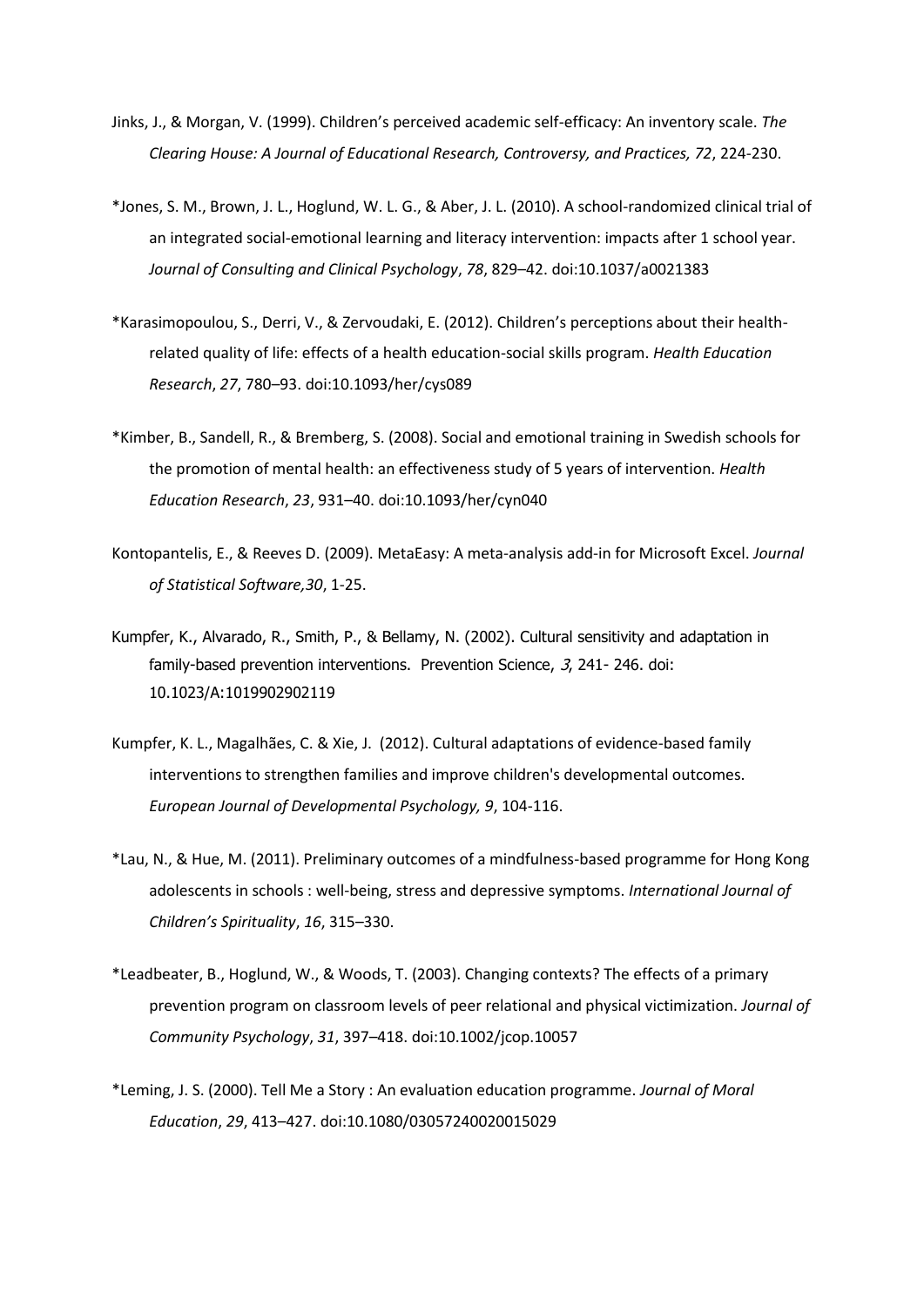- Lendrum, A., Humphrey, N. & Greenberg, M.T. (in press). Implementing for success in school-based mental health promotion: The role of quality in resolving the tension between fidelity and adaptation. In Shute, R. & Slee, P. (Eds.). *Mental health and wellbeing through schools: The way forward*. Hove: Routledge
- Lendrum, A., & Wigelsworth, M. (2013). The evaluation of school-based social and emotional learning interventions: Current issues and future directions. *Psychology of Education Review, 37*, 70-74.
- \*Linares, L. O., Rosbruch, N., Stern, M. B., Edwards, M. E., Walker, G., Abikoff, H. B., & Alvir, J. M. J. (2005). Developing cognitive-social-emotional competencies to enhance academic learning. *Psychology in the Schools*, *42*, 405–417. doi:10.1002/pits.20066
- Little, M., Berry, V., Morpeth, L., Blower, S., Axford, N., Taylor, R., Bywater, T., Lehtonen, M., & Tobin, K. (2012). The impact of three evidence-based programmes delivered in public systems in Birmingham, UK. *International Journal of Conflict and Violence*, *6*, 260-272.
- Lowry-Webster, H. M., Barrett, P. M., & Dadds, M. R. (2001). A universal prevention trial of anxiety and depressive symptomatology in childhood: Preliminary data from an Australian study. *Behaviour Change*, *18*, 36–50. doi:10.1375/bech.18.1.36
- Luborsky, L., Diguer, L., Seligman, D., Rosenthal, R., Krause, E., Johnson, S., et al. (1999). The researcher's own therapy allegiances: a "wild card" in comparisons of treatment efficacy. *Clinical Psychology: Science and Practice, 6*, 95-106
- \*Malti, T., Ribeaud, D., & Eisner, M. (2012). Effectiveness of a universal school-based social competence program : The Role of child characteristics and economic factors. *International Journal of Conflict and Violence*, *6*, 249–259.
- \*McClowry, S. G., Snow, D. L., & Tamis-LeMonda, C. S. (2005). An evaluation of the effects of INSIGHTS on the behavior of inner city primary school children. *The Journal of Primary Prevention*, *26*, 567–84. doi:10.1007/s10935-005-0015-7
- \*McClowry, S. G., Snow, D. L., Tamis-Lemonda, C. S., & Rodriguez, E. T. (2010). Testing the efficacy of INSIGHTS on student disruptive behavior, classroom management, and student competence in inner city primary grades. *School Mental Health*, *2*, 23–35. doi:10.1007/s12310-009-9023-8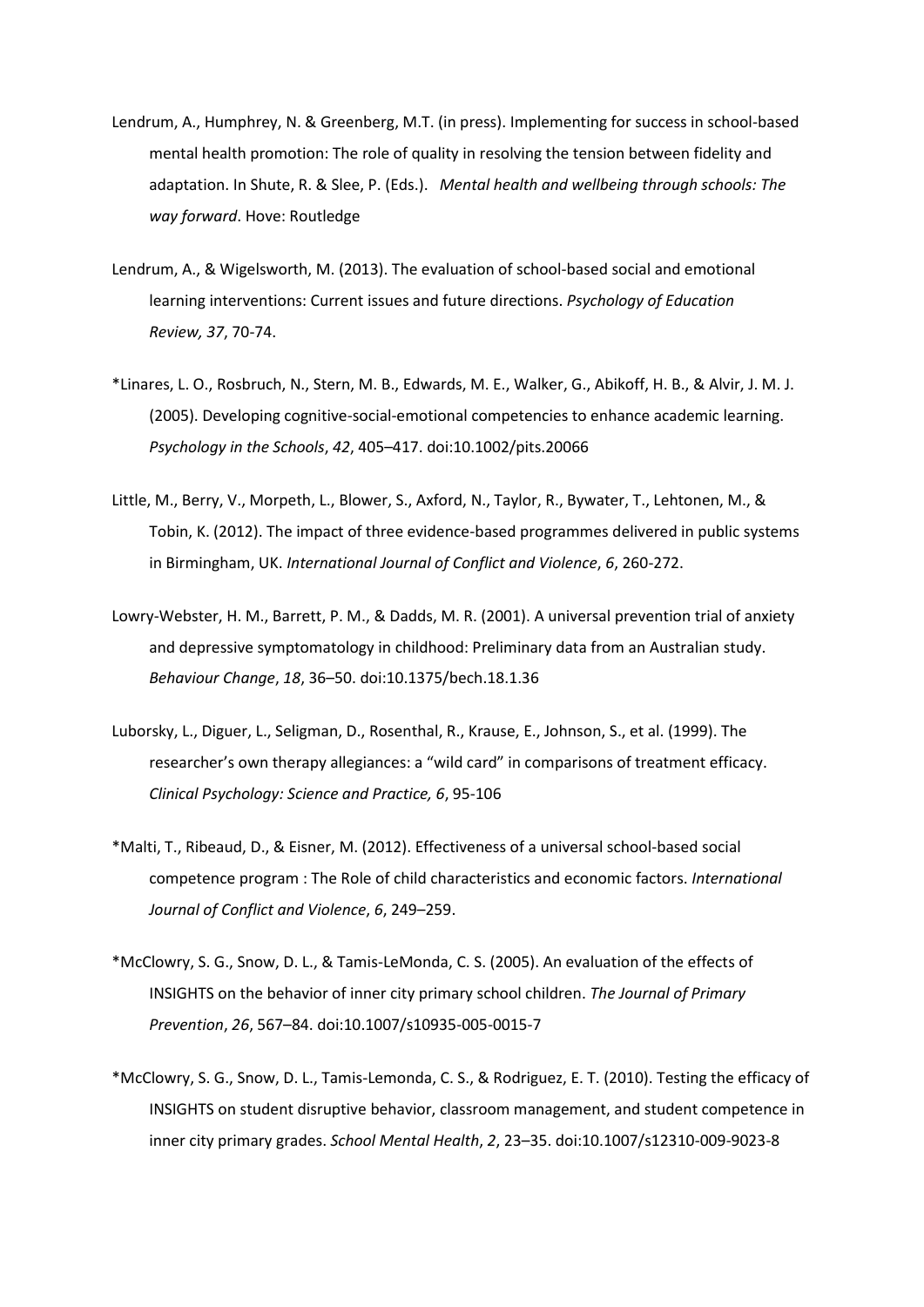- Melendez-Torres, G., Bonell, C., & Thomas, J. (2015). Emergent approaches to the meta-analysis of multiple heterogeneous complex interventions. *BMC Research Methodology*, *15*, 47. doi: 10.1186/s12874-015-0040-z
- \*Mendelson, T., Greenberg, M. T., Dariotis, J. K., Gould, L. F., Rhoades, B. L., & Leaf, P. J. (2010). Feasibility and preliminary outcomes of a school-based mindfulness intervention for urban youth. *Journal of Abnormal Child Psychology*, *38*, 985–94. doi:10.1007/s10802-010-9418-x
- \*Merry, S., Wild, C. J., Bir, J., & Cunliffe, R. (2004). A Randomized placebo-controlled trial of a schoolbased depression prevention program. *Journal of the American Academy of Children and Adolescent Psychiatry*, *43*, 538-547. doi:10.1097/01.chi.0000117063.63530.68
- \*Meyer, G., Roberto, A. J., Boster, F. J., & Roberto, H. L. (2004). Assessing the Get Real about violence curriculum : Process and outcome evaluation results and implications. *Health Communication*, *16*, 451–474.
- \*Mikami, A. Y., Boucher, M., & Humphreys, K. (2005). Prevention of peer rejection through a classroom-level intervention in middle school. *The Journal of Primary Prevention*, *26*, 5–23. doi:10.1007/s10935-004-0988-7
- \*Mishara, B. L., & Ystgaard, M. (2006). Effectiveness of a mental health promotion program to improve coping skills in young children: Zippy's Friends. *Early Childhood Research Quarterly*, *21*, 110–123. doi:10.1016/j.ecresq.2006.01.002
- Moher, D., Liberati, A., Tetzlaff, J., Altman, D. (2009). Preferred reporting items for systematic reviews and meta-analyses: The PRISMA statement. *International Journal of Surgery, 8*, 226- 241.doi: 10.1016/j.ijsu.2010.02.007
- \*Multisite, T., & Prevention, V. (2009). The ecological effects of universal and selective violence prevention programs for middle school students: a randomized trial. *Journal of Consulting and Clinical Psychology*, *77*, 526–42. doi:10.1037/a0014395
- \*Munoz, M., & Vanderhaar, J. (2006). Literacy-embedded character education in a large urban district: Effects of the child development project on elementary school students and teachers. *Journal of Research in Character Education*, *4*, 47–64.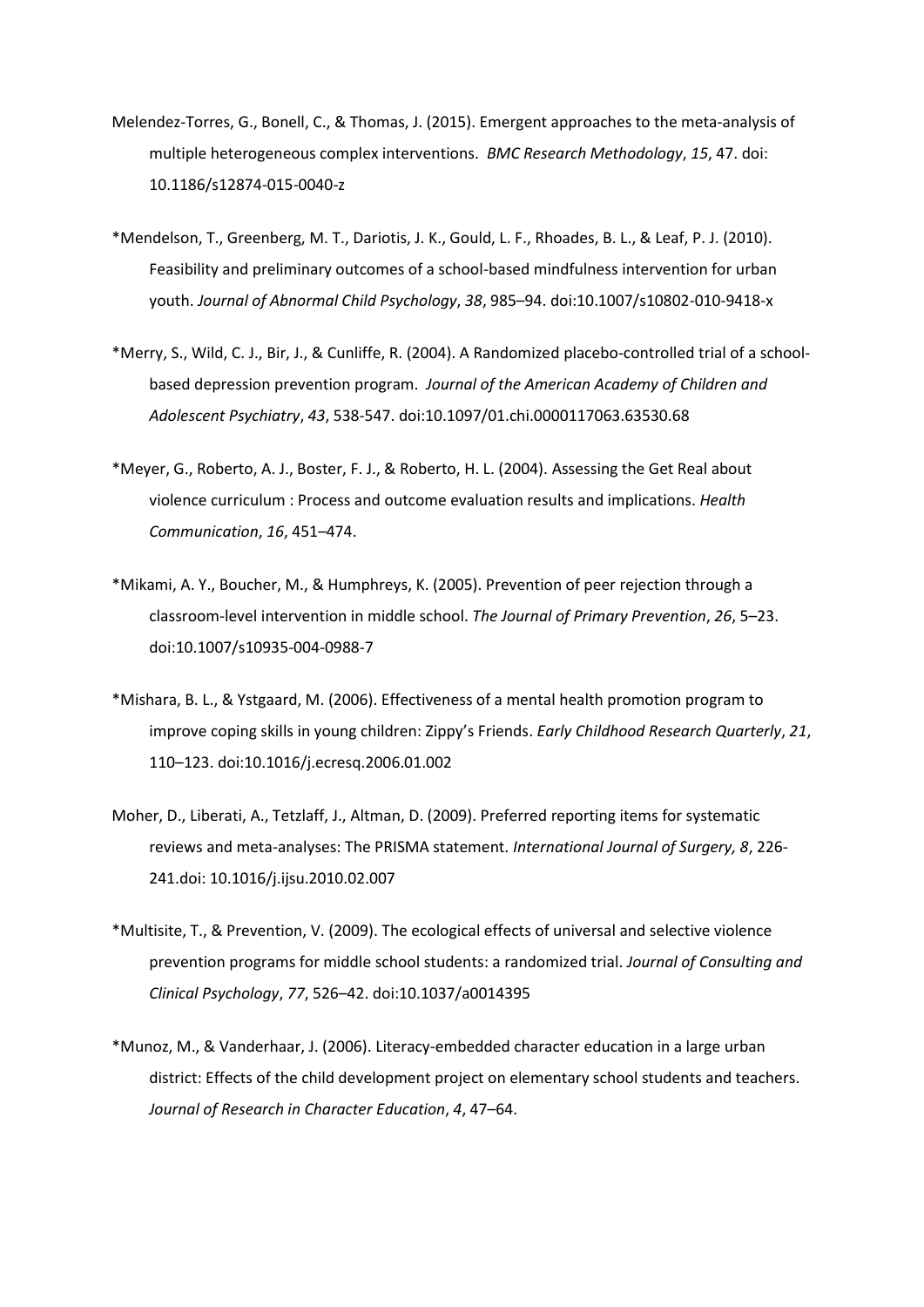- \*Orpinas, P., Kelder, S., Frankowski, R., Murray, N., Zhang, Q., & McAlister, A. (2000). Outcome evaluation of a multi-component violence-prevention program for middle schools: the Students for Peace project. *Health Education Research*, *15*, 45–58.
- Oxman, A., & Guyatt, G. (1992). A consumer's guide to subgroup analyses. *Annals of Internal Medicine, 116*, 78-84.
- \*Patton, G. C., Bond, L., Carlin, J. B., Thomas, L., Butler, H., Glover, S., … Bowes, G. (2006). Promoting social inclusion in schools: a group-randomized trial of effects on student health risk behavior and well-being. *American Journal of Public Health*, *96*, 1582–7. doi:10.2105/AJPH.2004.047399
- Payton, J., Weissberg, R. P., Durlak, J. A., Dymnicki, A. B., Taylor, R. D., Schellinger, K. B., & Pachan, M. (2008). *The Positive Impact of Social and Emotional Learning for Kindergarten to Eighth-Grade Students*. Chicago: CASEL.
- Perlis, R. H., Perlis, C. S., Wu, Y., Hwang, C., Joseph, M., & Nierenberg, A. A. (2005). Industry sponsorship and financial conflict of interest in the reporting of clinical trials in psychiatry. *American Journal of Psychiatry, 162,* 1957–1960.
- \*Petermann, F., & Natzke, H. (2008). Preliminary results of a comprehensive approach to prevent antisocial behaviour in preschool and primary school pupils in Luxembourg. *School Psychology International*, *29*, 606–626. doi:10.1177/0143034308099204
- Petrosino, A., & Soydan, H. (2005). The impact of program developers as evaluators on criminal recidivism: Results from meta-analyses of experimental and quasi-experimental research. *Journal of Experimental Criminology, 1*, 435-450.
- \*Pickens, J. (2009). Socio-emotional programme promotes positive behaviour in preschoolers. *Child Care in Practice*, *15*, 261–278. doi:10.1080/13575270903149323
- \*Raimundo, & Marques-Pinto. (2013). The effects of a social-emotional e-learning program on elementary school children: The role of pupil characteristics. *Psychology in the Schools, 50,* 165- 180*. Doi*: 10.1002/pits.21667.
- Rescicow, K., Soler, R., Braithwaite, R., Ahluwalia, J., & Butler, J. (2000). Cultural sensitivity in substance use prevention. *Journal of Community Psychology, 28*, 271-290.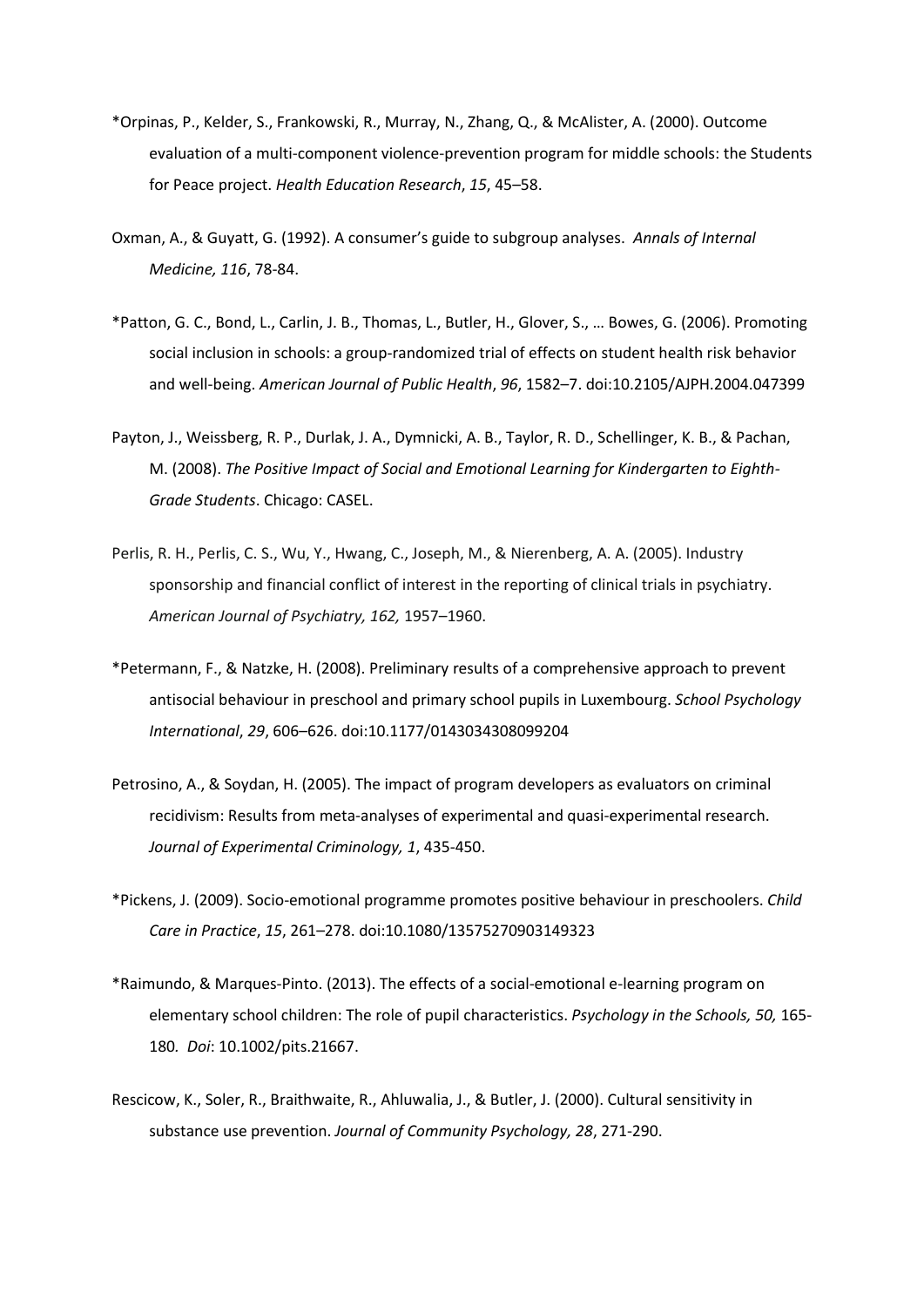- \*Riggs, N. R., Greenberg, M. T., Kusché, C., & Pentz, M. A. (2006). The mediational role of neurocognition in the behavioral outcomes of a social-emotional prevention program in elementary school students: effects of the PATHS Curriculum. *Prevention Science*, *7*, 91–102. doi:10.1007/s11121-005-0022-1
- Ringwalt, C.L., Ennett, S., Johnson, R., Rohrbach, L.A., Simons-Rudolph, A., Vincus, A. & Thorne, J. (2003). Factors associated with fidelity to substance use prevention curriculum guides in the nation's middle schools. *Health Education Behavior, 30,* 375-391.
- \*Roberts, L. (2004). Theory development and evaluation of project WIN: A violence reduction program for early adolescents. *The Journal of Early Adolescence*, *24*, 460–483. doi:10.1177/0272431604268547
- \*Sanz de Acedo Lizarraga, M. L., Ugarte, M. D., Cardelle-Elawar, M., Iriarte, M. D., & Sanz de Acedo Baquedano, M. T. (2003). Enhancement of self-regulation, assertiveness, and empathy. *Learning and Instruction*, *13*, 423–439. doi:10.1016/S0959-4752(02)00026-9
- \*Sawyer, M. G., MacMullin, C., Graetz, B., Said, J., Clark, J. J., & Baghurst, P. (1997). Social skills training for primary school children: a 1-year follow-up study. *Journal of Paediatrics and Child Health*, *33*, 378–83.
- \*Schoiack-Edstrom, Frey, & Beland. (2008). Changing adolsecents' attitudes about relational and physical aggression: An early evaluation of a school-based intervention. *School Psychology Review, 31, 201-216.*
- \*Schonert-Reichl, K. a., & Lawlor, M. S. (2010). The Effects of a mindfulness-based education program on pre- and early Adolescents' well-being and social and emotional competence. *Mindfulness*, *1*, 137–151. doi:10.1007/s12671-010-0011-8
- \*Schonert-Reichl, K., Smith, V., Zaidman-Zait, A., & Hertzman, C. (2011). Promoting children's prosocial behaviors in school: Impact of the "Roots of Empathy" program on the social and emotional competence of school-aged children. *School Mental Health*, *4*, 1–21. doi:10.1007/s12310-011-9064-7
- \*Seifer, R., Gouley, K., Miller, A. L., & Zakriski, A. (2010). Early education & development implementation of the PATHS curriculum in an urban elementary school. *Early Education and Development,* 15, 471-486. Doi: 10.1207/s15566935eed1504\_6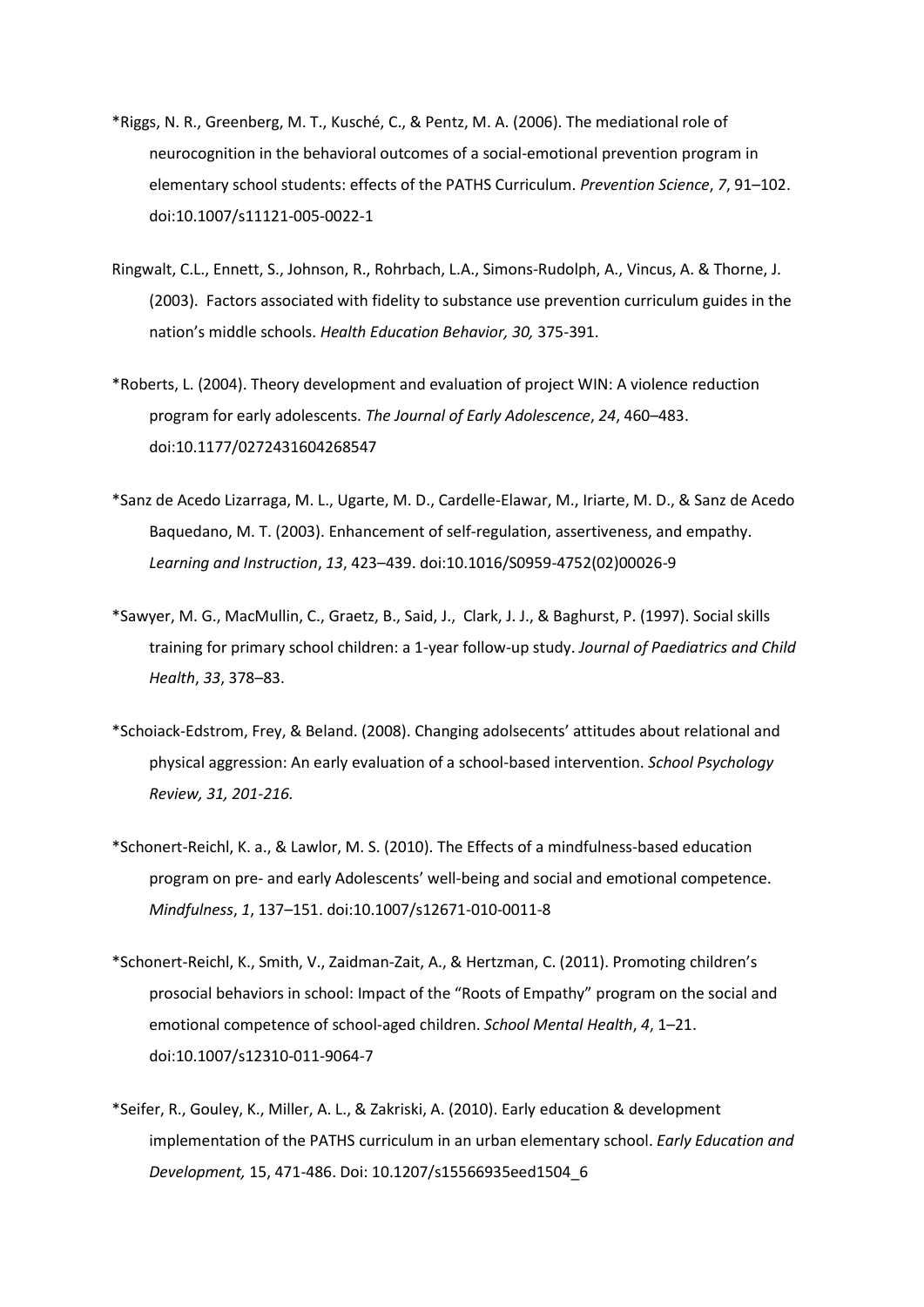- Shields, A., & Cicchetti, D. (1997). Emotion regulation among school-age children: The development and validation of a new criterion Q-sort scale. *Developmental Psychology, 33*, 906-916.
- \*Shochet, I. M., Dadds, M. R., Holland, D., Whitefield, K., Harnett, P. H.., & Osgarby, S. M. (2001). The efficacy of a universal school-based program to prevent adolescent depression. *Journal of Clinical Child & Adolescent Psychology*, *30*, 303–315.
- Sklad, M., Diekstra, R., Ritter, M., & Ben, J. (2012). Effectiveness of school‐based universal social, emotional, and behavioral programs: Do they enhance students' development in the area of skill, behavior, and. *Psychology in the Schools, 49*, 892–909. doi:10.1002/pits
- Social and Character Development Research Consortium (2010). *Efficacy of Schoolwide Programs to Promote Social and Character Development and Reduce Problem Behavior in Elementary School Children* (NCER 2011-2001). Washington, DC: U.S. Government Printing Office.
- \*Solomon, D., Battistich, V., Watson, M., & Lewis, C. (2000). A six-district study of educational change : direct and mediated effects of the child development project. *Social Psychology of Education, 4,* 3–51.
- \*Sørlie, M., & Ogden, T. (2007). Immediate Impacts of PALS: A school‐wide multi‐level programme targeting behaviour problems in elementary school. *Scandinavian Journal of Educational Research*, *51*, 471–492. doi:10.1080/00313830701576581
- \*Spence, S. H., Sheffield, J. K., & Donovan, C. L. (2003). Preventing adolescent depression: An evaluation of the Problem Solving For Life program. *Journal of Consulting and Clinical Psychology*, *71*, 3–13. doi:10.1037/0022-006X.71.1.3
- Spoth, R., Greenberg, M., Bierman, K., & Redmond, C. (2004). PROSPER community-university partnership model for public education systems: Capacity-building for evidence-based, competence-building prevention. *Prevention Science, 5*, 31-39.
- Stallard, P., Taylor, G., Anderson, R., Daniels, H., Simpson, N., Phillips, R., & Skryabina, E. (2014). The prevention of anxiety in children through school-based interventions: study protocol for a 24 month follow-up of the PACES project. *Trials, 15*, 77. doi:10.1186/1745-6215-15-77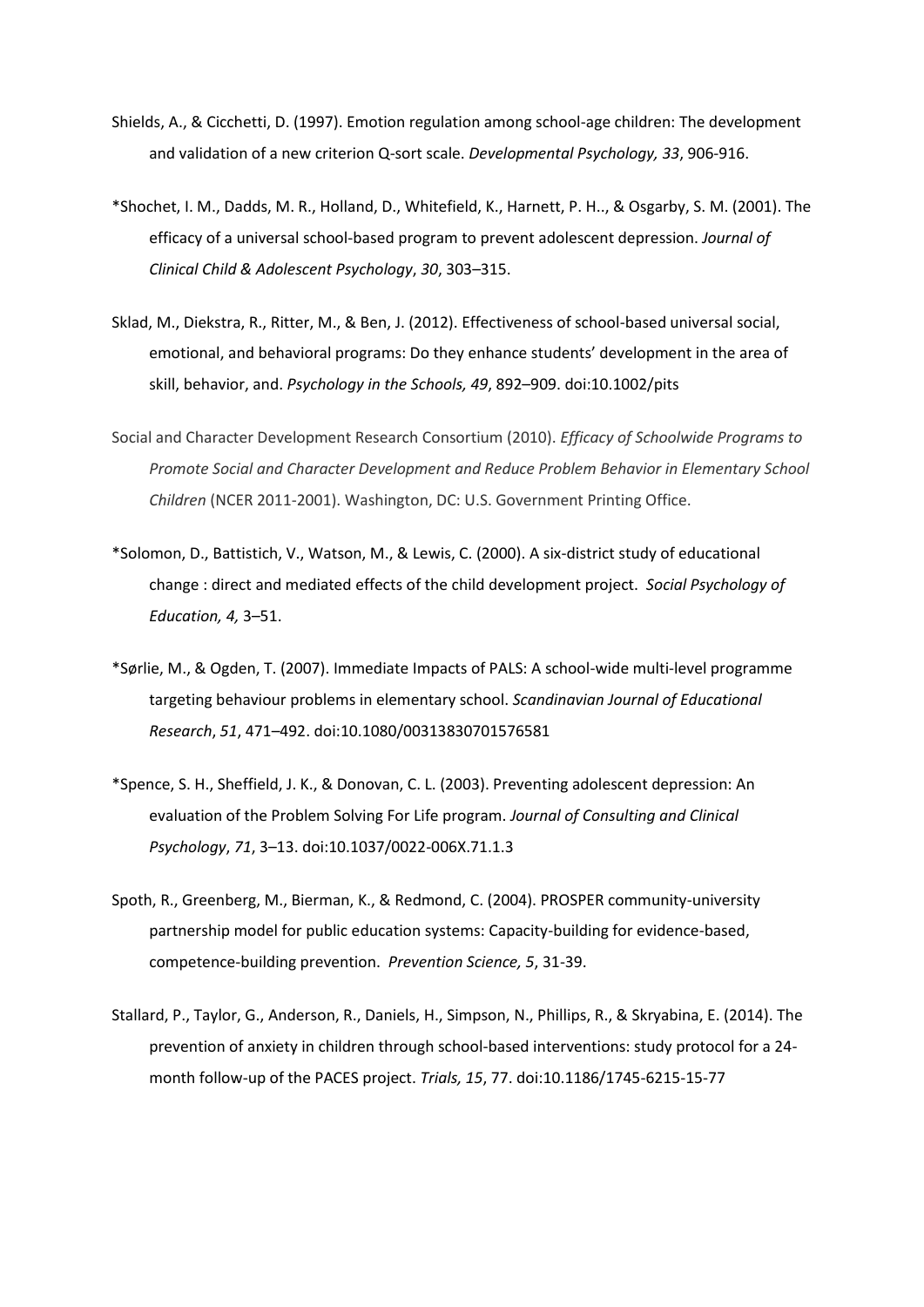- \*Stevahn, L., Johnson, D. W., Johnson, R. T., Green, K., & Laginski, A. M. (1997). Effects on high school students of conflict resolution training integrated into English literature. *The Journal of Social Psychology*, *137*, 302–315. doi:10.1080/00224549709595442
- \*Stevahn, L., Johnson, D. W., Johnson, R. T., & Real, D. (1996). The impact of a cooperative or individualistic context on the effectiveness of conflict resolution training. *American Educational Research Journal*, *33*, 801–823.
- \*Stevahn, L., Johnson, D. W., Roger, T., & Schultz, R. (2002). Effects of conflict Resolution training integrated Into a high school social studies curriculum. *The Journal of Social Psychology*, *142*, 305–331.
- \*Stoolmiller, M., Eddy, J. M., Reid, J. B., & Social, O. (2000). Detecting and describing preventive intervention effects in a universal school-based randomized trial targeting delinquent and violent behavior pre score*. Journal of Consulting and Clinical Psychology*, *68*, 296–306.
- St.Pierre, T.L., Osgood, D.W., Mincemoyer, C.C., Kaltreider, D.L. & Kauh, T.J. (2005). Results of an independent evaluation of Project ALERT delivered in schools by cooperative extension. *Prevention Science, 6,* 305-317.
- \*Taub, J. (2001). Evaluation of the Second Step violence prevention program at a rural elementary School. *School Psychology Review*, *31*, 186–200.
- \*Teglasi, H., & Rothman, L. (2001). STORIES: A classroom-based program to reduce aggressive behavior. *Journal of School Psychology*, *39*, 71–94. doi:10.1016/S0022-4405(00)00060-1
- Ttofi, M.M., Farrington, D. & Baldry, A.C. (2008). *Effectiveness of Programmes to Reduce School Bullying: A systematic review of school bullying programmes.* Stockholm: Swedish National Council for Crime Prevention.
- \*Twemlow, S., Fonagy, P., Sacco, F., Gies, M., Evans, R., & Ewbank, R. (2001). Creating a peaceful school learning environment: A controlled study of an elementary school intervention to reduce violence. *American Journal of Psychiatry, 158*, 808–810.
- Webster-Stratton, C. (2011). *The Incredible Years: Parents, Teachers, and Children's Training Series*. Seattle: Incredible Years Inc.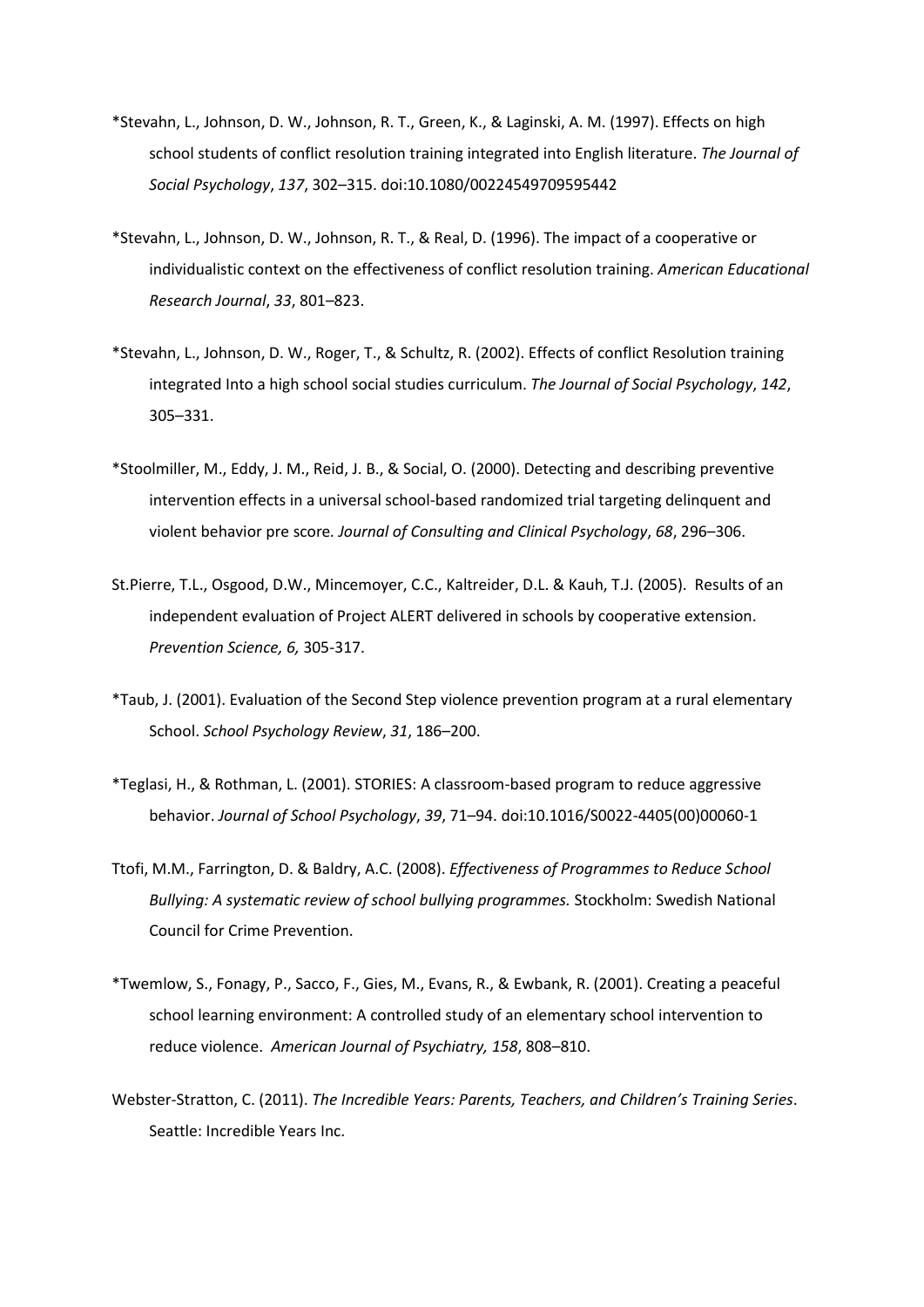- Weare, K. (2010). Mental health and social and emotional learning: Evidence, principles, tensions, balances. *Advances in School Mental Health Promotion*, *3,* 5–17.
- Weare, K., & Nind, M. (2011). Mental health promotion and problem prevention in schools: what does the evidence say? *Health Promotion International, 26,* 29-69. doi: 10.1093/heapro/dar075.
- Wehby, J., Maggin, D., Partin, T., & Robertson, R. (2011). The impact of working alliance, social validity, and teacher burnout on implementation fidelity of the Good Behaviour Game. *School Mental Health, 4,* 22-33
- \*Wigelsworth, M., Humphrey, N., & Lendrum, A. (2011). A national evaluation of the impact of the secondary Social and Emotional Aspects of Learning (SEAL) programme. *Educational Psychology*, *1*, 213–238.
- Wiggins M., Bonnell C., Sawtell M., Austerberry H., Burchett H., Allen E. & Strange V. (2009). Health outcomes of youth development programmes in England: prospective matched comparison study. *British Medical Journal*, *339*, 2543.
- Wilson, S. J., & Lipsey, M. W. (2007). School-Based Interventions for Aggressive and Disruptive Behavior. Update of a Meta-Analysis. *American Journal of Preventative Medicine*, *3*, 130–143.
- \*Witt, C., Becker, M., Bandelin, K., Soellner, R., Ph, D., & Willich, S. N. (2005). Qigong for Schoolchildren : A Pilot Study. *The Journal of Alternative and Complementary Medicine*, *11*, 41– 47.
- Wolf, M. (1978). Social validity: The case for subjective measurement*. Journal of Applied Behaviour Analysis, 11*, 203-214.
- Zins, J., Bloodworth, M., Weissberg, R., & Walberg, H. (2007). The Scientific Base Linking Social and Emotional Learning to School Success. *Journal of Educational and Psychological Consultation, 17*, 191-210.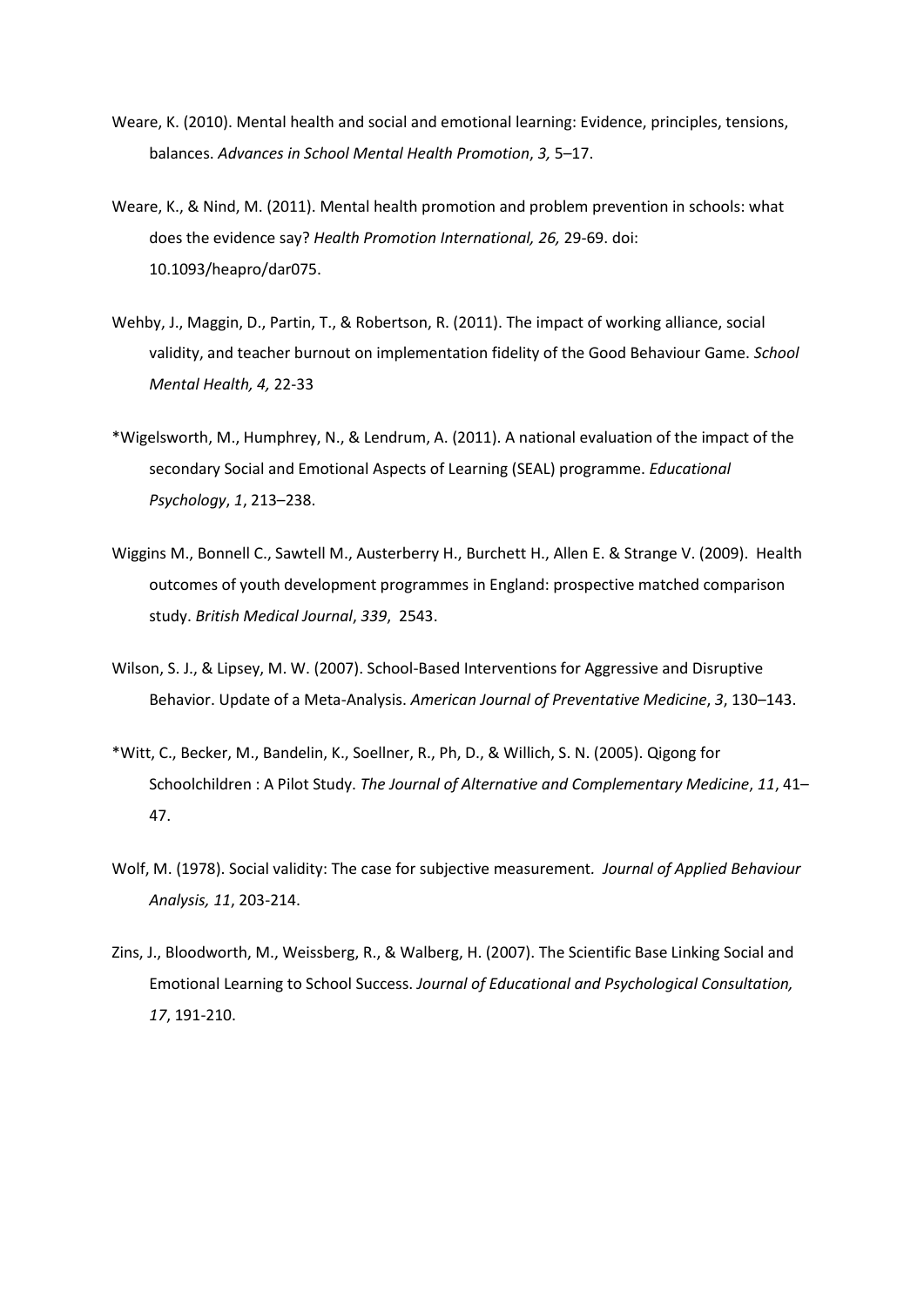# Table 1. *Denham's framework of social and emotional competence*

| Emotional competence skills               | Self-awareness         | Understanding self-emotions          |  |  |
|-------------------------------------------|------------------------|--------------------------------------|--|--|
|                                           | Self-management        | Emotional and behavioural regulation |  |  |
|                                           | Social awareness       | Understanding emotions               |  |  |
|                                           |                        | Empathy/sympathy                     |  |  |
| Relational/pro-social skills              | Social problem solving | Co-operation                         |  |  |
|                                           |                        | Listening skills                     |  |  |
|                                           |                        | Turn-taking                          |  |  |
|                                           |                        | Seeking help                         |  |  |
| $\sim$ $\sim$ $\sim$ $\sim$ $\sim$<br>- 1 |                        |                                      |  |  |

Adapted from Denham (2005)

# Table 2. *Study Characteristics*

| <b>Study Characteristic</b>                            | N              | %              |  |  |  |  |  |  |
|--------------------------------------------------------|----------------|----------------|--|--|--|--|--|--|
| <b>Time of Assessment</b>                              |                |                |  |  |  |  |  |  |
| Post-test (0 to 6 months)<br>63<br>71                  |                |                |  |  |  |  |  |  |
| Follow up (6 to 18 months)<br>$\overline{\phantom{a}}$ | 19             | 21             |  |  |  |  |  |  |
| Follow up (18+ months)                                 | 7              | 8              |  |  |  |  |  |  |
| Period of Schooling (Based on USA school system)       |                |                |  |  |  |  |  |  |
| Pre-school (4-6yrs)                                    | $\overline{7}$ | 8              |  |  |  |  |  |  |
| Elementary (7-11yrs)<br>-                              | 63             | 71             |  |  |  |  |  |  |
| Middle (12-14yrs)<br>$\overline{\phantom{a}}$          | 13             | 15             |  |  |  |  |  |  |
| High (15-18yrs)<br>$\overline{\phantom{a}}$            | 6              | 6              |  |  |  |  |  |  |
| Type of Design                                         |                |                |  |  |  |  |  |  |
| <b>RCT</b>                                             | 14             | 16             |  |  |  |  |  |  |
| <b>Cluster RCT</b>                                     | 43             | 48             |  |  |  |  |  |  |
| wait-list (non-randomised)                             | $\overline{2}$ | $\overline{2}$ |  |  |  |  |  |  |
| <b>Matched Comparison</b>                              | 22             | 25             |  |  |  |  |  |  |
| Other<br>-                                             | 8              | 9              |  |  |  |  |  |  |
| Implementation reported                                |                |                |  |  |  |  |  |  |
| -Yes                                                   | 61             | 69             |  |  |  |  |  |  |
| - No                                                   | 28             | 31             |  |  |  |  |  |  |
| Of those reporting yes:                                |                |                |  |  |  |  |  |  |
| Issues with Implementation                             |                |                |  |  |  |  |  |  |
| - Yes                                                  | 22             | 36             |  |  |  |  |  |  |
| - No                                                   | 39             | 64             |  |  |  |  |  |  |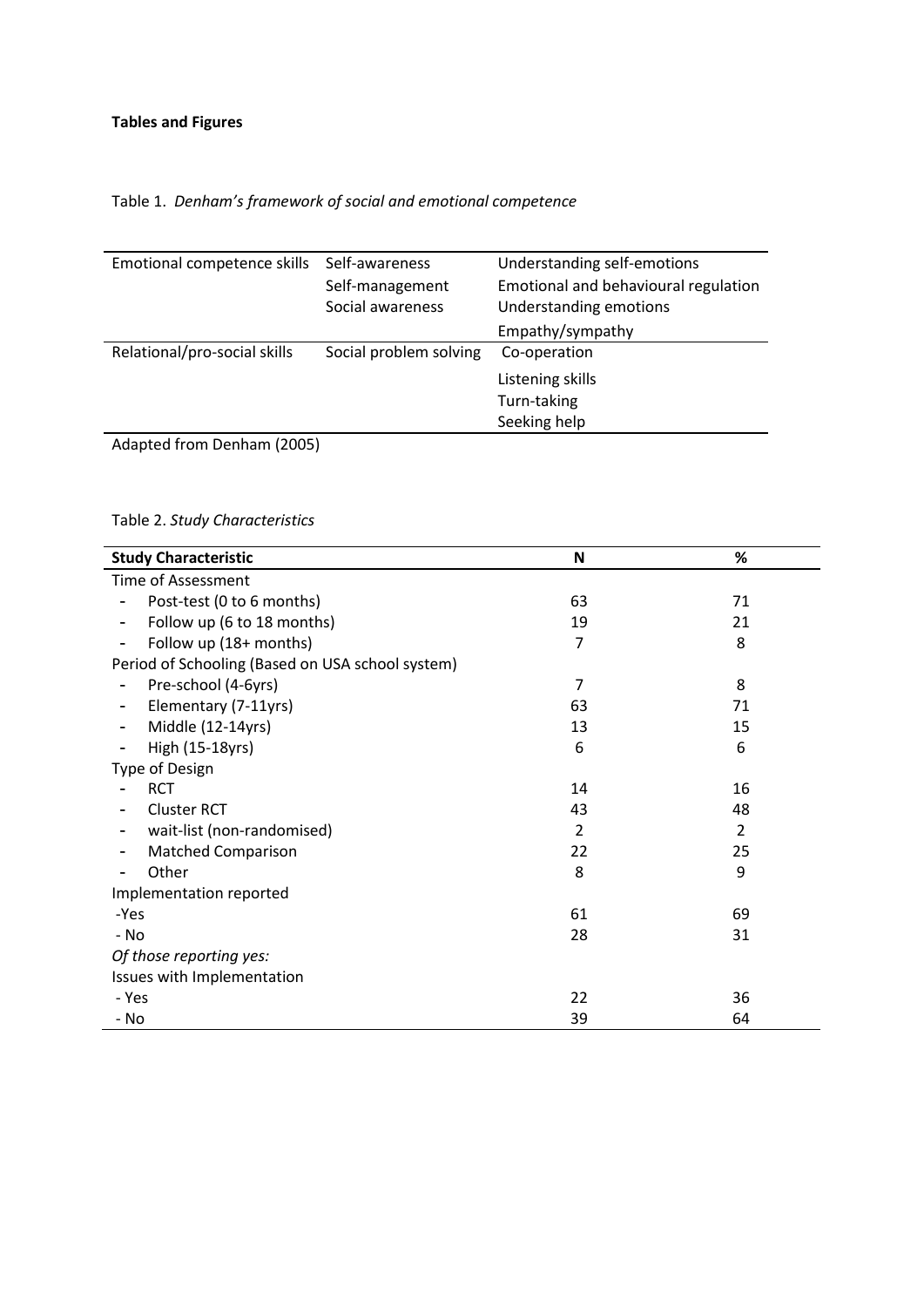Table 3. *Study Characteristics relating to specific hypotheses*

| <b>Study Characteristic</b>          | N  | %  |  |  |  |
|--------------------------------------|----|----|--|--|--|
| Efficacy / Effectiveness             |    |    |  |  |  |
| Efficacy<br>$\overline{\phantom{a}}$ | 61 | 69 |  |  |  |
| Effectiveness<br>$\sim$              | 25 | 28 |  |  |  |
| Unknown<br>$\sim$                    | 3  | 3  |  |  |  |
| Developer Involvement                |    |    |  |  |  |
| Lead<br>$\overline{\phantom{a}}$     | 34 | 38 |  |  |  |
| Involved<br>$\overline{\phantom{a}}$ | 25 | 28 |  |  |  |
| Independent<br>$\blacksquare$        | 30 | 34 |  |  |  |
| Home / Away                          |    |    |  |  |  |
| Home                                 | 71 | 80 |  |  |  |
| Away                                 | 18 | 20 |  |  |  |

Table 4. *Mean effects, confidence intervals and fit statistics for main programme effects*

| <b>Outcome</b>               | N  | <b>Effect</b>   | Q         | 2   |
|------------------------------|----|-----------------|-----------|-----|
|                              |    | (95% CI)        |           |     |
| Social-emotional             | 24 | 0.53            | 832.36*   | 97% |
| competence (SEC)             |    | $(0.32 - 0.75)$ |           |     |
| Attitudes towards self (ATS) | 9  | 0.17            | 12.19     | 43% |
|                              |    | $(0.07 - 0.28)$ |           |     |
| Pro-social behaviour (PSB)   | 39 | 0.33            | 362.35*   | 90% |
|                              |    | $(0.24 - 0.42)$ |           |     |
| Conduct problems (CP)        | 40 | 0.28            | $411.44*$ | 91% |
|                              |    | $(0.20 - 0.36)$ |           |     |
| Emotional distress (ED)      | 32 | 0.19            | $101.15*$ | 69% |
|                              |    | $(0.13 - 0.25)$ |           |     |
| Academic achievement (AA)    | 15 | 0.28            | $40.63*$  | 66% |
|                              |    | $(0.18 - 0.40)$ |           |     |
| Emotional competence only    | 14 | 0.27            | $72.63*$  | 82% |
| (ECO)                        |    | $(0.14 - 0.39)$ |           |     |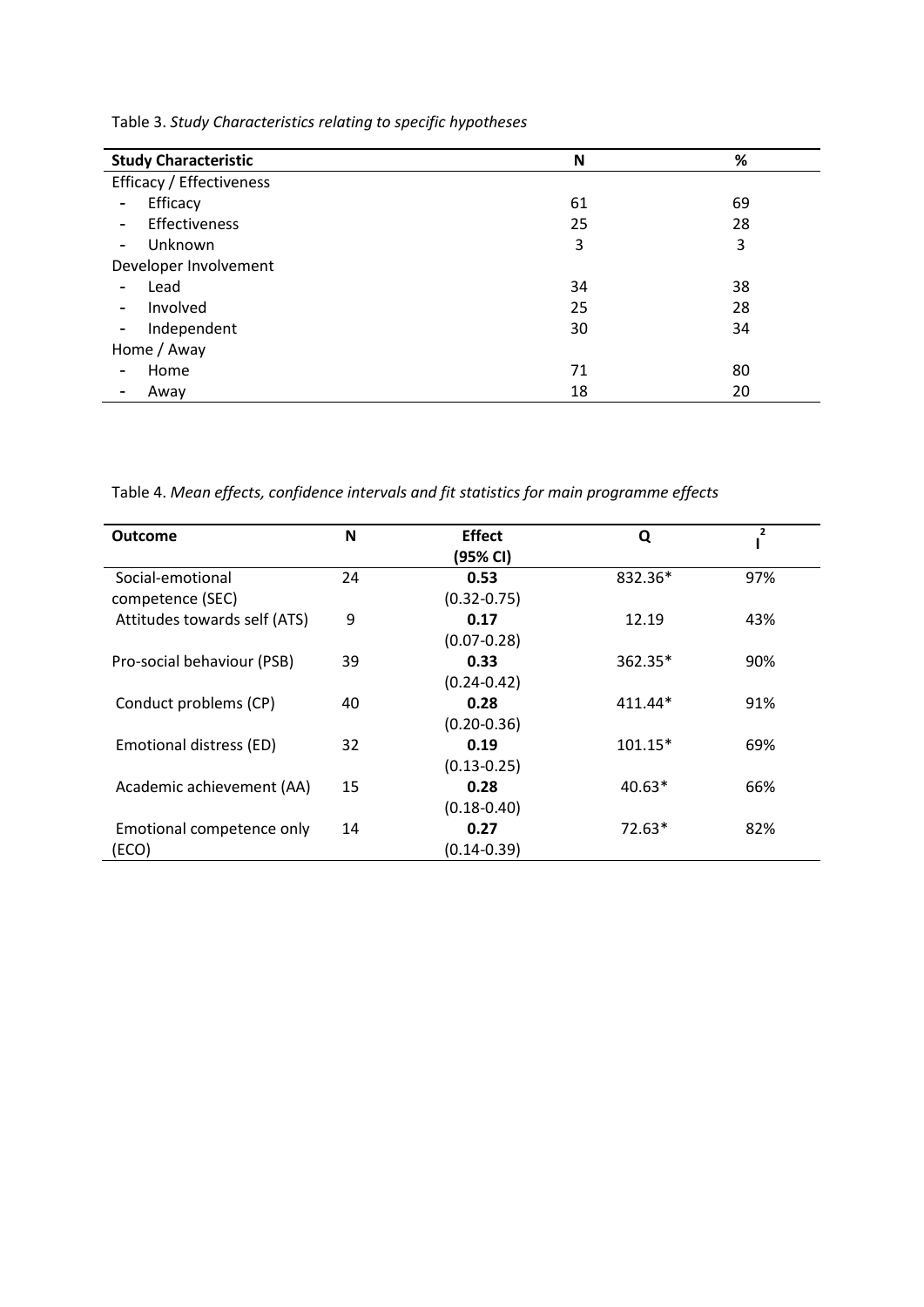|                |    | <b>Efficacy</b>  |          |       |    | <b>Effectiveness</b> |          |                |  |  |
|----------------|----|------------------|----------|-------|----|----------------------|----------|----------------|--|--|
| <b>Outcome</b> | n  | <b>Effect</b>    | Q        | $l^2$ | n. | Effect (95%          | Q        | 1 <sup>2</sup> |  |  |
|                |    | (95% CI)         |          | (%)   |    | CI)                  |          | (%)            |  |  |
| <b>SEC</b>     | 14 | 0.31             | 28.74*   | 58    | 10 | 0.47                 | 368.19   | 98             |  |  |
|                |    | $(0.20 - 0.42)$  |          |       |    | $(0.18 - 0.76)$      | $\ast$   |                |  |  |
| <b>ATS</b>     | 4  | 0.21             | 6.59     | 55    | 5  | 0.15                 | 5.55     | 28             |  |  |
|                |    | $(-0.18 - 0.45)$ |          |       |    | $(0.05 - 0.26)$      |          |                |  |  |
| <b>PSB</b>     | 28 | 0.37             | 231.84*  | 89    | 12 | 0.18                 | 61.94*   | 82             |  |  |
|                |    | $(0.25 - 0.50)$  |          |       |    | $(0.08 - 0.28)$      |          |                |  |  |
| <b>CP</b>      | 26 | 0.34             | 353.71*  | 93    | 13 | 0.15                 | $39.12*$ | 69             |  |  |
|                |    | $(0.20 - 0.48)$  |          |       |    | $(0.07 - 0.22)$      |          |                |  |  |
| ED             | 27 | 0.24             | 210.61*  | 87    | 6  | 0.14                 | 5.26     | 5              |  |  |
|                |    | $(0.14 - 0.34)$  |          |       |    | $(0.08 - 0.20)$      |          |                |  |  |
| AA             | 11 | 0.38             | 31.87*   | 69    | 5  | 0.22                 | $14.54*$ | 73             |  |  |
|                |    | $(0.22 - 0.54)$  |          |       |    | $(0.05 - 0.39)$      |          |                |  |  |
| ECO            | 9  | 0.28             | $22.43*$ | 64    | 5  | 0.23                 | $46.12*$ | 91             |  |  |
|                |    | $(0.15 - 0.40)$  |          |       |    | $(-0.02 - 0.48)$     |          |                |  |  |

Table 5. *Mean effects, confidence intervals and fit statistics for stage of evaluation (efficacy vs. effectiveness)*

**Figure 1.** *Effect size and 95% confidence intervals for each of the seven outcome variables for studies coded as either efficacy or effectiveness trials*

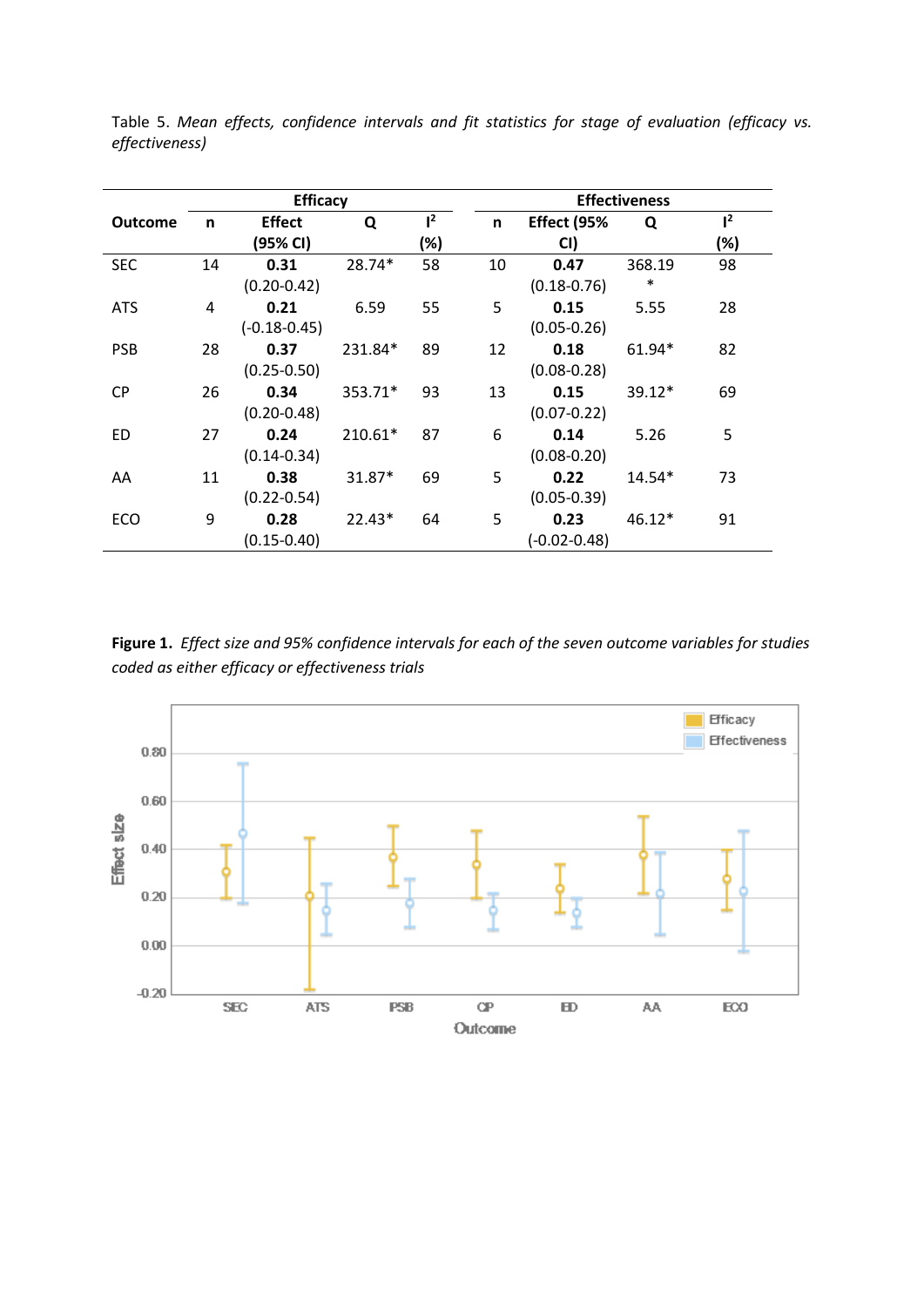Table 6. *Mean effects, confidence intervals fit statistics for developer involvement (led vs. involved vs. independent)*

|                |    | Led             |          |       |    | Involved        |         |       |                | Independent     |          |                |  |  |
|----------------|----|-----------------|----------|-------|----|-----------------|---------|-------|----------------|-----------------|----------|----------------|--|--|
| <b>Outcome</b> | n  | <b>Effect</b>   | Q        | $l^2$ | n  | <b>Effect</b>   | Q       | $l^2$ | $\mathsf{n}$   | <b>Effect</b>   | Q        | 1 <sup>2</sup> |  |  |
|                |    | (95% CI)        |          | (%)   |    | (95% CI)        |         |       |                | (95% CI)        |          | (%)            |  |  |
| <b>SEC</b>     | 5  | 0.21            | $10.40*$ | 62    | 7  | 0.48            | 29.55*  | 80    | 12             | 0.69            | 780.12*  | 99             |  |  |
|                |    | $(0.04 - 0.39)$ |          |       |    | $(0.23 - 0.73)$ |         |       |                | $(0.33 - 1.05)$ |          |                |  |  |
| <b>ATS</b>     | 5  | 0.22            | 6.51     | 39    | 2  | 0.02            | 3.11    | 68    | $\overline{2}$ | $-0.003$        | 0.01     |                |  |  |
|                |    | $(0.08 - 0.37)$ |          |       |    | $(-0.16 -$      |         |       |                | $(0.02 - 0.20)$ |          |                |  |  |
|                |    |                 |          |       |    | 0.54)           |         |       |                |                 |          |                |  |  |
| <b>PSB</b>     | 10 | 0.25            | 66.58*   | 86    | 14 | 0.43            | 125.94* | 90    | 15             | 0.29            | 66.58*   | 86             |  |  |
|                |    | $(0.03 - 0.46)$ |          |       |    | $(0.26 - 0.60)$ |         |       |                | $(0.17 - 0.42)$ |          |                |  |  |
| <b>CP</b>      | 15 | 0.20            | 36.26*   | 64    | 12 | 0.25            | 61.60*  | 82    | 14             | 0.37            | 311.82*  | 96             |  |  |
|                |    | $(0.12 - 0.28)$ |          |       |    | $(0.12 - 0.38)$ |         |       |                | $(0.18 - 0.57)$ |          |                |  |  |
| ED             | 18 | 0.21            | 29.02*   | 45    | 6  | 0.14            | 19.10*  | 74    | 9              | 0.19            | 43.61*   | 82             |  |  |
|                |    | $(0.13 - 0.29)$ |          |       |    | $(0.00 - 0.26)$ |         |       |                | $(0.07 - 0.32)$ |          |                |  |  |
| AA             | 4  | 0.22            | 3.35     | 10    | 10 | 0.36            | 32.54*  | 72    | 2              | 0.25            | $10.10*$ | 90             |  |  |
|                |    | $(0.00 - 0.11)$ |          |       |    | $(0.20 - 0.52)$ |         |       |                | $(-0.40 -$      |          |                |  |  |
|                |    |                 |          |       |    |                 |         |       |                | 0.90)           |          |                |  |  |
| ECO            | 6  | 0.21            | 5.16     | 23    | 3  | 0.41            | 16.11   | 88    | 6              | 0.25            | 49.35*   | 90             |  |  |
|                |    | $(0.00 - 0.11)$ |          |       |    | $(0.04 - 0.78)$ |         |       |                | $(0.03 - 0.47)$ |          |                |  |  |

Figure 2*. Effect size and 95% confidence intervals for each of the seven outcome variables for studies coded as developer led, involved or indep*

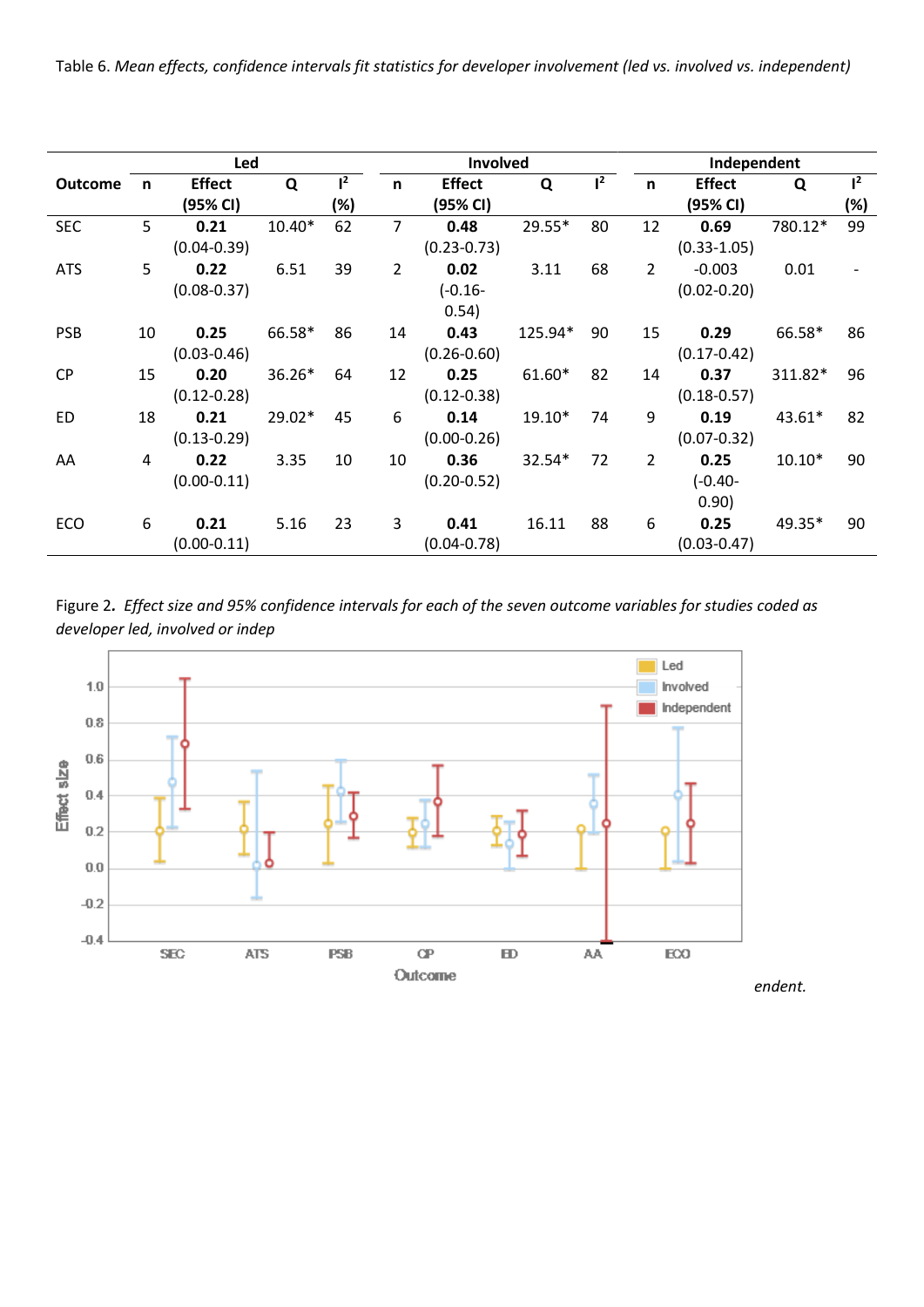# 1

# 2 Table 7. *Crosstab of developer involvement vs. implementation issues*

| <b>Developer</b><br>involvement | <b>Issues reported-Yes</b> | Issues reported-No | Total |
|---------------------------------|----------------------------|--------------------|-------|
| Led                             | 3                          | 20                 | 23    |
| Involved                        | 4                          | 14                 | 18    |
| independent                     | 3                          | 17                 | 20    |
| Total                           | 10                         | 51                 | 61    |

3

4